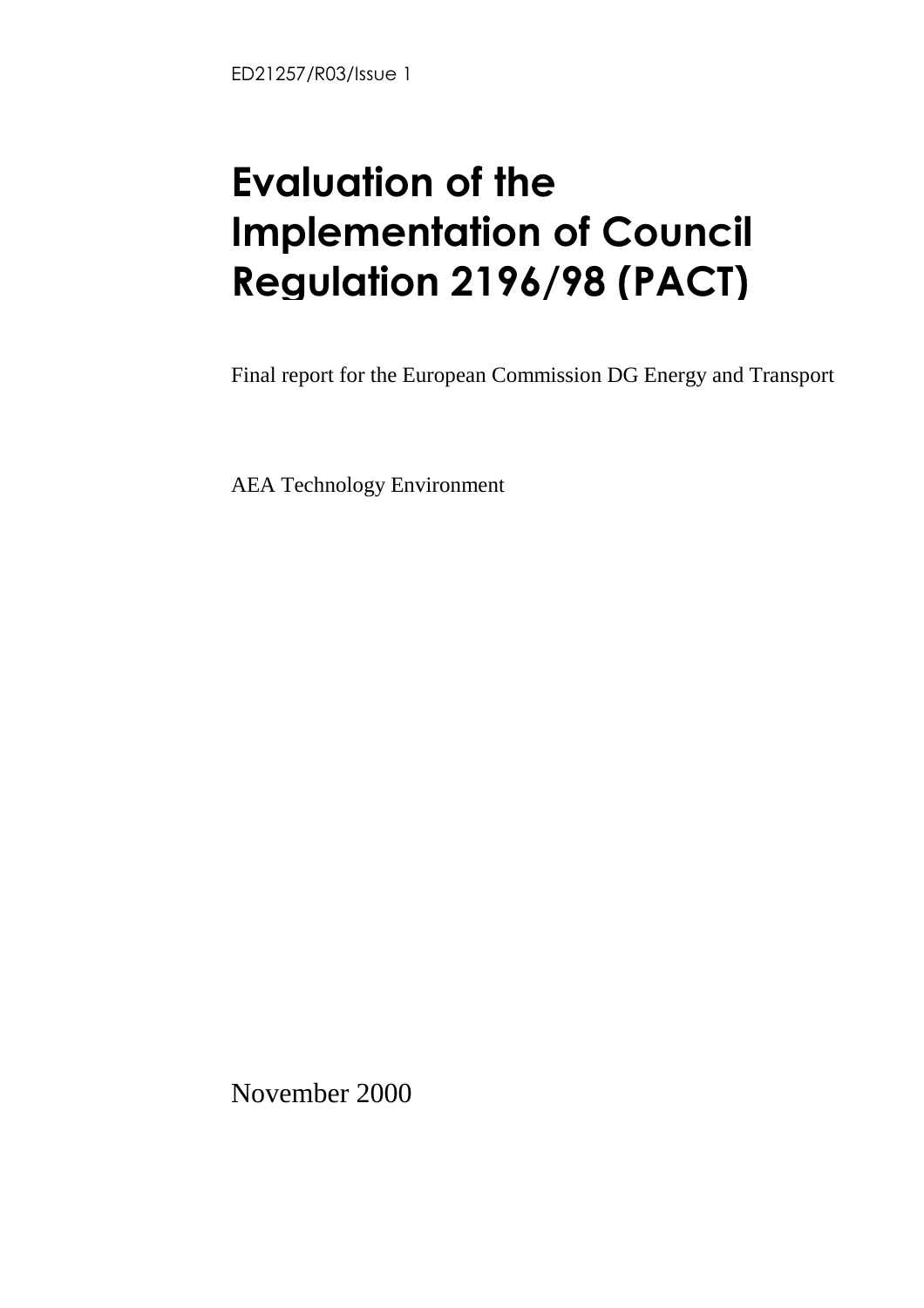| <b>Title</b>                      | Evaluation of the Implementation of Council Regulation 2196/98<br>(PACT) – Final Report                                                      |
|-----------------------------------|----------------------------------------------------------------------------------------------------------------------------------------------|
| <b>Customers</b>                  | <b>EC DG TREN</b>                                                                                                                            |
| <b>Customer reference</b>         | B2000-B2706010-S12.190599                                                                                                                    |
| Confidentiality,<br>copyright and | Unclassified                                                                                                                                 |
| reproduction                      | Copyright AEA Technology plc                                                                                                                 |
|                                   | All rights reserved.                                                                                                                         |
|                                   | Enquiries about copyright and reproduction should be addressed to                                                                            |
|                                   | the Commercial Manager, AEA Technology plc.                                                                                                  |
| <b>File reference</b>             | c:\hh\projects\pact\reports\final report_1.doc                                                                                               |
| <b>Report number</b>              | ED21257/R03                                                                                                                                  |
| <b>Report status</b>              | Issue 1                                                                                                                                      |
|                                   | <b>AEA</b> Technology<br>E6 Culham<br>Abingdon<br>Oxon OX14 3ED<br><b>United Kingdom</b><br>Telephone 01235 463962<br>Facsimile 01235 463574 |

AEA Technology is the trading name of AEA Technology plc AEA Technology is certificated to BS EN ISO9001:(1994)

|                         | <b>Name</b>     | <b>Signature</b> | Date |
|-------------------------|-----------------|------------------|------|
| <b>Principal Author</b> | Heather Haydock |                  |      |
| <b>Reviewed by</b>      | Dr George Marsh |                  |      |
| <b>Approved by</b>      | Dr George Marsh |                  |      |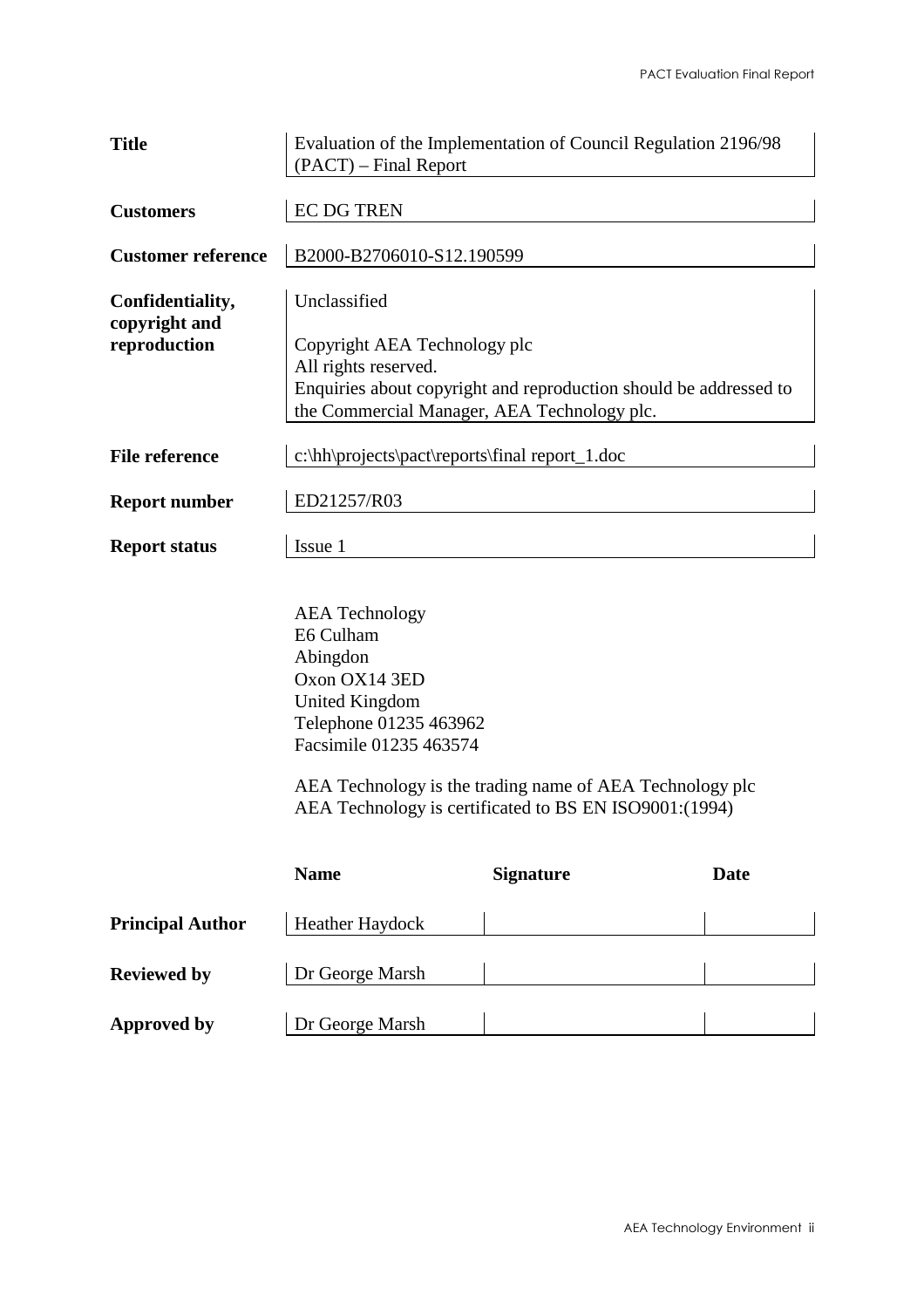# Executive Summary

This report describes AEA Technology's evaluation, on behalf of DG TREN, of the implementation of Council Regulation 2196/98. This provides a mid-term evaluation of the PACT (Pilot Actions on Combined Transport) programme, covering projects initiated between 1997 and 1999.

This draft final report describes our evaluation methodology, evaluation results, conclusions and recommendations for improving the effectiveness and efficiency of the PACT programme, addressing the key evaluation themes identified by the Commission: It also presents an assessment of future options for the PACT programme.

Our key conclusions from the evaluation of the current PACT programme are as follows.

- The PACT programme is managed very efficiently and the programme team is highly regarded for its professionalism and enthusiasm.
- Most operational measures supported by the PACT programme are cost-effective in terms of avoided carbon dioxide emissions, even without replication.
- Commercial viability is difficult to achieve, even with the start-up support provided by PACT, due to challenging market conditions for combined transport in Europe.
- Member State representatives have questioned the effectiveness of the PACT programme in addressing key market barriers, but appropriate action is being undertaken elsewhere in the Commission.
- There is good awareness of the PACT programme within the existing combined transport community but project results are not adequately evaluated and disseminated in support of Programme objectives such as replication and policy assessment.
- The dissemination aspects of PACT need to be strengthened. This requires a clear strategy defining the roles of the project teams, programme management, Member States and possibly a specialist team for dissemination based in or outside of the Commission.

Our recommendations for improving the efficiency and effectiveness of the PACT programme are as follows.

- 1. Retain an open, flexible approach to the selection procedure but provide some additional time for proposal preparation and ensure consistent presentation of key data.
- 2. Introduce more structured project monitoring procedures but take care to avoid unnecessary bureaucracy. For example, a system for reviewing contractor performance at the end of each contract is recommended.
- 3. Allow multi-year project approvals as well as single year contracts, with continued support dependent on meeting specific milestone targets.
- 4. Discontinue funding of feasibility studies as precursors to operational projects but allocate some funding to generic studies aimed at market enablement.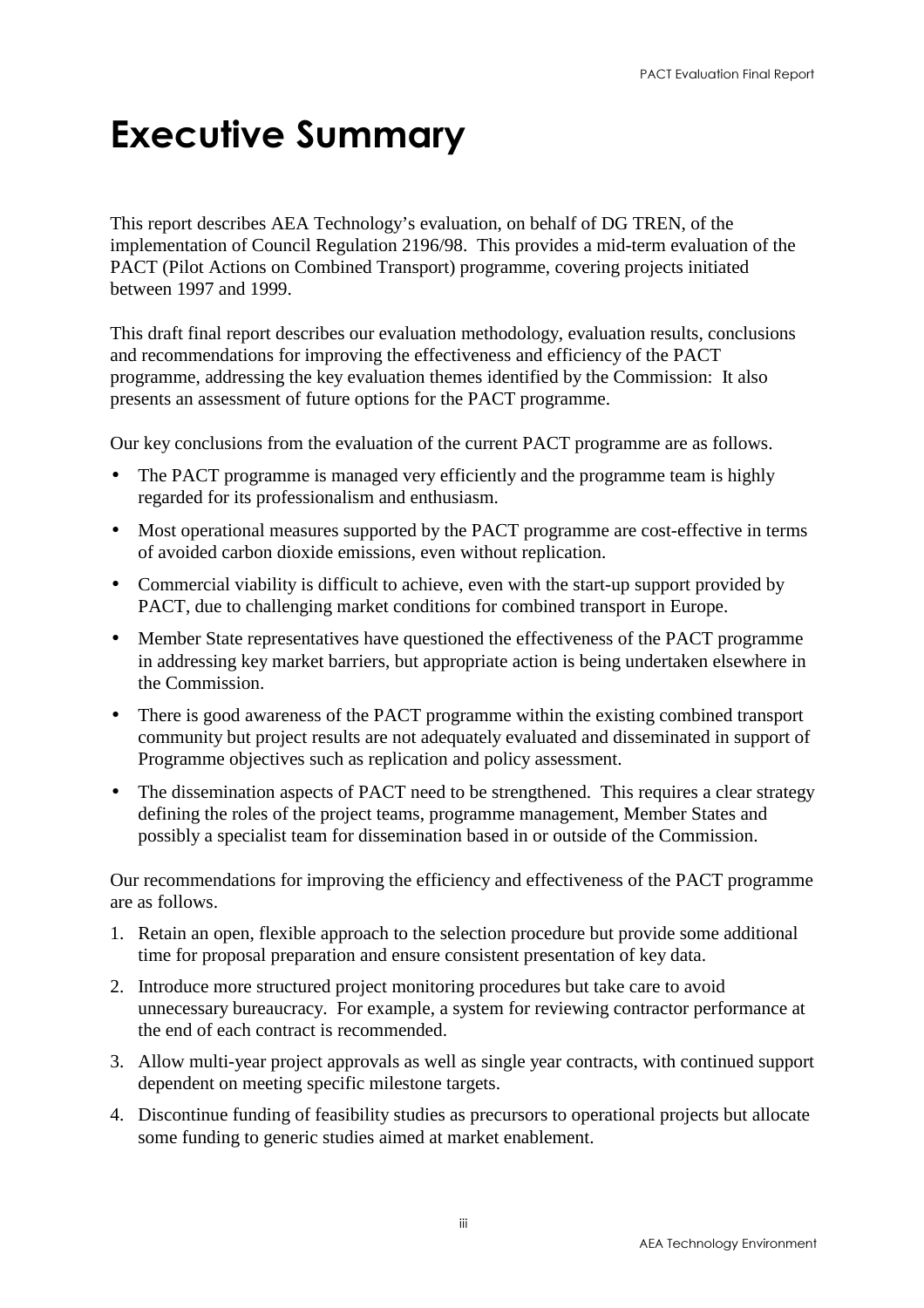- 5. Improve dissemination by developing a targeted programme-level strategy, issuing new guidelines on reporting to project managers and earmarking resources for independent project analysis and dissemination within the PACT programme budget.
- 6. Improve monitoring of impacts, including project follow-up for a 3 year period. This would form part of the analysis and dissemination, aimed at providing the evidence to stimulate replication in the market.
- 7. Adopt better reporting protocols for future PACT projects to improve the quality of analysis of environmental performance.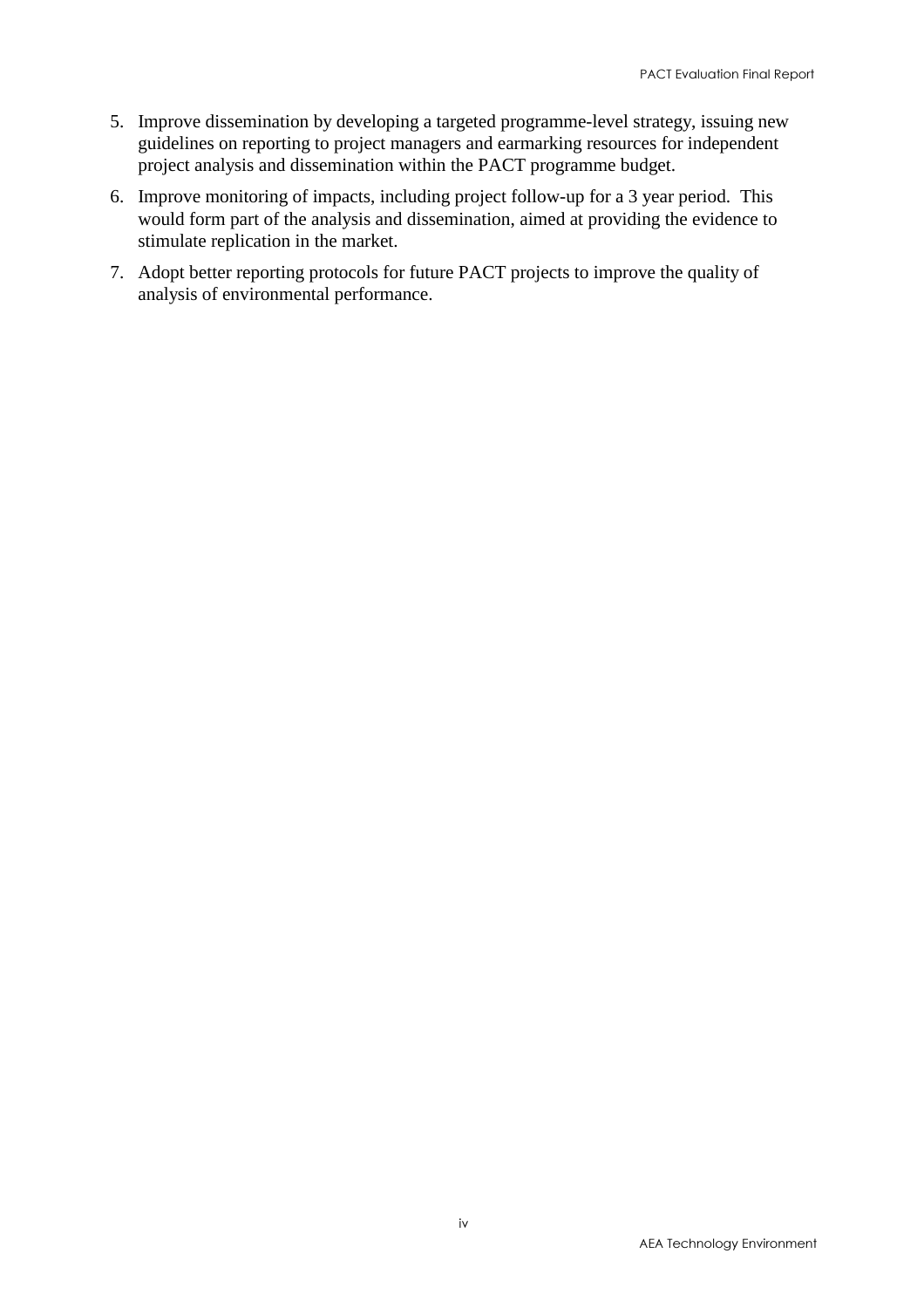# **Contents**

| 1                |                                                         |
|------------------|---------------------------------------------------------|
| $\boldsymbol{2}$ |                                                         |
| 2.1              |                                                         |
| 2.2              |                                                         |
| 2.3              |                                                         |
| 2.4              |                                                         |
| 2.5              |                                                         |
| 3                |                                                         |
| 3.1              |                                                         |
| 3.2              |                                                         |
| 3.3              |                                                         |
| 3.4              |                                                         |
| 3.5              |                                                         |
| 3.6              |                                                         |
| 3.7              |                                                         |
| 3.8              |                                                         |
| 3.9              |                                                         |
| 4                |                                                         |
| 5                | 44                                                      |
| 6                | DISCUSSION OF FUTURE OPTIONS FOR THE PACT PROGRAMME  45 |
| 6.1              |                                                         |
| 6.2              |                                                         |
| 6.3              |                                                         |

Appendix 1: Intervention Logic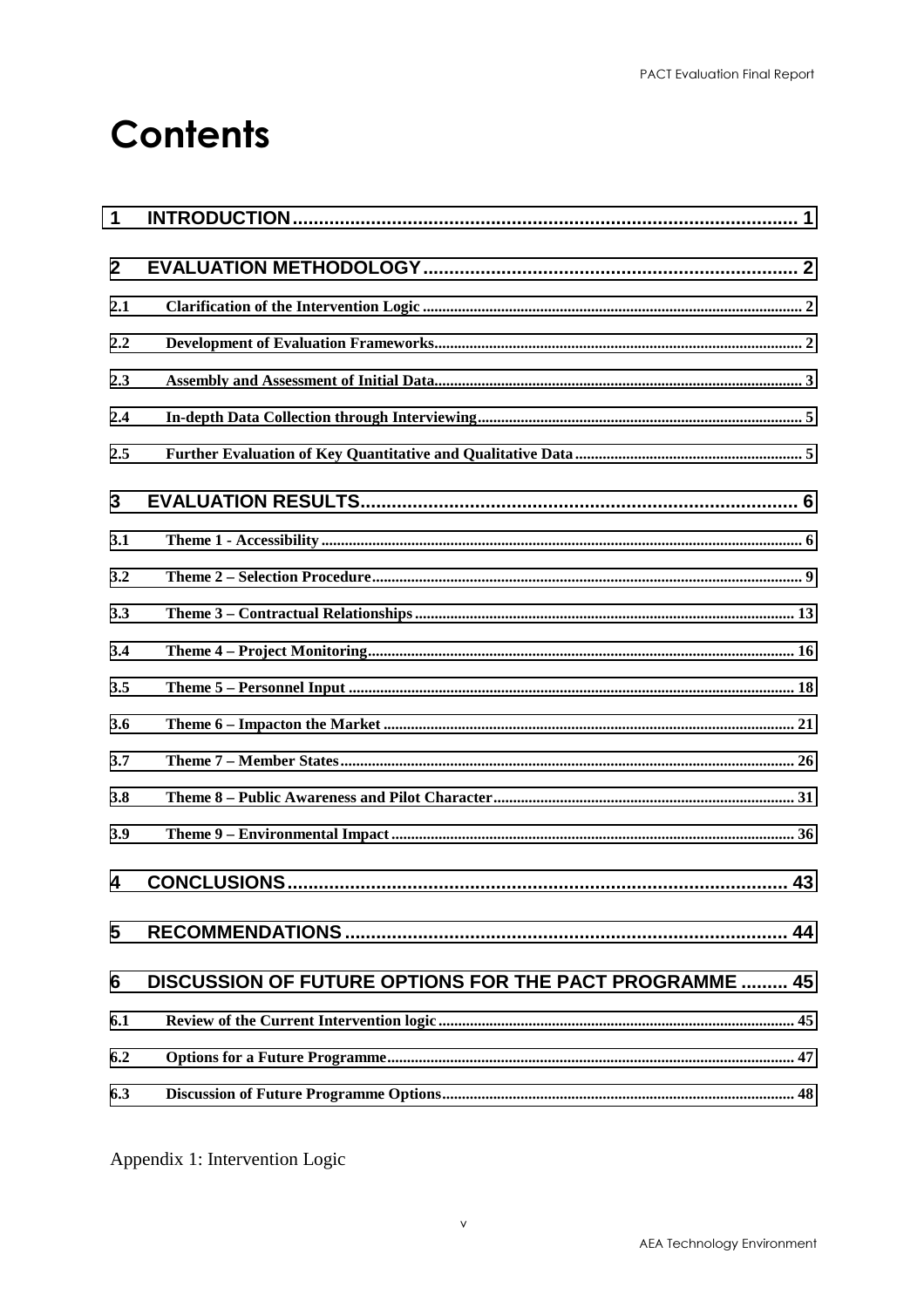#### Appendix 2: Evaluation Frameworks

Appendix 3: List of Selected Projects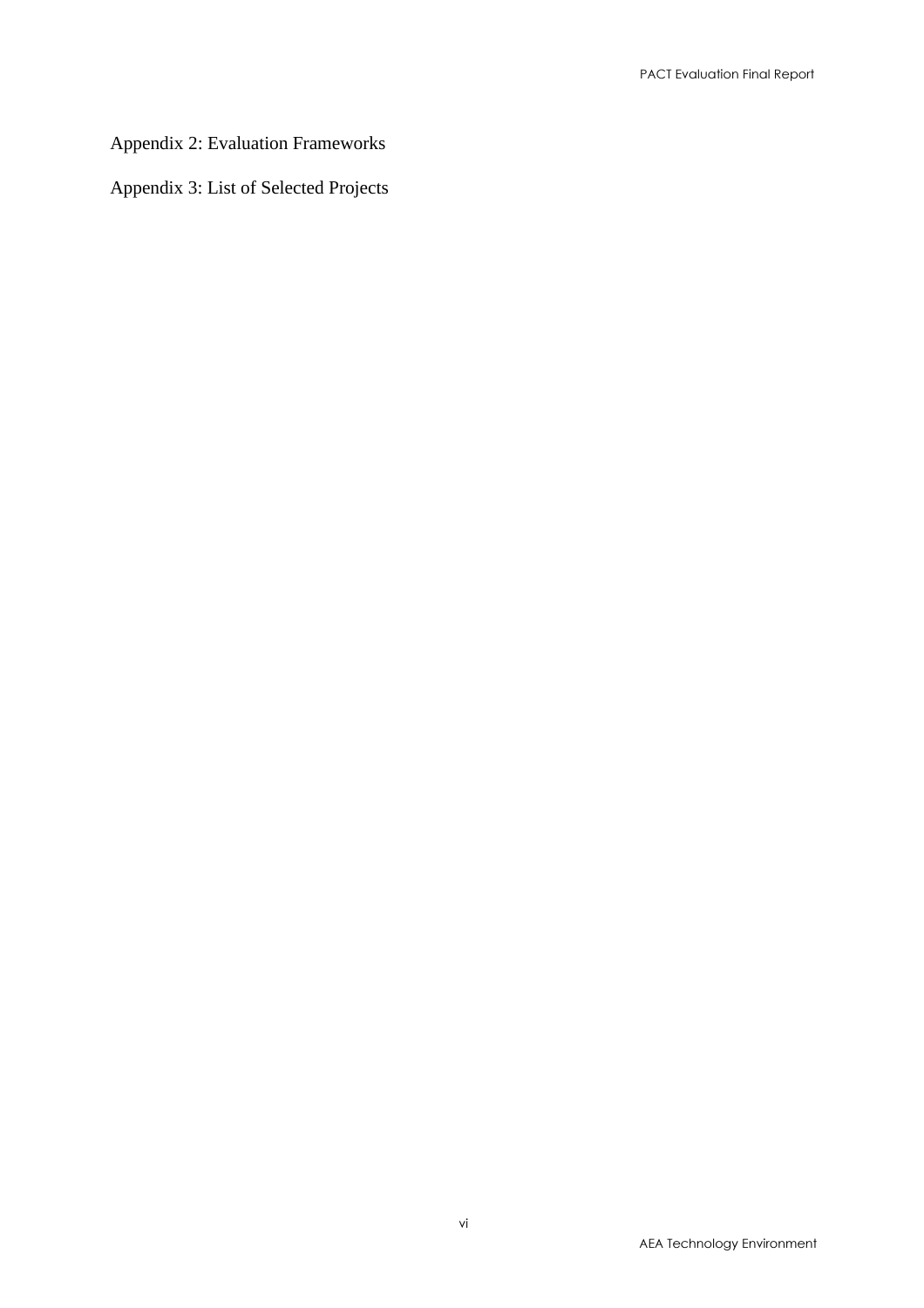# <span id="page-6-0"></span>1 Introduction

This report describes AEA Technology's evaluation, on behalf of DG TREN, of the implementation of Council Regulation 2196/98. This provides a mid-term evaluation of the PACT (Pilot Actions on Combined Transport) programme, covering projects initiated between 1997 and 1999.

This draft final report describes our evaluation methodology (Section 2), evaluation results (Section 3), conclusions (Section 4) and recommendations for improving the effectiveness and efficiency of the PACT programme (Section 5), addressing the nine evaluation themes identified by the Commission:

|   | Accessibility                    | Management themes |
|---|----------------------------------|-------------------|
|   | <b>Selection Procedure</b>       |                   |
| 3 | <b>Contractual Relationships</b> |                   |
| 4 | <b>Project Monitoring</b>        |                   |
| 5 | Personnel Input                  |                   |
|   | The Market                       | Impact themes     |
|   | <b>Member States</b>             |                   |
| 8 | <b>Public Awareness</b>          |                   |
|   | Environmental Impact             |                   |

It also considers a range of future options for the PACT programme (Section 6)

Our findings are based on information gathered from DG TREN project files and discussions with DG TREN (PACT programme, Internal Evaluation Cell, TEN-T programme and R&D programme), all 15 Member State representatives on the PACT funding committee, 26 project beneficiaries and 9 rejected applicants.

This final report is also available in French.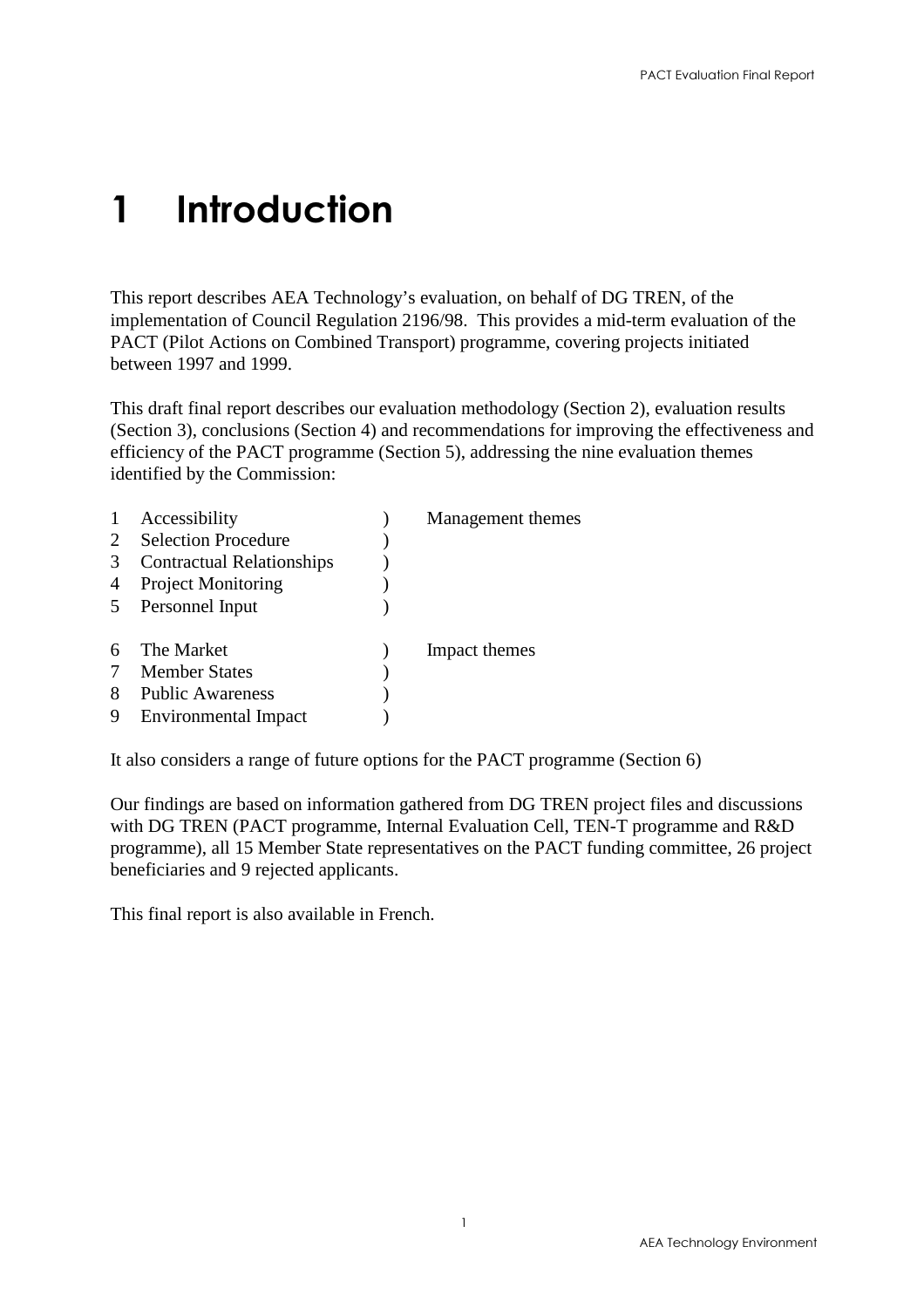# <span id="page-7-0"></span>2 Evaluation Methodology

Our evaluation methodology was based on an evaluation framework which gives a structured approach for collecting, evaluating and presenting information. The key features associated with this methodology are:

- The application of a framework that presents information in a transparent and concise form which links to the analysis and recommendations.
- An iterative process of data collection and analysis tailored to the specific needs of the evaluation and covering each of the nine evaluation themes.
- The extensive use of quantitative and semi-quantitative data with benchmarking techniques to provide concise and easily interpretable results.

The evaluation has involved the following sequential tasks, each of which is described below.

- 1. Clarification of the Intervention Logic
- 2. Development of evaluation frameworks
- 3. Assembly and assessment of initial data
- 4. In-depth data collection through interviewing
- 5. Further evaluation of key quantitative and qualitative data

## 2.1 CLARIFICATION OF THE INTERVENTION LOGIC

The starting point for the evaluation was to establish a common and agreed understanding, between DG TREN and the assessment team, of the Intervention Logic for the programme. This is important because it guides the emphasis and direction taken in gathering and analysing data relevant to the assessment. Appendix 1 sets out the agreed understanding of the Intervention Logic, and highlights particular issues raised in relation to the nine themes for evaluation.

## 2.2 DEVELOPMENT OF EVALUATION FRAMEWORKS

The basic evaluation framework is shown in Figure 1.

| Knowledge  | Data assembly | Preliminary | Interviewing | In-depth   |
|------------|---------------|-------------|--------------|------------|
| required   |               | assessment  |              | assessment |
| Question 1 |               |             |              |            |
| Question 2 |               |             |              |            |
| Question 3 |               |             |              |            |
| Question 4 |               |             |              |            |
| Question 5 |               |             |              |            |

#### **Figure 1 Basic Evaluation Framework**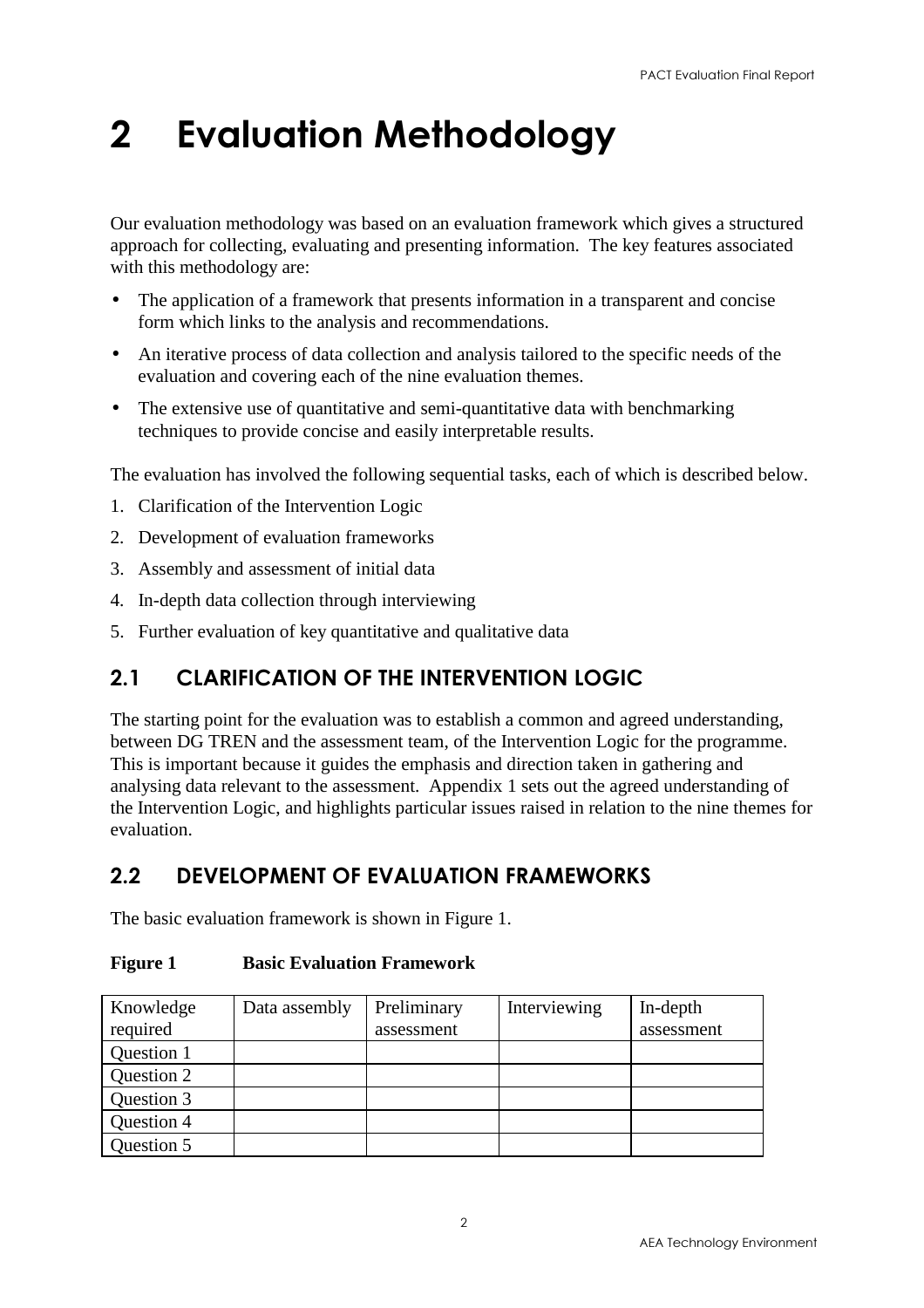<span id="page-8-0"></span>The first column of the framework lists the individual questions to be answered for one of the nine assessment themes identified by DG TREN. For example "What is the level of participation of SMEs in the programme?" would be a question associated with the accessibility theme.

The second column indicates the initial data to be collected to answer the question; this may come from the project files or from discussions with EU project officers. Following the above example, it would be appropriate to collect data on the number of SMEs applying to the programme and the number of SMEs involved in successful bids. It would also be important to gather comparable data on larger companies and on SME participation in other programmes.

The third column shows the assessment that can be made using this initial data. For example, the success rate of proposals involving SMEs could be compared against the success rate for other organisations, and the level of participation could be benchmarked against other programmes. Wherever possible we used quantified data and simple indicators of performance. This benchmarking approach has a number of advantages – it allows clear comparisons between sectors and programmes, it enables the results to be reported concisely, it allows the programme managers to monitor future trends and it gives a concise and transparent link between results and recommendations.

The fourth column identifies the additional areas to be explored during interviews. For example, successful and unsuccessful SME applicants may be asked to comment on the application procedure. The questions to be answered at this stage are generally more qualitative.

The final column describes the evaluation of outputs from the interview stage. For example, a cross-comparison and evaluation of the experiences of SMEs in applying to the programme. It may be necessary at this stage to follow up interviews with telephone calls to clarify specific points.

This generic methodology was tailored to the specific requirements of DG TREN during the project inception stage. Appendix 2 shows the evaluation frameworks developed for each of the nine key themes listed in the Introduction.

## 2.3 ASSEMBLY AND ASSESSMENT OF INITIAL DATA

This stage corresponds to the second and third columns in the evaluation framework.

The PACT programme team provided valuable data on proposals submitted and projects supported during 1997, 1998 and 1999 PACT funding rounds. They also helped us to select appropriate projects for detailed evaluation from the total of 85 supported during the period. Several of these projects were linked, i.e. different phases of the same project were represented in the list.

A full list of projects is given in Appendix 3, with selected projects highlighted in blue. Projects were selected to provide a representative selection of:

• Feasibility and implementation projects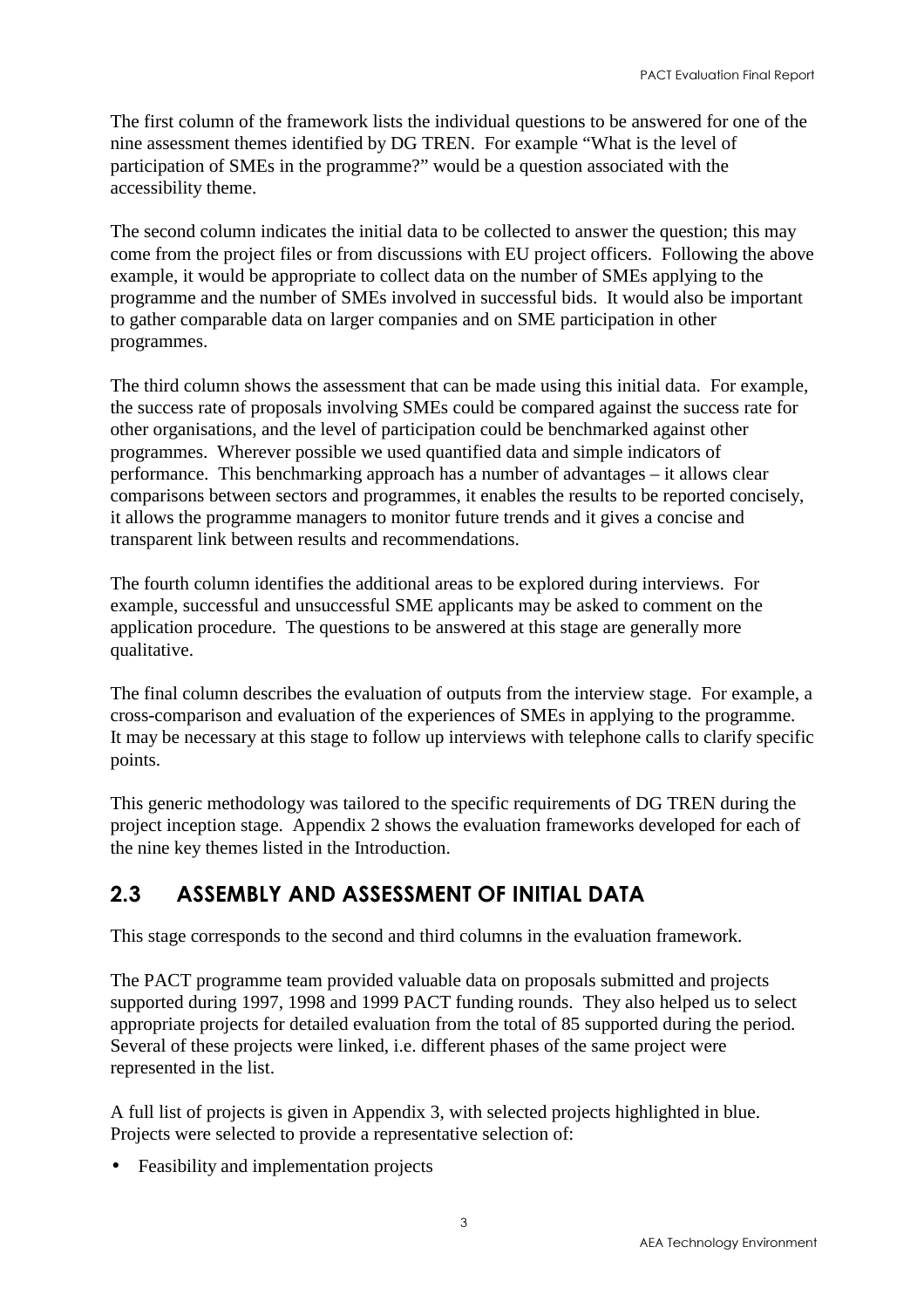- Different transport modes
- Geographical locations
- Size of project
- Year of initiation
- Year of completion

Figure 2 shows the distribution of projects by year, mode and country, with the selected projects marked by stars. The matrix does not include the 7 projects from 1999 that had not started by May 2000. International projects refer to those projects managed by UIRR or Intercontainer; all PACT projects involve international co-operation.

|               | Rail                                     | Maritime                                          | Waterways<br>Inland | Modes<br>Mixed              | Feasibility<br>Study | projects (no<br>of selected<br>projects)<br>No of |
|---------------|------------------------------------------|---------------------------------------------------|---------------------|-----------------------------|----------------------|---------------------------------------------------|
| Austria       | $\bullet$                                |                                                   |                     |                             |                      | 2(0)                                              |
| Belgium       |                                          |                                                   | $\star$             | $\bullet\star$              |                      | 3(2)                                              |
| Denmark       | $\bullet$ <sup>s</sup>                   | $\bigstar$                                        |                     |                             |                      | 2(1)                                              |
| France        | $\bullet\bullet\bullet\bullet\star\star$ | $\bullet^{\text{S}}\star\star\bullet\bullet\star$ |                     | *****                       | $\star$              | 19(10)                                            |
| Germany       | $\bullet$                                |                                                   | $\bullet\star$      | $\star \cdot^s \cdot \star$ | $\bullet$            | 8(3)                                              |
| International | *******                                  |                                                   |                     |                             | $\bullet\star$       | 11(6)                                             |
|               | $\bullet\star$                           |                                                   |                     |                             |                      |                                                   |
| Italy         | $\bullet$                                | $\bullet\bullet\bullet$                           |                     |                             |                      | 5(0)                                              |
| Netherlands   | $\star\star\bullet\bullet$               | $\bullet$                                         |                     | $\bullet$                   | $\bullet\star$       | 8(3)                                              |
| Portugal      | ★★                                       | $\bigstar$                                        |                     |                             | $\bullet\bullet$     | 5(3)                                              |
| Spain         | $\star \bullet \bullet \bullet$          |                                                   |                     | $\bullet\star\star$         |                      | 7(3)                                              |
| Sweden        | $\bullet^s \bullet \star$                | $\star$                                           |                     |                             |                      | 4(2)                                              |
| UK            |                                          |                                                   | $\star^s$           | $\bigstar$                  | $\bullet$            | 4(2)                                              |
|               |                                          |                                                   |                     |                             |                      |                                                   |

#### **Figure 2 Selected projects**

| Key: | 1997  | Study                            |
|------|-------|----------------------------------|
|      | 1998  | Projects to be reviewed in depth |
|      | 1999. |                                  |

EC project files were reviewed to collect additional quantitative data and to prepare for interviews with project beneficiaries. A standard project proforma was used for data gathering from all project files to ensure full coverage and consistency. This standard proforma included details of all proposers (organisation, nationality, size) and their projects (transport mode, value of project, projected traffic shift, start and finish dates). Additional information was collated for the selected projects, using proposals, contracts, reports and other documents. This included quantitative data such as actual traffic shift and qualitative judgements of the usefulness of reports, the quality of progress reporting etc.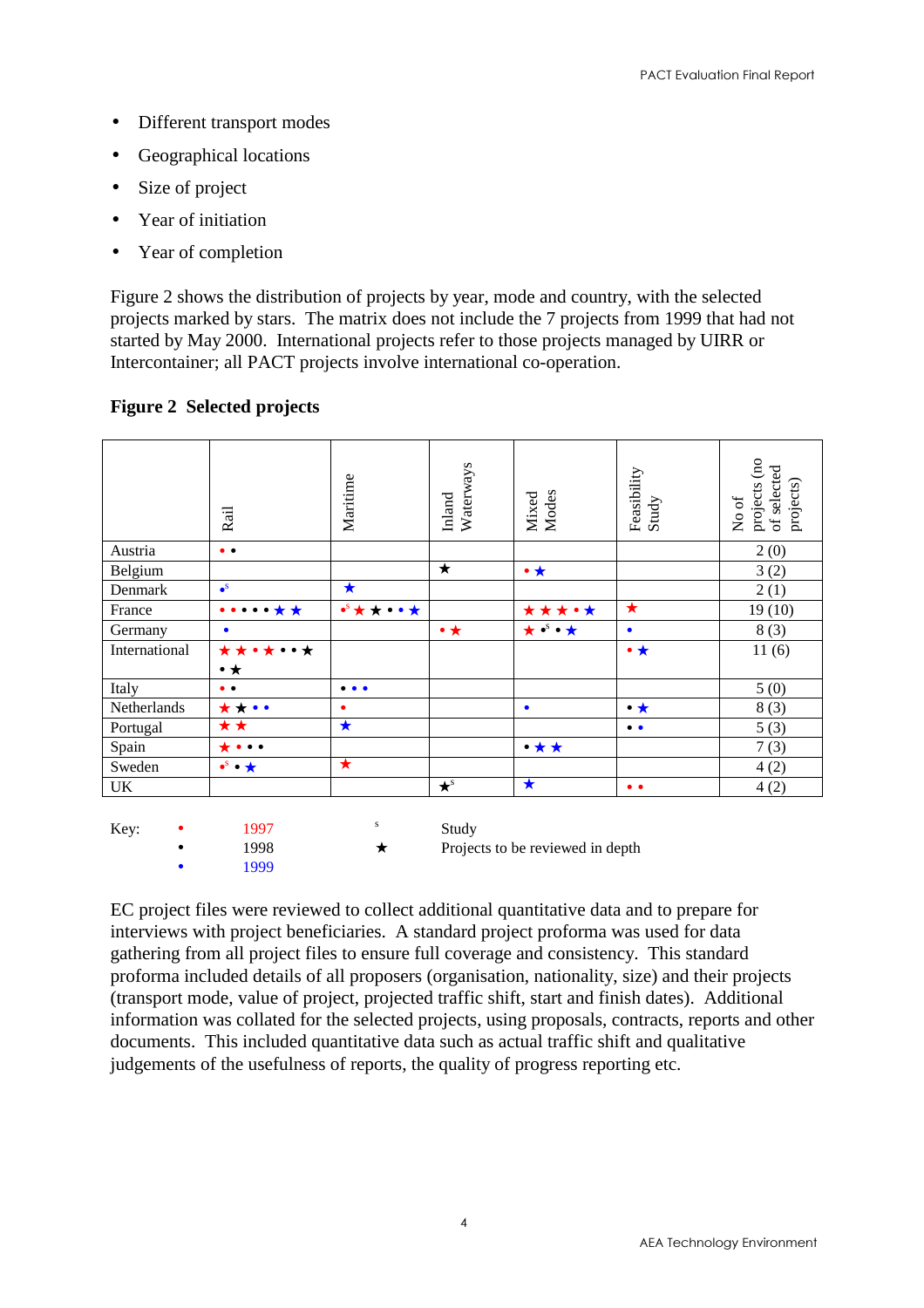## <span id="page-10-0"></span>2.4 IN-DEPTH DATA COLLECTION THROUGH INTERVIEWING

Interview proformas were developed for interviews with Member State representatives and project beneficiaries. The interview questions were based on the fourth column of the evaluation frameworks shown in Appendix 2.

All but three of these project beneficiaries were interviewed in person; the others were interviewed by telephone because it proved difficult to arrange a meeting or because the relevant manager had moved to another organisation. Interviews were conducted in English, French or German, depending on the preference of the interviewee.

All of the Member State representatives on the PACT funding committee were interviewed; 9 face-to-face and 6 by telephone.

### 2.5 FURTHER EVALUATION OF KEY QUANTITATIVE AND QUALITATIVE DATA

Information from the project beneficiary and Member State interviews were collated and evaluated, following the fourth column of the evaluation frameworks.

The key findings from this evaluation were presented in an Interim Report and discussed with the PACT programme team and the EC Internal Audit and Evaluation Cell. This Interim Report presented key findings, conclusions and recommendations for each of the evaluation themes, and a list of further issues to be addressed by the project.

Subsequently, additional work has been done on benchmarking, market impacts and dissemination planning (see Section 3). We have also considered the implications of our evaluation findings for the future direction of PACT (see Section 4).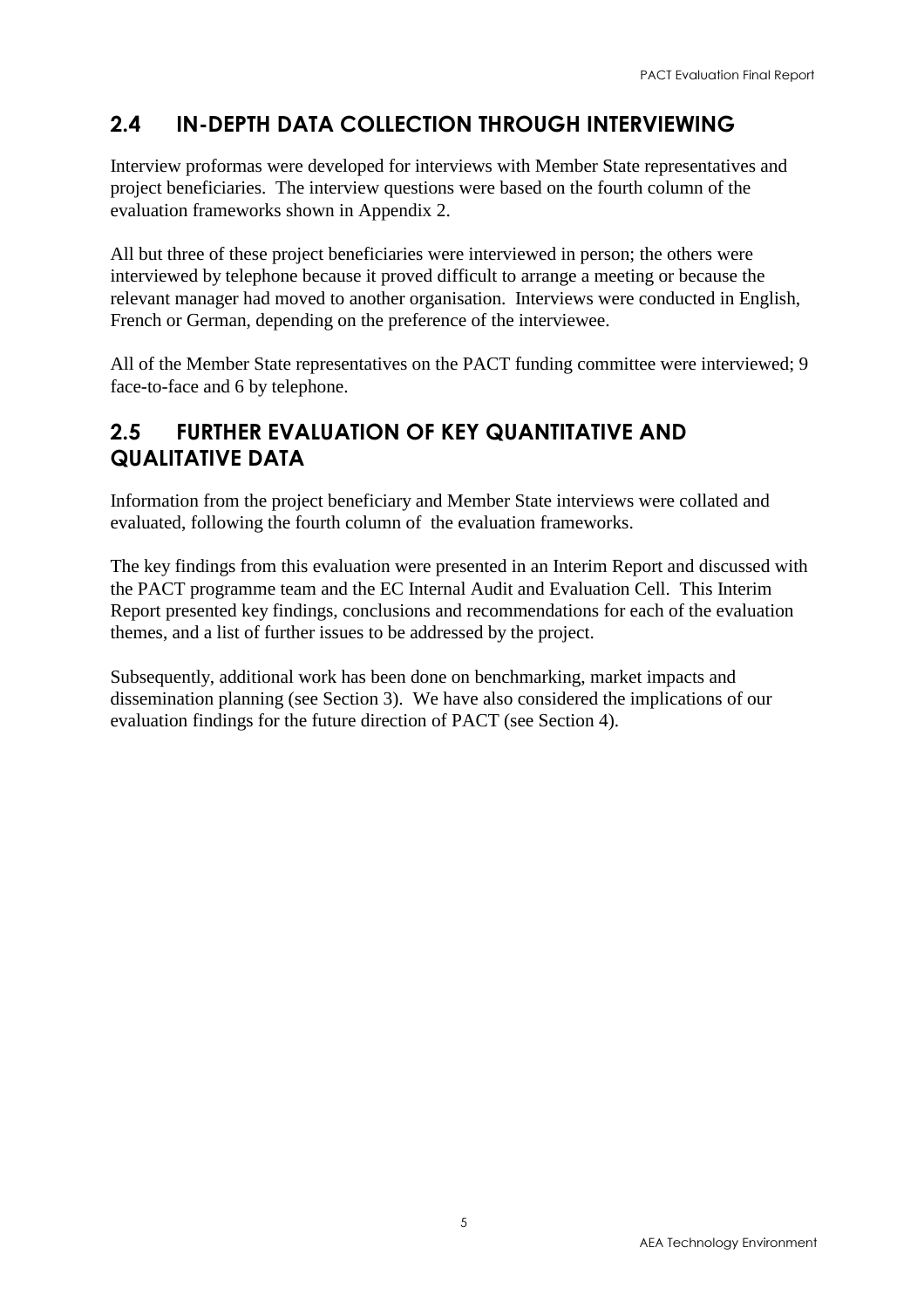# <span id="page-11-0"></span>3 Evaluation Results

## 3.1 THEME 1 - ACCESSIBILITY

This theme is concerned with how accessible the PACT programme is to potential project teams. This has a number of dimensions:

- **Awareness** potential project teams have to know about PACT if they are to make bids.
- **Guidance/Assistance** potential bidders may be deterred if they are not clear whether their project qualifies for support, or if they are not clear on what information is required.
- **Bidding costs** if the cost of bidding is large compared to the funding available, potential project teams may decide that PACT is not worthwhile.
- **SME Participation** PACT aims to help Small and Medium Sized Enterprises (SMEs). Is there any evidence that these organisations are finding PACT less accessible than larger organisations?

#### **Awareness**

Awareness is difficult to measure because it is impossible to identify and count those organisations that are not aware of a programme's existence. Therefore the evaluation has used some indirect measurements. The first of these was to ask Member State representatives to PACT for their assessment of the awareness of the programme amongst relevant industries in their countries. The results presented in Figure 3 show that the majority of the 11 Member States that expressed a view considered awareness to be good.



**Figure 3 Member State Assessments of National Awareness of the PACT Programme**

A second measure of awareness is the number of new organisations bidding to the programme year on year. If a large proportion of bids are from new organisations this would indicate a good and growing awareness. If bids persistently come from the same organisations this would suggest limited awareness and the potential development of a "closed club" of programme beneficiaries. Figure 4 shows that following the launch of Phase 2 of PACT in 1997, more than half of proposals in subsequent years have come from new organisations.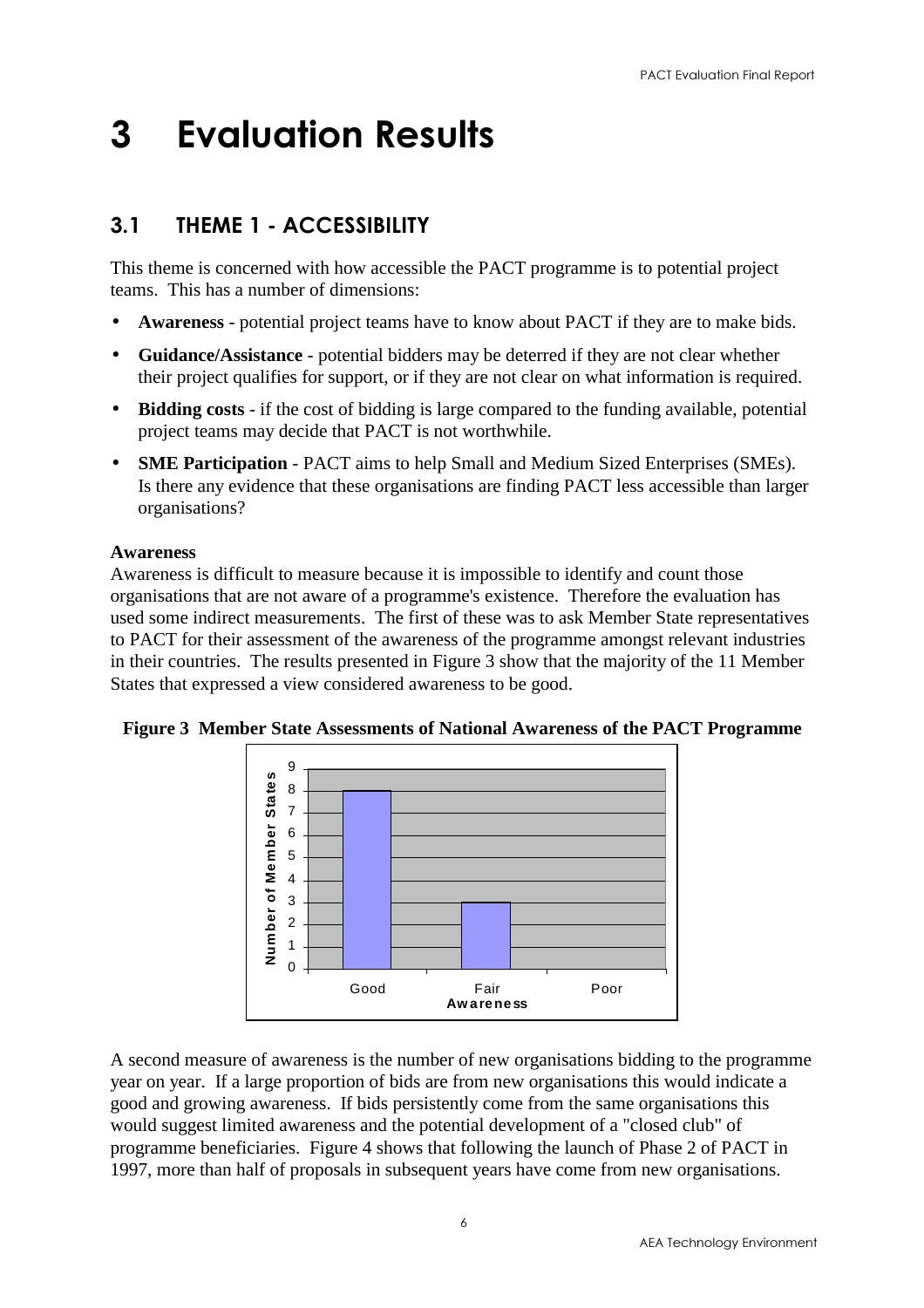Overall these results indicate a good awareness of PACT amongst potential benefiting organisations. Interviews with participating organisations have revealed that this awareness is not attributable to any one action, but occurs through a range of networks. The strongest appears to be trade associations, but other s include one to one business contacts, trade journals, regional development organisations and chambers of trade.



**Figure 4 Proportion of Proposals to PACT Coming from New Organisations**

#### **Guidance/Assistance**

Guidance for the preparation of proposals is provided through the PACT User's Guide. Interviews with the leaders of 25 projects showed majority approval with 16 (64%) organisations rating the User's Guide as either good or very good. However, two successful bidders thought the guide was too basic and more detail was needed. In one case this had resulted in the organisation claiming for costs that were not allowable under PACT.

Another measure of the effectiveness of the guidance provided is the number of noncompliant bids. Data for 1998 show that 5 out of 65 bids were not compliant, two because they missed the deadline for bids, and three because they requested funding for research work lying outside of PACT's remit.

Project leaders were unanimous in their appreciation of the additional assistance provided by the Commission's PACT management team when they ask for additional guidance.

#### **Bidding Costs**

Interviews with Project Managers covered estimates of proposal preparation time. 11 projects were able to give rough estimates, which ranged from <0.5 months to 2-3 months. This wide variation seems to be linked to the effort required to put together consortia and make preliminary assessments of potential Combined Transport schemes. There was no indication from the interviews that the PACT bidding process required a disproportionate amount of effort, in fact some teams considered the requirements less demanding than for other sources of funding.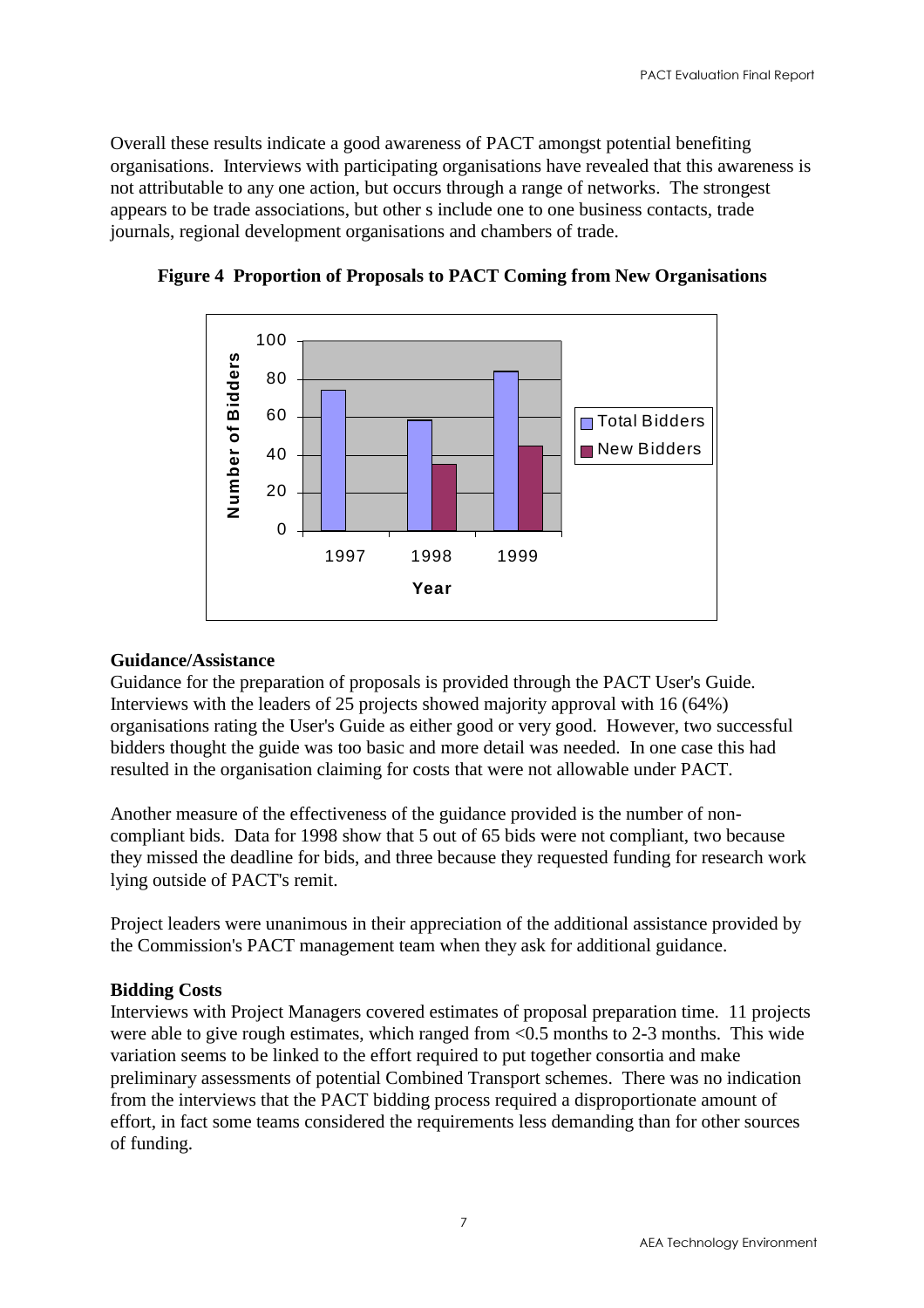#### **SME Participation**

SME involvement in projects has been assessed for the majority of projects supported between 1997 and 1999. Aggregate results for the three years are shown in Figure 5, and indicate that at nearly 80% of PACT participants were SMEs.



**Figure 5 Proportion of SME Organisations Participating in the PACT Project**

#### **Conclusions for Theme 1: Accessibility**

- The PACT Programme appears to be well known amongst potential bidders, with several networks of trade associations, trade journals and professional contacts reinforcing awareness amongst stakeholders.
- The guidance to potential proposers given by the User's Guide seems in general to be sufficient, but occasional misunderstandings have occurred. These could be reduced by further encouragement to contact the Commission services at the proposal preparation stage.
- The level of effort needed to prepare proposals may be quite considerable, with 2-3 man months quoted in some cases. This is due to the need to put together consortia and assess combined transport opportunities, and is not a reflection of disproportionate administrative requirements in PACT.
- SMEs are well represented in PACT projects.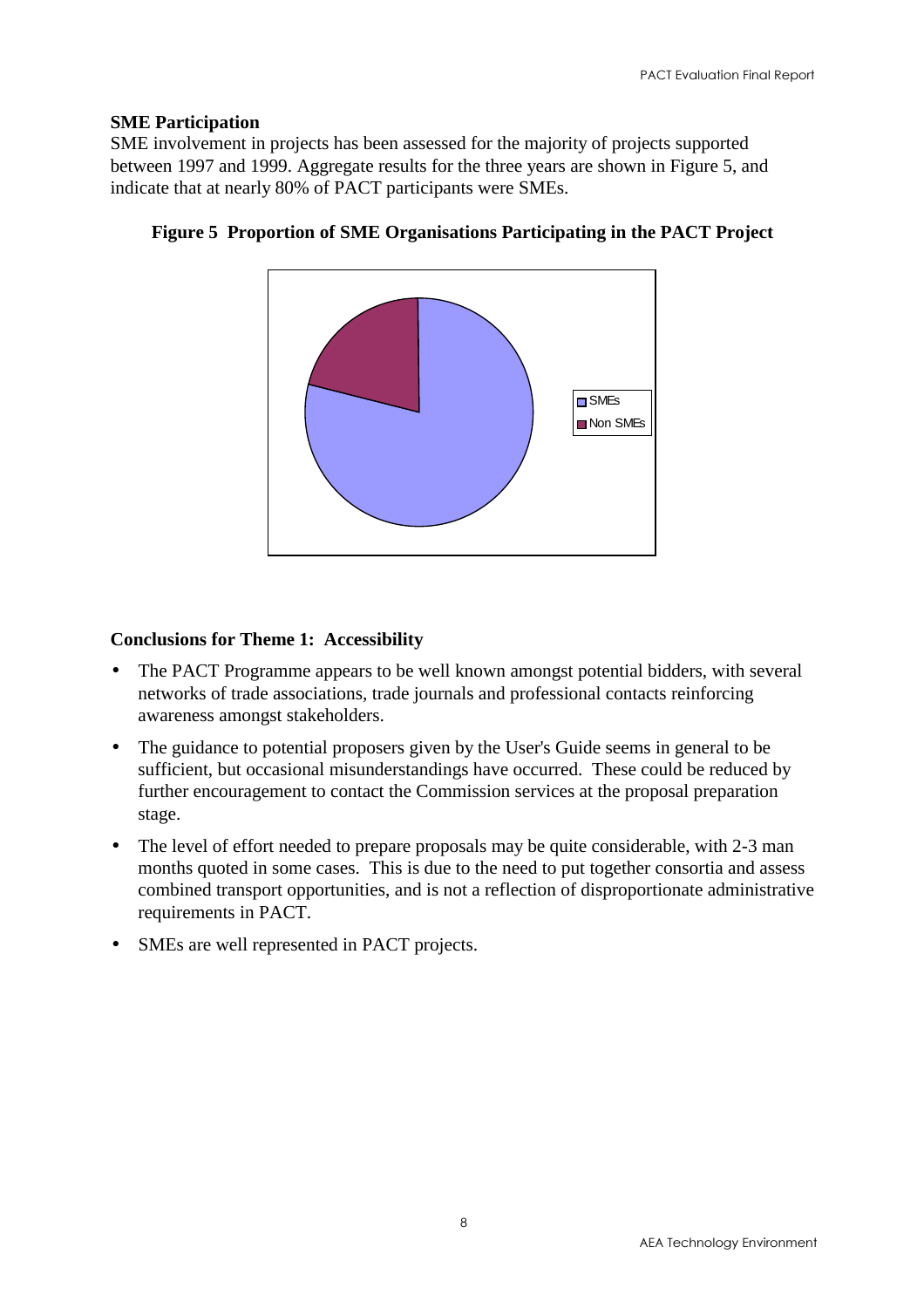## <span id="page-14-0"></span>3.2 THEME 2 – SELECTION PROCEDURE

This Theme is concerned with the efficiency of the selection procedure, and includes the following aspects:

- **Timing** the timing of the call for proposals and the duration of each stage of the selection process (call for proposals > proposal deadline > proposals sent to MS > meetings with MS > feedback to applicants > contract signature).
- **Level of Resource from Applicants** the amount of effort required to prepare a PACT proposal, and how this compares with other EC programmes. It is important here to distinguish between the administrative burden and the effort required to plan the project and secure the participation of partners.
- **Level of Resource from EC Staff and Member States** the amount of effort required from the PACT programme team, other EC officials and Member States in the review and selection of proposals.
- **Clarity and application of selection criteria** whether the selection criteria are clear to applicants and Member States, how well these criteria are applied in the selection process and how well the criteria reflect the intervention logic and objectives of the PACT programme.

#### **Timing of the selection procedure**

PACT operates an annual cycle for project selection and contract negotiation. The call for proposals is in December with a deadline in February. Proposals are assessed by the EC and then Member State (MS) representatives, with two selection meetings in May and June. A decision is made in July, following formal ratification by the Commission. Documentation for contract negotiation is sent out in August (this was done in September before 1999). Individual contract negotiation is typically completed in 6-8 weeks with the whole contract negotiation process completed by 10 December. In addition, EC staff offer pre-proposal checking at any time of the year.

Table 1 shows comparative data for SMEs participating in three different parts of the 4<sup>th</sup> Framework Programme: Exploratory Awards providing assistance for proposal preparation, Co-operative Research (CRAFT) projects whereby groupings of SMEs pay for third party research and traditional Collaborative Research projects.

|                               | <b>Proposal</b><br>preparation | <b>Evaluation of</b><br>proposals | <b>Contract</b><br>negotiation |
|-------------------------------|--------------------------------|-----------------------------------|--------------------------------|
| <b>Exploratory Awards</b>     |                                | 4.9                               | 3.5                            |
| <b>CRAFT</b>                  | 5.8                            |                                   |                                |
| <b>Collaborative Research</b> | 4.6                            | 4.8                               | 4.6                            |
| <b>PACT</b>                   |                                |                                   |                                |

#### **Table 1 Duration of the project selection process (months)**

The time allowed for proposal preparation in PACT is clearly much less than for the other programmes and some applicants have commented on the difficulty of putting together proposals in less than 3 months including the Christmas holiday. However, it should be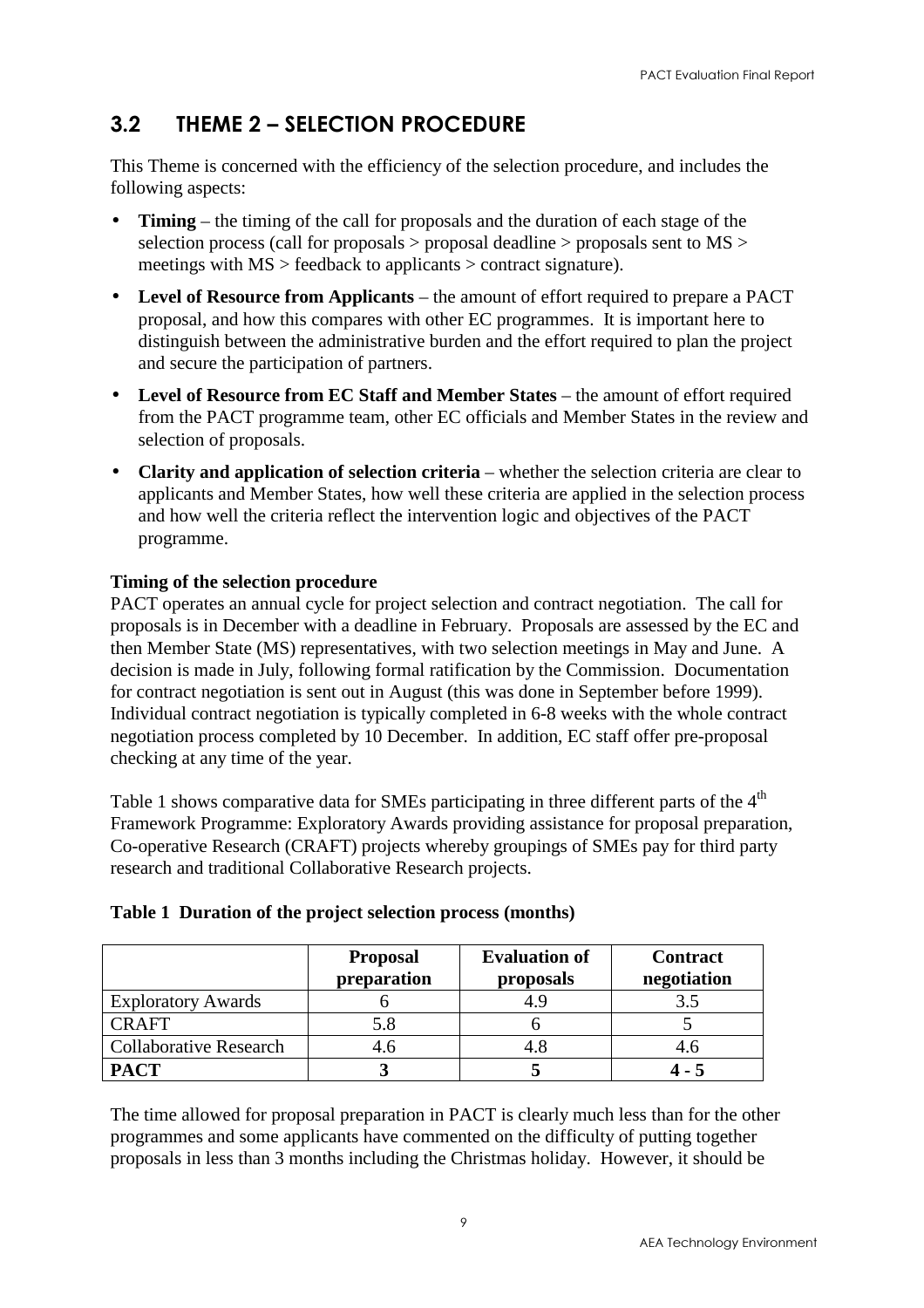remembered that PACT operates an open call for proposals that changes little year by year. It is therefore possible for prospective consortia to begin planning before December, and to take advantage of the year-round pre-proposal advice available from the EC. This service could be advertised on the PACT web site to ensure the same opportunities for organisations who are new to PACT.

The time allowed for proposal evaluation is comparable with other programmes and would be difficult to reduce without affecting the quality of input from Member States.

The time for contract negotiation is also comparable with other programmes. The contractual termsalso allow projects to claim costs as far back as February so organisations do not have to wait for the contract before starting work. Once a consortium is established, it is often not practical to wait 10 months before starting a near-market project. As a result, about 30% of projects start before PACT funding is confirmed. This is not necessarily a sign that the funding is not needed.

The timing of the annual process has attracted some criticism from the rail sector. The current cycle is incompatible with the railway timetables that are agreed in May/June each year, and it has been suggested PACT adjusts its timing to fit. This would mean a call for proposals in April/May with submissions by late summer. This suggestion has its merits but may lead to resourcing problems over the summer period and/or more complaints of limited proposal preparation time. This lack of flexibility in rail timetabling is perhaps systematic of the inherent barriers to combined transport.

#### **Level of resource from applicants**

As discussed in Theme 1, the effort required for bid preparation varies widely and is linked to the effort required to put together consortia and make preliminary assessments of potential CT schemes. From the limited data available, we estimate PACT applicants spend about 0.27 Euro per Euro EC funding provided on average. This is not representative of the administrative burden for the reasons given above. Furthermore, unsuccessful bidders have sometimes continued with the project, and so the effort is not always wasted.

Table 2 compares PACT bid preparation costs with those of SMEs bidding into the FP4 programmes described above. It includes only the costs incurred by the proposal co-ordinator, and does not distinguish between project preparation and proposal writing.

|  |  |  |  |  |  | Table 2 Cost of bid preparation for successful applicants |
|--|--|--|--|--|--|-----------------------------------------------------------|
|--|--|--|--|--|--|-----------------------------------------------------------|

|                               | Cost per bid<br>(kEuro) | Average grant<br>(kEuro) | Euro bid cost<br>per Euro grant |
|-------------------------------|-------------------------|--------------------------|---------------------------------|
| <b>Exploratory Awards</b>     | 3.5                     | 40                       | 0.09                            |
| <b>CRAFT</b>                  | 24.5                    | 340                      | 0.07                            |
| <b>Collaborative Research</b> | 24                      | 1220                     | 0.02                            |
| <b>PACT</b>                   | 18.2                    | 2.12                     | 0.09                            |

This analysis suggests PACT applications are disproportionately expensive. However, we believe this is not true once the following factors have been considered.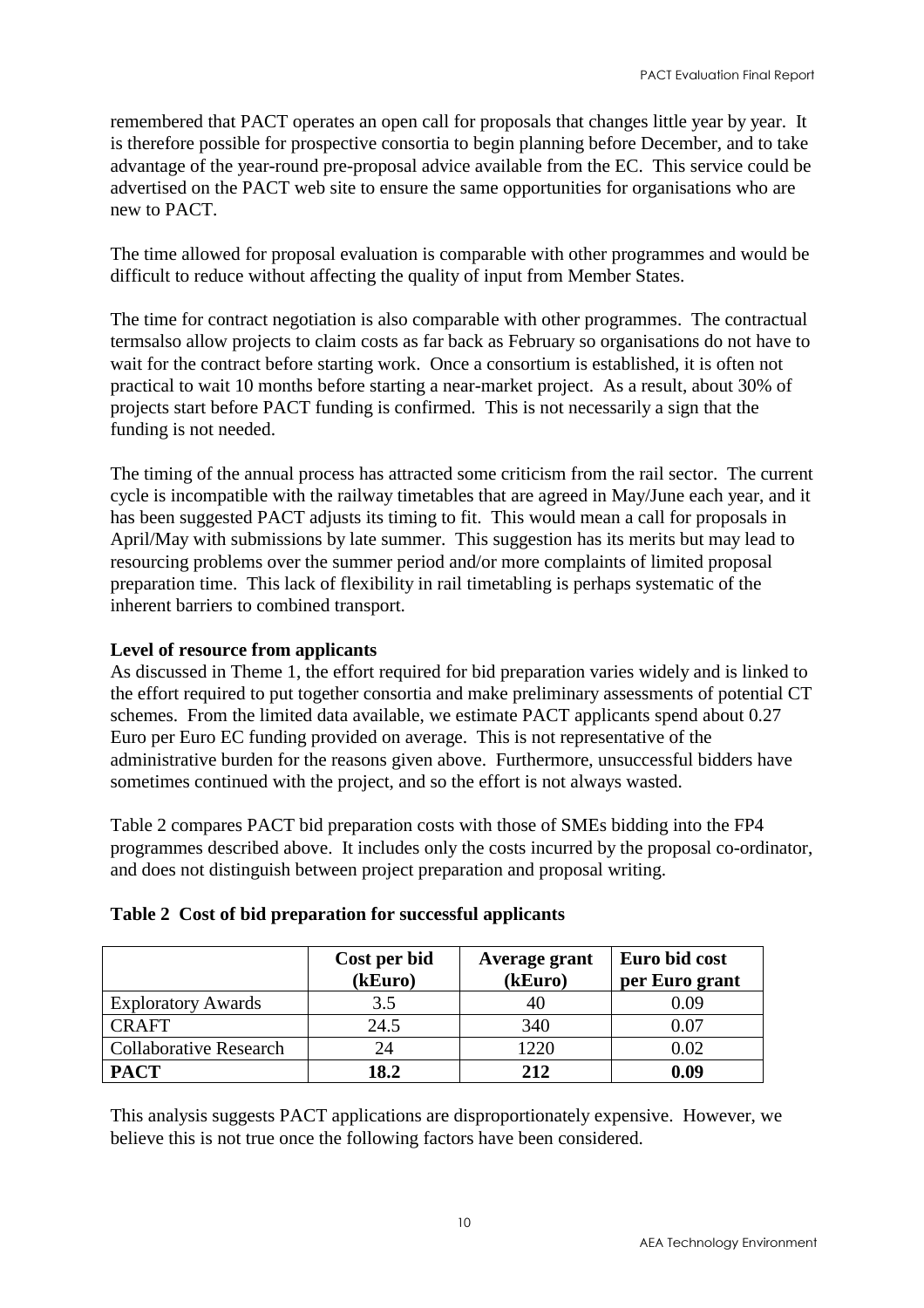- The high proportion of PACT bid preparation costs that are associated with forming a commercial consortium makes a direct comparison invalid.
- By considering only successful applicants, this comparison is unable to account for the failure rate of bids. The PACT success rate of about 1 in 3 is likely to be higher than the average for Framework programmes. For example, the  $5<sup>th</sup>$  Framework call of 1999 supported only 20% of bids.
- The costs do not include those of consortium partners, which are estimated to total about three times that of the proposal co-ordinator for FP4 bids, but are much less for PACT proposals.

#### **Level of resource from EC staff and Member States**

The EC PACT programme team spends about 252 days per year on project selection, divided between the programme manager, project officer and national expert. This is estimated to cost 153,000 Euro, or 0.025 Euro/Euro grant awarded.

Figure 6 shows the annual resource on PACT project selection for the ten MS representatives who were able to provide an estimate. The average time allocation is about 12 days, which would give total costs of about 121,000 Euro for all Member States; equivalent to 0.02 Euro/Euro grant awarded.

#### **Figure 6 - Level of resource from Member State representatives spent on project selection**



It has proved difficult to get benchmarking data on EC and MS resourcing for other EC programmes. A bottom-up analysis has suggested that MS resourcing for project selection was much lower on a Euro/Euro basis for the THERMIE programme. However, this is probably due to economies of scale, as the average value of a THERMIE grant was about 3 MEuro.

Interviews with Member State representatives suggest they are happy with their current role in project selection and very appreciative of the assistance given by the PACT programme team.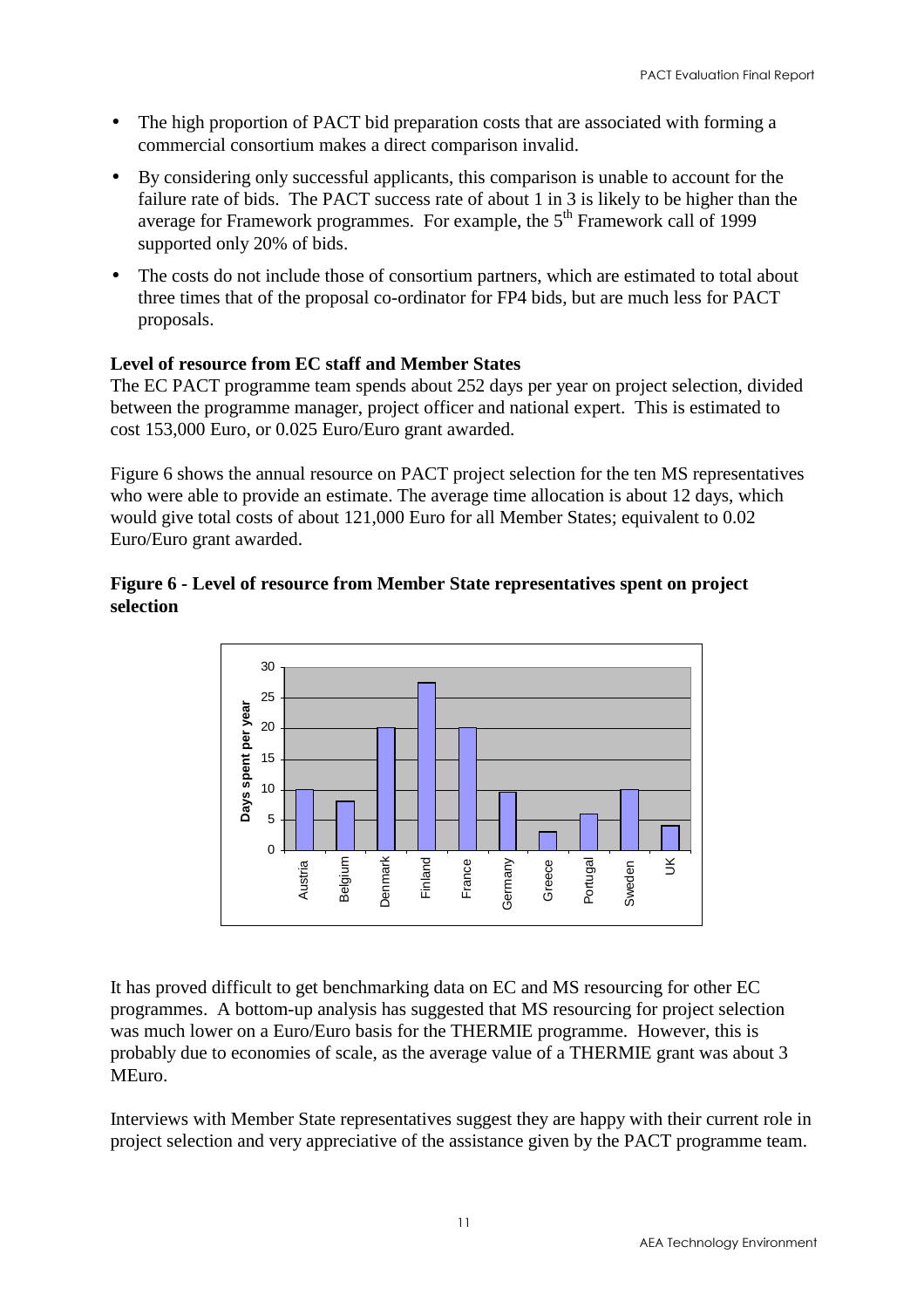#### **Clarity and application of selection criteria**

The EC programme team uses five selection criteria for proposals:

- 1. Degree of innovation
- 2. Viability of the proposed project/technology
- 3. Number of Member States involved.
- 4. The extent to which the project would improve the competitiveness of CT and the credibility of the application/project.
- 5. Value for money (measured as tonne.km traffic shift per Euro funding requested)

Proposals are scored against each of these criteria to provide a basis for project selection. This is used flexibly rather than employing a strict threshold, which allows some additional discretion.

These selection criteria fit well with the intervention logic and objectives of the PACT programme, as they directly address innovation, environmental impact, CT competitiveness and the international dimension.

Member State representatives were all clear on the selection criteria and generally found them appropriate. One MS commented that the innovation criterion was unnecessary and precluded some good proposals; another felt the same way about the need to include more than one country [N.B. These criteria are written down in Council Regulation 2196/98.]

Project beneficiaries were generally clear on criteria 1-4 and were able to express these ideas at interview. Value for money/traffic shift was not specifically quoted as a criterion at interviews and several beneficiaries complained about the need to produce traffic shift data for proposals and reports.

Beneficiaries were divided on the appropriateness of the criteria. Several commented that innovation was the most important aspect while others felt this was overrated and counterproductive for such a market-oriented programme. Innovation is considered further in Theme 6.

#### **Conclusions for Theme 2 – Selection Process**

- The timing of the selection process is satisfactory but newcomers to the programme would benefit from more time to prepare applications or some early warning of forthcoming calls.
- There is a long time interval between bid acceptance and signature of contracts, which is not compatible with near market initiatives. The problem is reduced by the facility to refund costs incurred before contract signature (but after the deadline for proposals) many applicants would be put off applying if they could not claim costs until contracts are signed, some 10 months after bid submission. However, it would be better to reduce this period.
- Applicants and Member State (MS) representatives appreciate the assistance provided by the EC, praising the professionalism and enthusiasm of the PACT programme team.
- The rail sector has proposed a revision of timing to fit in with changes in railway timetables. This would involve a call for proposals in May and bid submission in late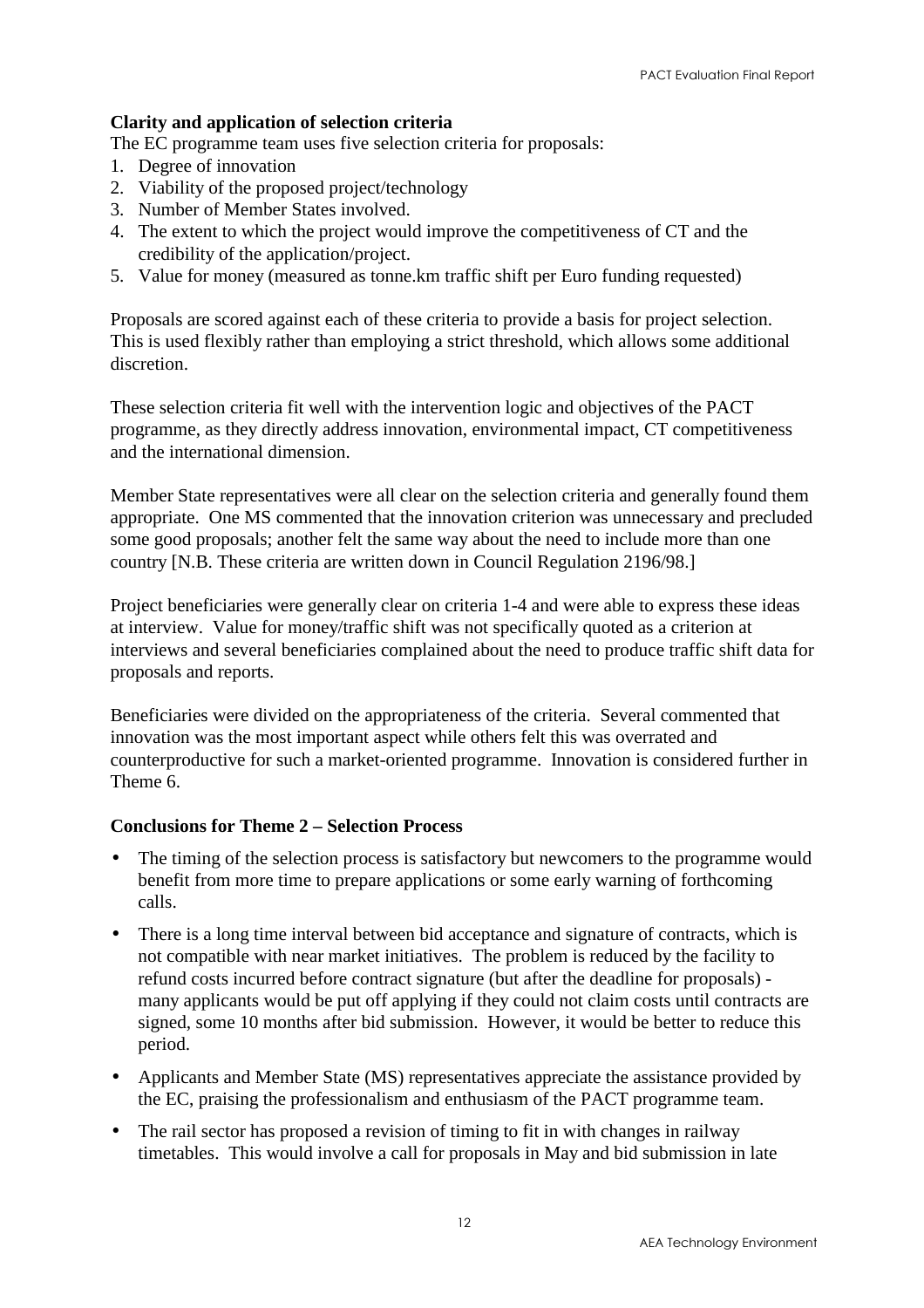<span id="page-18-0"></span>summer. This is worthy of consideration but may lead to resourcing problems over the summer period.

- Benchmarking studies and interview responses suggest that the level of resource from applicants, MS and the EC is comparable with, or less than, that required by other programmes.
- The selection criteria (value for money, credibility, number of MS, competitiveness and innovation) are well understood and follow from the intervention logic for the programme. Environmental benefits are included within the value for money criterion, but should perhaps be emphasised more strongly in communications with applicants.
- Innovation is the most contentious of these criteria, with several complaints that it is unnecessary and reduces the success rate of projects. Innovation is discussed further under Theme 6.
- Some applicants and MS representatives have complained about a lack of transparency in the selection process and a feeling that it is too political. More feedback on the reasons for decisions may help to diffuse this feeling, and also advise unsuccessful proposers on how to strengthen future initiatives.
- Some concern was expressed over the inability to fund Central and Eastern European organisations, which was claimed to create particular problems for inland waterway projects.
- Road freight transport to and from CEE countries has been growing rapidly in recent years, and the promotion of alternative modes is commonly seen as important in alleviating pollution and congestion problems.

## 3.3 THEME 3 – CONTRACTUAL RELATIONSHIPS

This Theme concerns the appropriateness of the contractual terms used by the PACT programme. These terms comprise:

- **Duration** the length of the contract and the arrangements for contract extension.
- **Level of support** the absolute and percentage EC contribution to feasibility studies and operational actions.
- **Eligibility of costs** categories of cost that are eligible for PACT support.
- **Payment terms** scheduling of EC payments.
- **Other terms** intellectual property rights (IPR) arrangements and other contractual terms.

#### **Contract Duration**

Many PACT projects get supported for three years, but have to reapply for funding each year. This means applicants can't be sure of the full funding at the start of the project, which increases risk and makes it more difficult to secure other investment. It also leads to more effort on proposal writing and proposal review. Furthermore, new applicants to PACT may be misled into thinking that 5-6 MEuro is available whereas, in practice, around half of this is already ear-marked for continuing projects.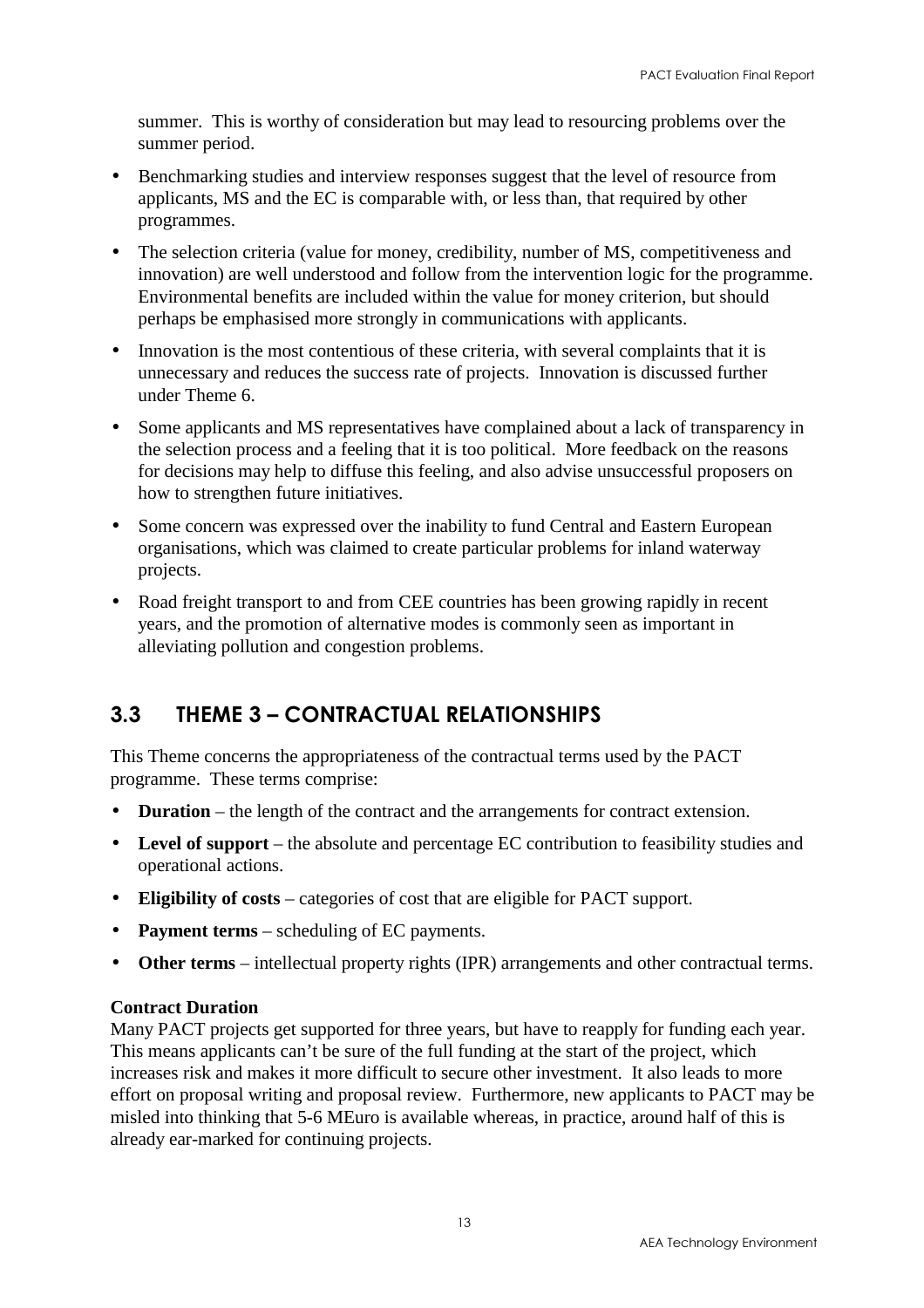This system does ensure that projects are re-evaluated each year and must demonstrate some progress before further funding is given. However because of the timing of the funding cycle, a new project may have only just started by the time its successor is being evaluated, and so progress may justifiably be very limited.

It may be worthwhile to consider an alternative system whereby the EC awards 3 year grants for PACT projects with second and third year funding dependent on the achievement of milestone targets. This would provide the following benefits:

- Applicants need only produce one full proposal.
- Member States can focus on fewer proposals each year, and give them more attention.
- Interim reports can be tailored to the needs of the EC programme team.
- Evaluation of project progress against milestone targets can be done at the appropriate stage of the project rather than a fixed time of year.

#### **Level of support**

Analysis in Theme 2 suggests that programmes with larger average grant sizes give proportionately lower bidding costs. This is probably true for EC project selection and monitoring costs as well. It could be concluded from this that PACT's efficiency would improve by moving to fewer, larger projects. However, project beneficiaries expressing an opinion stated that the size of their project was dictated by the nature of the project and the acceptable level of risk, rather than the funding available. This suggests current PACT projects have a natural size of about 500,000-2,000,000 Euro, beyond which the nature of the project would change. It is very difficult to judge whether there is a new category of larger projects that could be attracted into the programme with beneficial results. This could perhaps be determined by an appropriate market study.

Further analysis of the size of PACT projects reveals that the programme has been increasingly successful in attracting larger projects without increasing the average size of its grants. Figure 7 shows the average EC subvention (grant) and average project value by year for 1997-1999.

#### **Figure 7 Average Value of EC Subvention and Total Project, by year**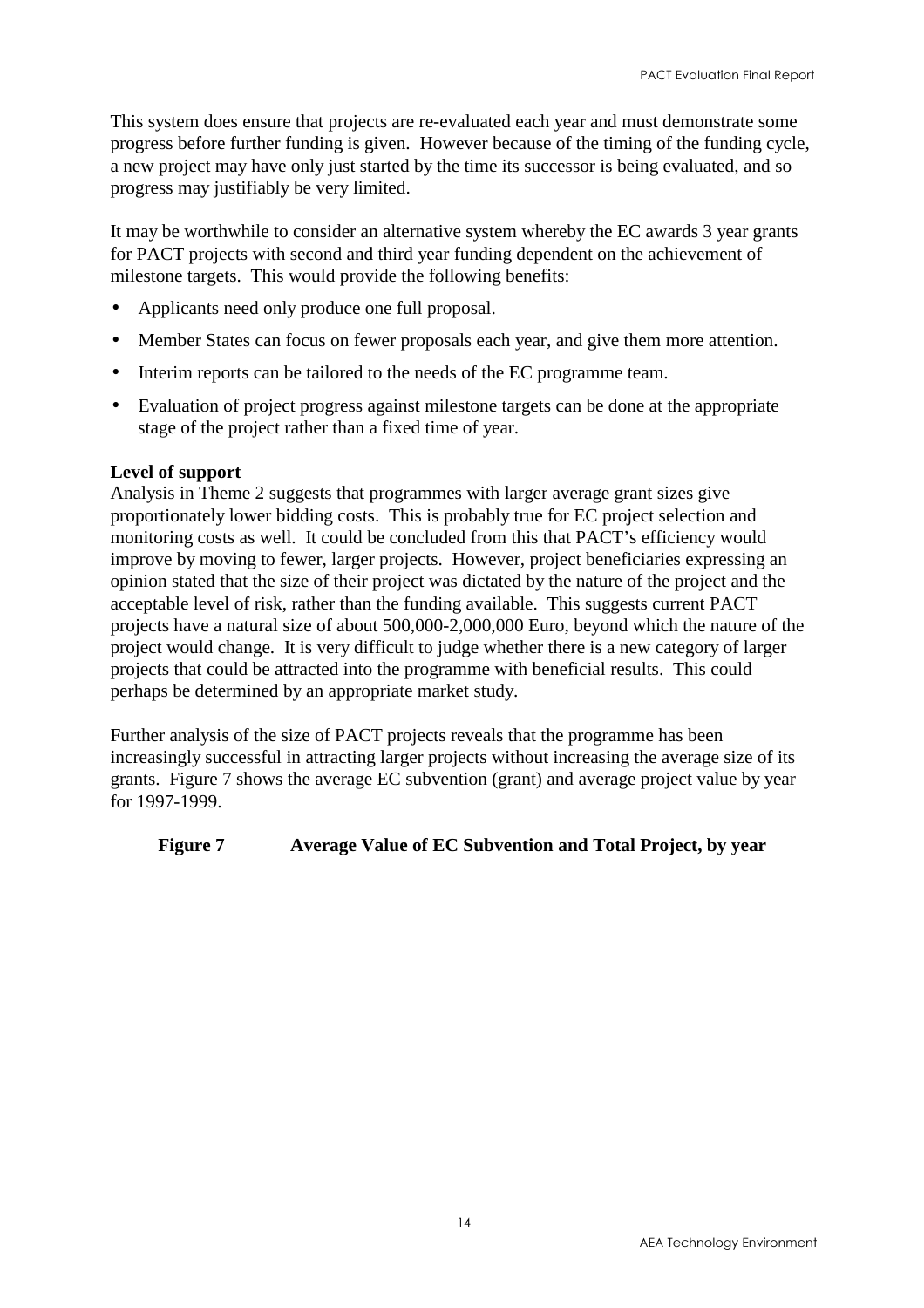

The major change from 1998 to 1999 cannot be explained by any change in the split of operational actions and feasibility studies, as this remained fairly constant throughout the three years studied. The main influence seems to have been the introduction of some very much larger projects in 1999. Six projects over 3 million Euro in value were supported in 1999, including one at 6.8 million Euro. This contrasts with largest single projects of 1.7 million Euro and 2.0 million Euro in 1997 and 1998 respectively.

This trend provides evidence that larger projects can go ahead with much lower levels of PACT support than were provided in 1997 and 1998. This message is confirmed by project beneficiaries, with over 60% of respondents admitting their project would have gone ahead in some form without EC support or would have proceeded as planned with a lower level of support. This is discussed further in Section 3.6.

#### **Eligibility of costs**

Eligibility criteria are generally understood and appreciated, although there have been some isolated incidents of beneficiaries asking for payment towards ineligible costs such as the leasing of lorries.

#### **Payment terms**

The standard payment terms are 40% payment in advance, 30% on interim reporting once at least 70% of costs have been incurred, and 30% on completion and final reporting. In practice some contractors choose not to prepare an interim report, preferring to avoid the administrative burden and wait for the second and third payments at the end of the project.

These payment terms are generally considered acceptable by beneficiaries but there were two complaints from project managers unaware that they would not get the full grant at the start of the project. This should perhaps have been communicated more effectively at an early stage of the contract negotiation process. Since 1999, beneficiaries have been sent a model contact beforehand for information.

#### **Other terms**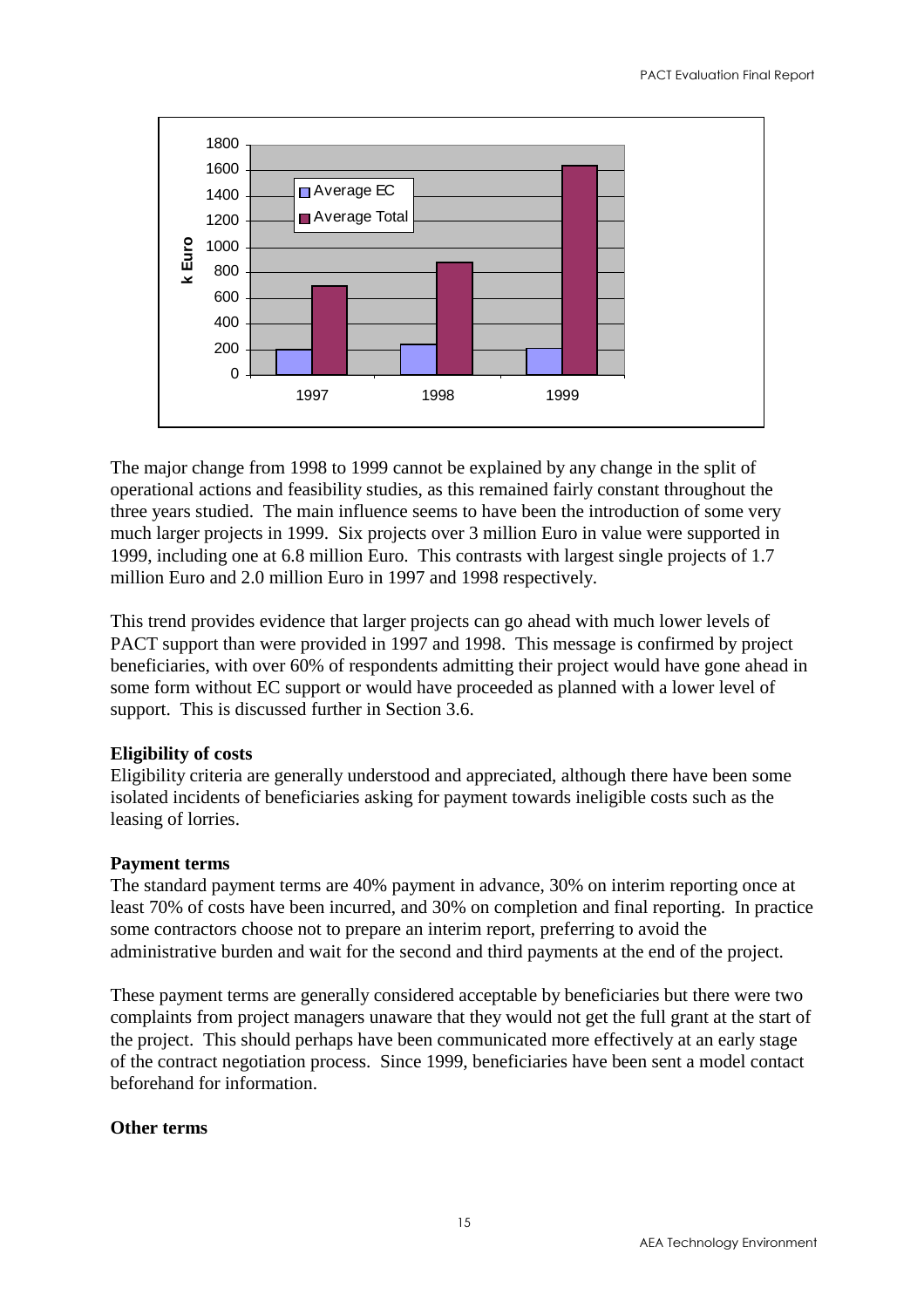<span id="page-21-0"></span>Project beneficiaries raised no concerns about IPR arrangements or other contractual terms. IPR is probably not a major issue for these projects as they tend to use rather than invent new technologies.

#### **Conclusions for Theme 3 – Contractual Relationships**

- The Commission should consider multi-year project approvals instead of single year contracts, with continued support dependent on meeting specific milestone targets. This would reduce the risk for beneficiaries, reduce project selection costs and provide applicants with a more realistic view of their prospects.
- A move to fewer, larger projects may reduce unnecessary administration and improve the potential for project replication by raising the profile of individual pilot projects. However, a detailed market study should be undertaken first, to confirm whether more large projects could be attracted into the programme with beneficial results.
- The recent trend towards lower percentage contributions to operational measures should be maintained. Evidence suggests many PACT projects would proceed with less than 20% EC funding and that the "badge" of EC approval is sometimes as important as the funding given.
- All other contractual arrangements seem satisfactory, although there have been instances where beneficiaries have failed to read the terms of the contract and have later incurred unexpected costs.
- Options should be examined for reducing the period between project acceptance and contract signature, which is currently too long to meet the needs of fast moving, near market initiatives.

### 3.4 THEME 4 – PROJECT MONITORING

This Theme is concerned with the monitoring of projects supported by the PACT Programme. In principle this could have a number of objectives:

- **Progress monitoring -** to maintain awareness of the progress to clear the transfer of funds, to help tackle problems and to inform decisions on whether to extend support to later phases of the project.
- **Enhance Programme Experience -** to build up experience of what works and does not work in Combined Transport.
- **Assess Effectiveness -** to measure the success and benefits of PACT supported projects, and their potential for replication.
- **Support Dissemination -** by monitoring projects to report on their achievements and lessons learned to advise other organisations thinking of undertaking similar initiatives.

#### **Progress Monitoring**

Progress monitoring was maintained through periodic telephone contacts between the Commission and the project leaders, together with annual written reports and occasional site visits and meetings in Brussels. Interviews with the Commission team revealed a good indepth knowledge of projects; their current status, difficulties encountered, successes, etc. The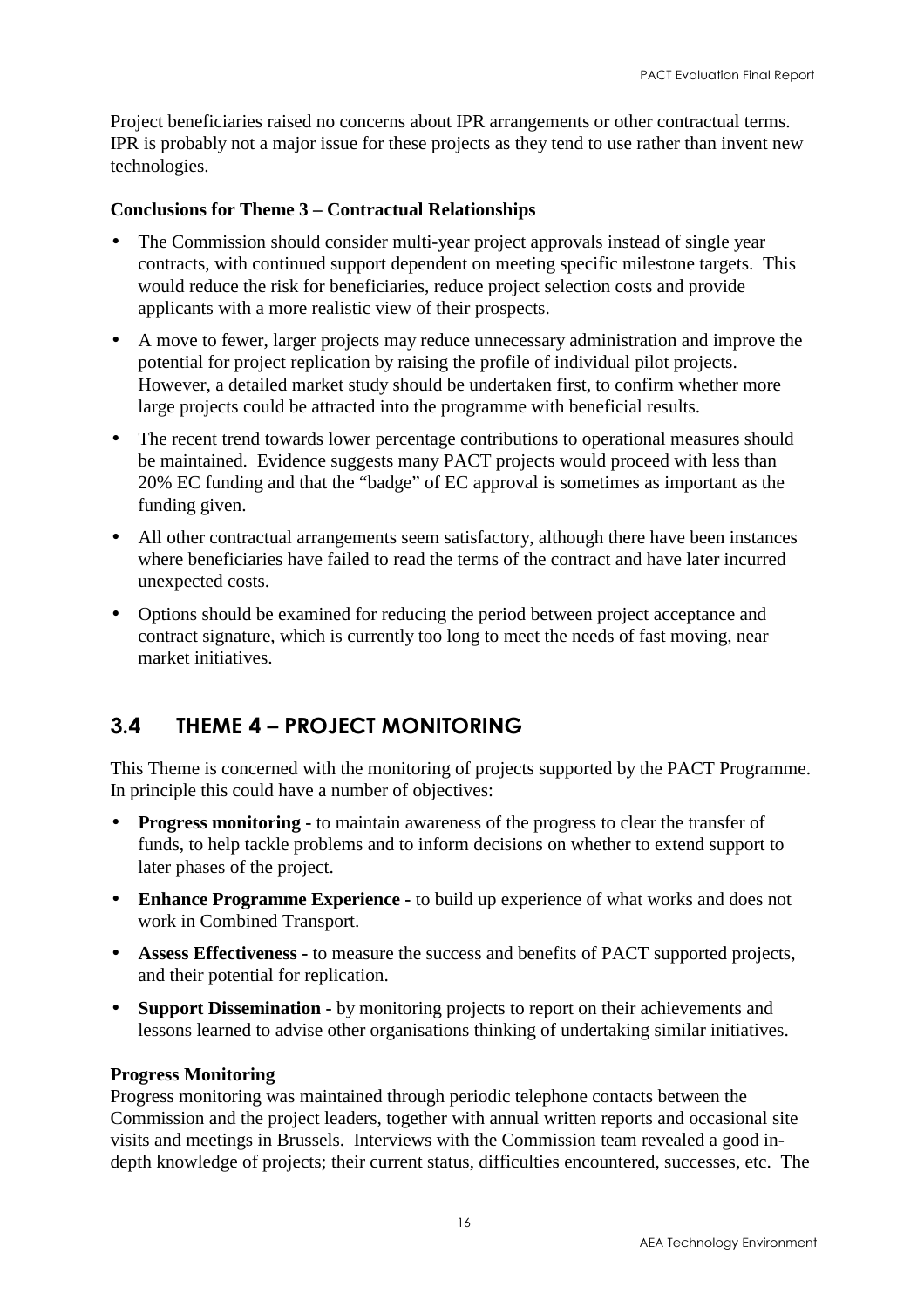level of project monitoring by the Commission seems quite sufficient bearing in mind the level of funding (20-30%), and the near market nature of projects, which places a high level of motivation on projects to succeed or terminate to avoid unacceptable losses.

14 out of 85 projects from 1997 to 1999 had Steering Group Meetings. Generally these were instigated by the projects to tackle problems encountered in implementing the schemes. Project teams indicated that Commission involvement in these meetings had been useful for resolving problems.

#### **Enhance Programme Experience**

The level of record keeping on progress monitoring activities and Steering Group meetings was relatively low. This is to be encouraged since it makes the records more transparent and accessible to staff new to PACT. However, many records gave little information on the specific technical and commercial factors that affected the performance of the project. This would be useful for informing new staff and would introduce a degree of "corporate learning" that would support any future need to hand over management of PACT.

#### **Assess Effectiveness**

The formal assessment of the effectiveness of PACT projects is based mainly on the annual and final reports written by the projects. A review of a sample of these reports has revealed that they are variable in both structure and content. This made it difficult to extract information on the nature of the projects, lessons learned in their implementation and the level of their success. In particular not all projects reported what the projects had attained in terms of combined transport (e.g. tonne/km carried) compared with the original targets.

The Commission have already addressed this problem by issuing guidelines on the structure of final reports, but, as discussed below, this may need further strengthening to support more effective dissemination of project experience (see below).

Furthermore, it was clear that the Commission officials were taking action to be fully aware of the achievements of each project through direct contacts with the project teams.

Another aspect of project monitoring is to check on the continued viability of the schemes after PACT funding is completed. The standard contract provides for this continued assessment. This is particularly relevant with a near market programme like PACT, because it adds to the knowledge base of what projects are likely to be successful. It would also strengthen the dissemination object of the programme.

#### **Support Dissemination**

Project monitoring and reporting does not appear to be linked to the dissemination objectives of PACT. In particular the annual and final reports of projects do not appear to be designed to help transfer knowledge and information to the broad combined transport community that may replicate the experience on other routes. Interviews with project leaders revealed a lack of understanding of the target audience for their final reports. Most did not know who the target audience was and other thought it was only the Commission.

The Commission has take action to address this issue by requiring the projects to prepare short summary reports that appear on the PACT web-site. It has also issued more detailed guidance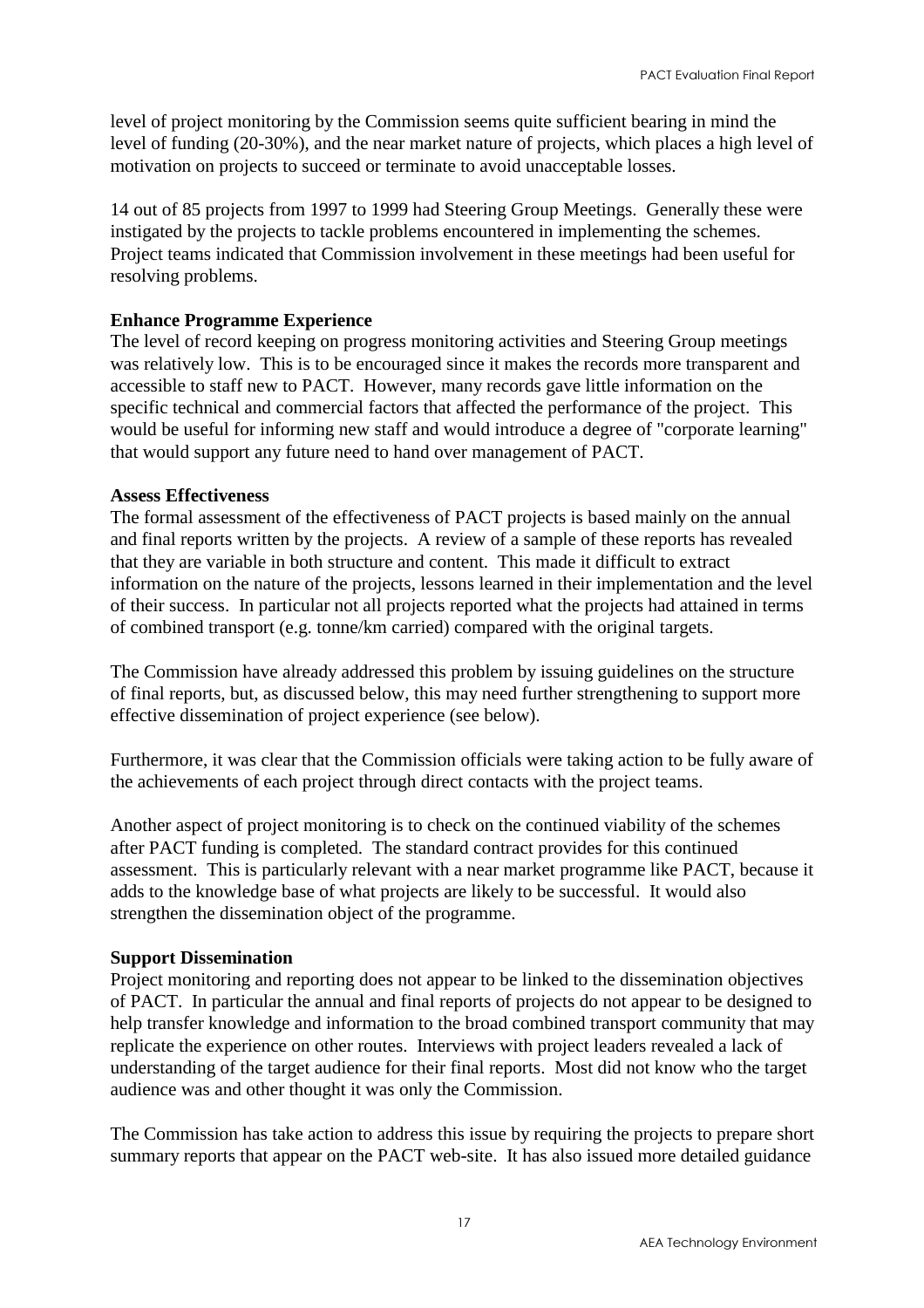<span id="page-23-0"></span>on the structure of final reports. However, it is unlikely that the project teams have either the motivation or skill to produce reports that are suitable to support dissemination, which is a specialist activity. The aim in specifying final reports should be to ensure that important information on the experience and progress of projects is presented. This could be used by specialist writers to produce tailored dissemination material.

#### **Key Findings for Theme 4: Project Monitoring**

- The Commission's programme management team maintains a good awareness of the progress of projects in order to maintain financial control.
- The programme management team also contributes to problem solving through project missions and participation in Steering Group Meetings. Both were appreciated by the project teams.
- There is insufficient "corporate learning" for "succession management" from project monitoring activities. Mission and Steering Group reports do not define problems and actions sufficiently to advise new staff should there be a change in the Commission's PACT team.
- The assessment found evidence that experience from project monitoring is fed into the evaluation of new bids and into the guidance given to prospective bidders. However, this is done through the knowledge of the programme management team and not documented information. Again this practice does not cater for succession management.
- Project monitoring aimed at assessing the effectiveness of projects depends almost totally on information presented in project interim and final reports. These reports are only specified in general terms and do not always contain sufficient information to fully assess the extent to which projects have attained their original objectives and why. Nor is there any monitoring of the performance of projects after completion, although provision for this is included in PACT contractual arrangements.
- Project monitoring does not appear to be linked with the programme's dissemination strategy. For example with the aim of defining "best practice" for different types of combined transport. Potential investors in replication initiatives would be assured by impartial information from a reputable organisation, detached from the original pilot project.
- Information presented under Theme 5 shows that the effort deployed to project monitoring by Commission staff is comparable to other projects of the Commission, where monitoring is limited to assessing project progress. Further effort would be needed to extend monitoring to assess overall programme effectiveness and to support dissemination activities.

### 3.5 THEME 5 – PERSONNEL INPUT

This Theme addresses the level of resource deployed on the PACT programme by:

- The EC PACT programme staff, including a seconded National Expert
- Other EC staff
- Member State representatives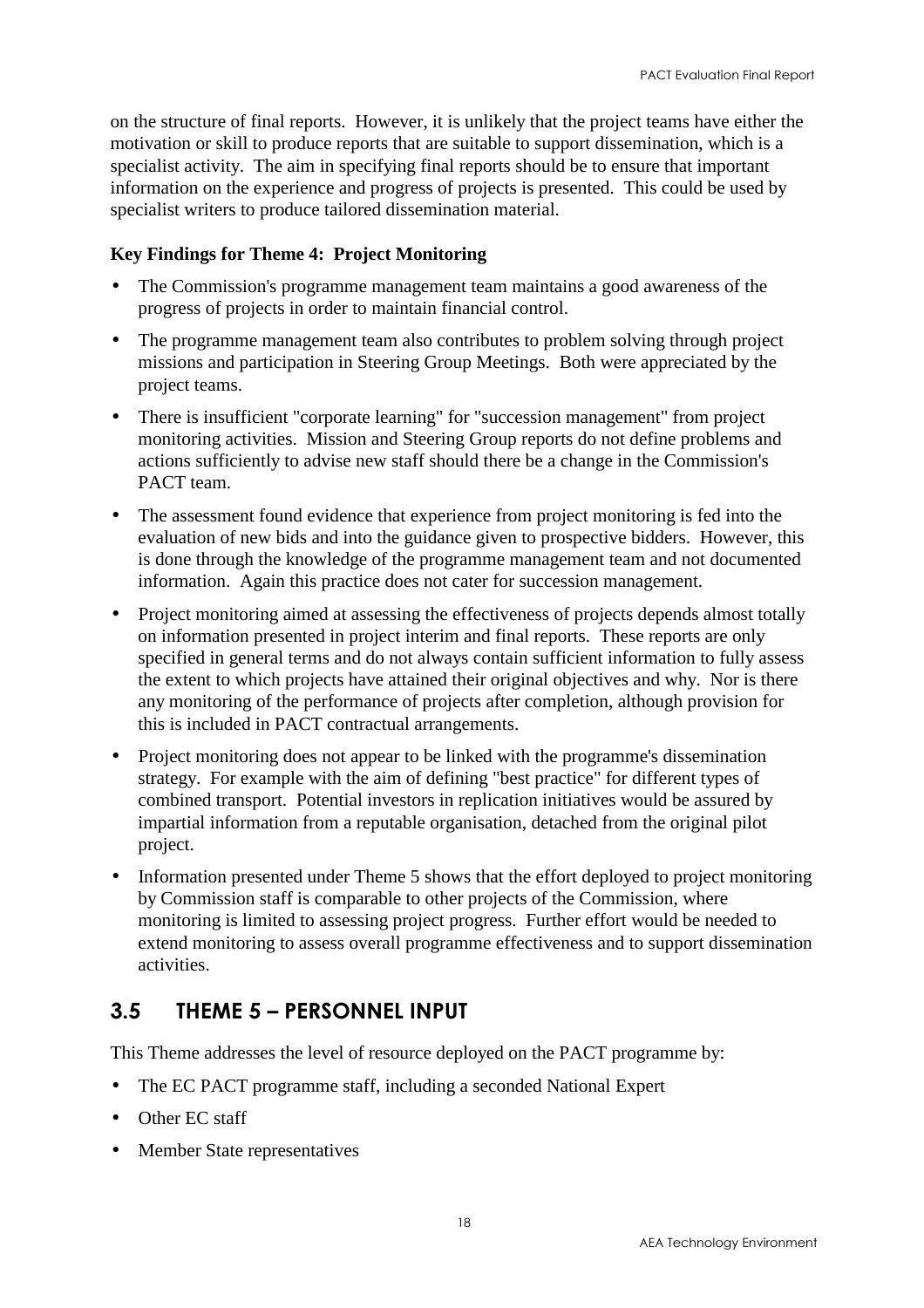This input can be subdivided into the three main tasks of the programme: proposal selection (including preparation of the call for proposals and contract negotiation), project monitoring, and dissemination and awareness raising. In practice, very little effort is currently spent on dissemination and awareness raising so detailed analysis has only been possible for the first two tasks.

#### **PACT Programme Management**

Table 3 shows an estimated breakdown of man days by task for the PACT programme team of Stefan Tostmann (Programme Manager), Hannu Pitkänen (Project Officer) and Hervé Arki (seconded National Expert). Project selection includes time spent negotiating contracts.

|                        | <b>Project selection</b><br>days/year | <b>Project Monitoring</b><br>days/year | <b>Total</b><br>days/year |
|------------------------|---------------------------------------|----------------------------------------|---------------------------|
| Programme Manager      | 84                                    | 63                                     | 147                       |
| Project Officer        | 126                                   | 84                                     | 210                       |
| <b>National Expert</b> | 42                                    |                                        | 42                        |
| <b>Total</b>           | 252                                   | 147                                    | 399                       |

**Table 3 Resource allocations by task for the PACT programme team**

The PACT programme team's effort on project selection was analysed under Theme 2.

Project monitoring benchmarking data is shown in Table 4. Again the PACT programme is compared to SME involvement in three Framework IV programmes. This analysis suggests PACT project monitoring costs are comparable with Exploratory Awards and CRAFT programmes on a cost per grant value basis, but much higher than the collaborative research programme. This is to be expected as there will be economies of scale in contacting project managers, reading reports etc.

#### **Table 4 Benchmarking data on project monitoring**

|                               | Days per project | Average grant<br>size (kEuro) | <b>Monitoring cost</b> |
|-------------------------------|------------------|-------------------------------|------------------------|
|                               | per year         |                               | per Euro grant         |
| <b>Exploratory Awards</b>     |                  | 40                            | 0.015                  |
| <b>CRAFT</b>                  |                  | 340                           | 0.018                  |
| <b>Collaborative Research</b> |                  | 1220                          | 0.002                  |
| <b>PACT</b>                   | 5.2              | 2.12                          | 0.016                  |

#### **Other EC Staff**

From discussions with EC staff in the TEN-T and R&D programmes we estimate other EC staff spend about 6 days per year reviewing PACT proposals and assisting the PACT programme team. This equates to a cost of about 0.0006 Euro per Euro grant, giving a total EC staff cost of 0.042 Euro/Euro grant for all project selection and monitoring activities. This compares favourably with the EC energy programmes shown in Table 5.

#### **Table 5 Benchmarking data on project management (1999 data)**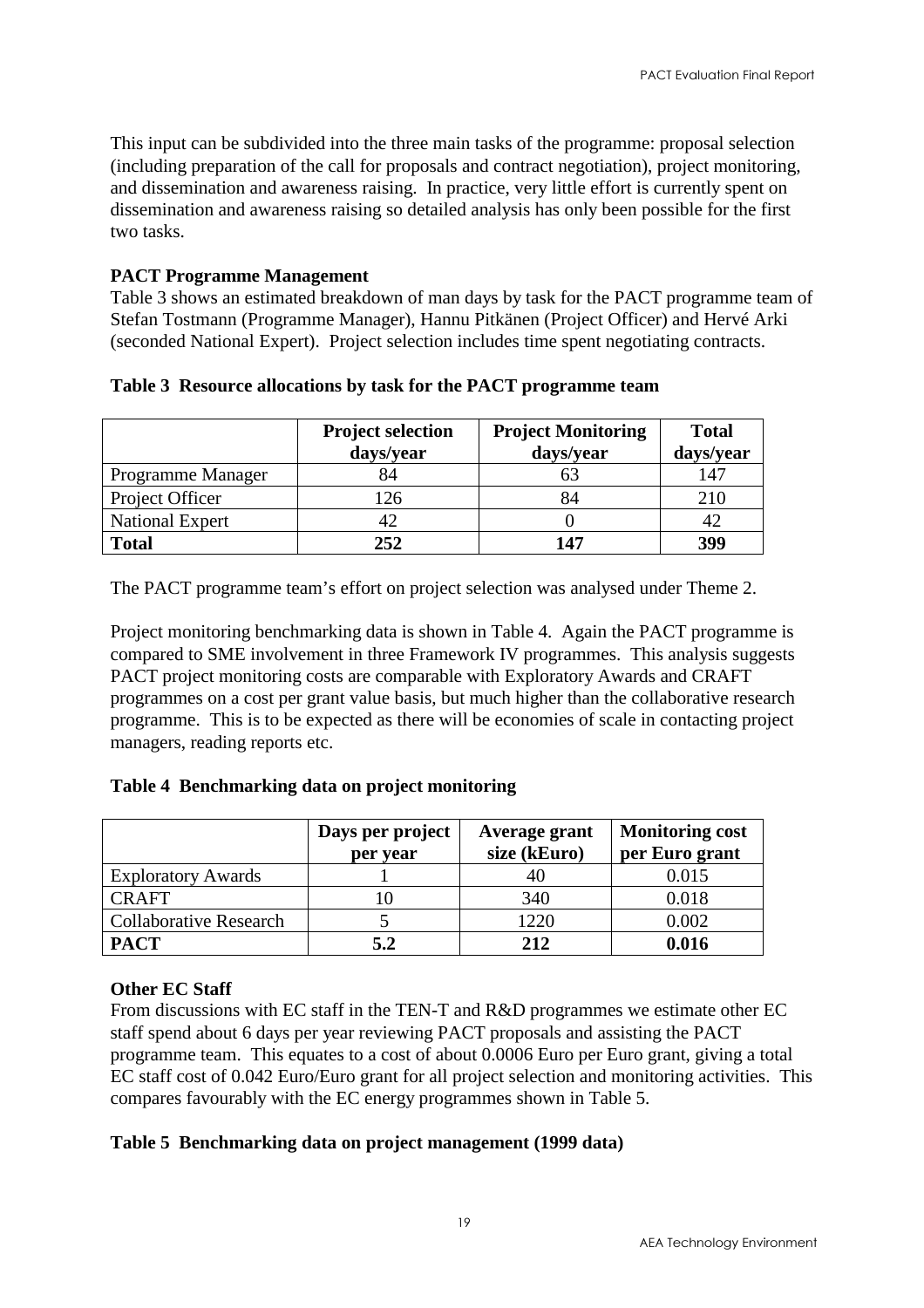|                | No of projects<br>per equivalent<br>staff member | Average grant<br>size (kEuro) | <b>Management</b><br>cost per Euro<br>grant |
|----------------|--------------------------------------------------|-------------------------------|---------------------------------------------|
| Altener II     | 10                                               | 119                           | 0.106                                       |
| <b>SAVE II</b> | 15                                               | 155                           | 0.054                                       |
| <b>SYNERGY</b> |                                                  | 127                           | 0.142                                       |
| <b>CARNOT</b>  |                                                  | 78                            | 0.202                                       |
| <b>SURE</b>    |                                                  | 83                            | 0.378                                       |
| <b>PACT</b>    | 15                                               | 204                           | 0.042                                       |

#### **Member State Representatives**

MS representatives report that nearly all their time on PACT goes on project selection, with many having no role at all in project monitoring. Figure 8 illustrates this for the ten MS representatives who were able to give estimates.





MS representatives are happy with their level of involvement, which averages about 12 days per year. They have also been very complimentary about the amount of support they get from the Commission. Two MS expressed the view that they would like more involvement in PACT project monitoring but do not have the time to do it. MS relationships are discussed further under Theme 7.

#### **Conclusions for Theme 5 – Personnel Input**

- The PACT programme team spends about 147 days per year on project monitoring, which equates to about 5 days per project or 0.016 Euro per Euro grant. This seems appropriate to the Programme and project sizes, and is comparable with other EC programmes.
- The PACT programme team is very well regarded by project beneficiaries and Member State representatives.
- Other EC staff from the R&D, TEN-T and Maritime programmes spend about 6 days per year reviewing PACT proposals and assisting the PACT programme team.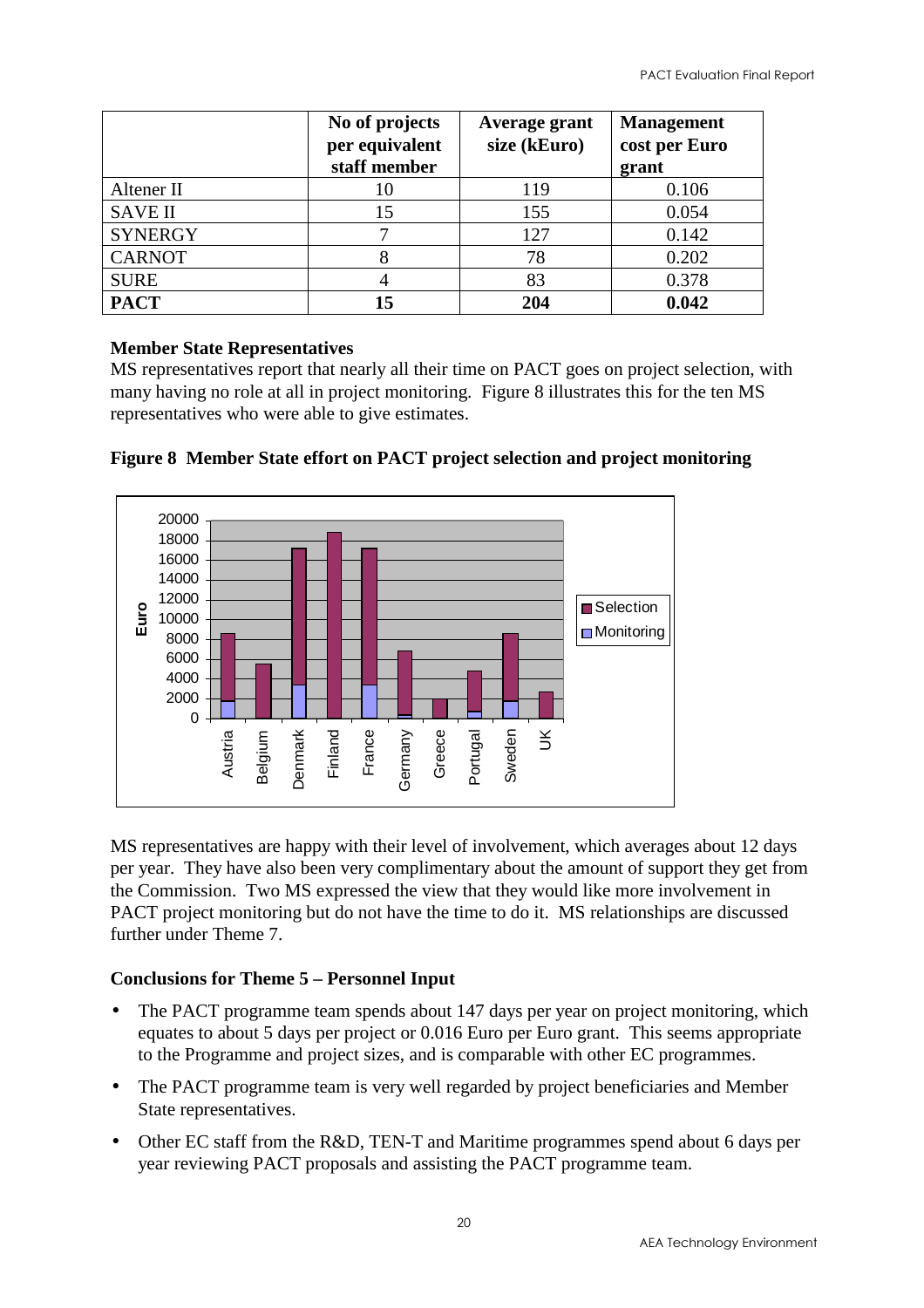- <span id="page-26-0"></span>• Estimates of time spent on PACT by MS representatives vary from 3-27 days per year with an average of 12 days per year. The majority of this time is spent on reviewing proposals, attending project selection meetings and advising potential applicants.
- MS representatives are generally happy with this level of involvement.

### 3.6 THEME 6 – IMPACTON THE MARKET

This Theme addresses the impact of PACT on the market for combined transport (CT) in the EU. This is in many ways the most important of the evaluation themes and the most difficult to assess. Our evaluation has covered the following aspects:

- **Innovation** How innovative are PACT projects? Is there a difference between feasibility studies and operational measures? What is the nature of the innovation?
- **Need for support** Would these projects go ahead in the same way without EC support or with a lower level of support? Are there additional non-financial benefits of EC involvement?
- **Viability of projects** What is the commercial viability of PACT projects and have they continued after the period of support? How many feasibility studies lead to operational measures?
- **Traffic shift** How much freight has been shifted from road transport to combined transport as a direct result of PACT? How much has been shifted as a result of replication of PACT projects?
- **Projects involving national railways** Are there any important differences in the projects involving State run railways such as SNCF, RENFE and CP?
- **Distortion of competition** Does the PACT programme distort the market for CT in Europe? If so, what are the effects?

The evaluation of this Theme has relied heavily on interviews with the PACT programme team, Member State representatives and project beneficiaries. We are conscious that this provides a useful but not comprehensive picture of market impacts, as it comes primarily from those involved in the PACT programme.

#### **Innovation**

PACT projects may be innovative in terms of the CT route, the technology employed, the way the CT service is delivered or some combination of these options. Projects with technology innovation include those primarily focused on developing, for example, tracking and tracing technology, and those using a slightly different trailer design on a new CT route. Service innovations include improvements to terminal handling facilities and innovative logistical systems.

Table 6 summarises our understanding of the types of innovation provided by the 33 projects selected for detailed evaluation.

#### **Table 6 Characterisation of Innovation in Selected PACT projects (% of projects by year)**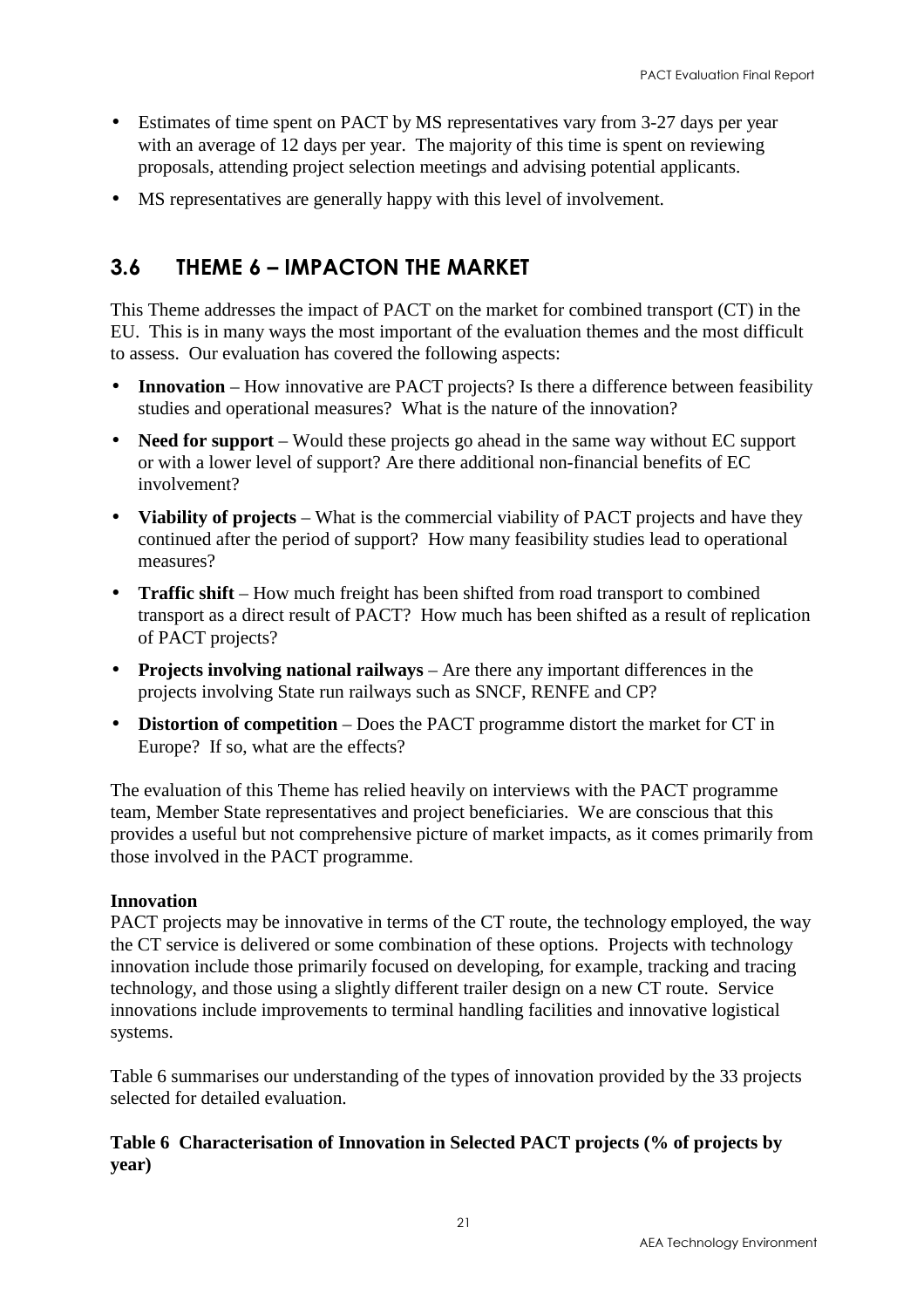| <b>Innovation</b>                  | 1997 | 1998 | 1999 | <b>All years</b> |
|------------------------------------|------|------|------|------------------|
| Route only                         | 53%  | 33%  | 40%  | 45%              |
| $\text{Route} + \text{technology}$ | 12%  | 50%  | 50%  | 30%              |
| Technology only                    | 29%  | 17%  | 0%   | 18%              |
| Service/Operations                 | 6%   | 0%   | 10%  | 6%               |

This analysis suggests that almost half of the selected projects offered solely or predominantly a new route, and that only a small and declining number of projects were primarily focused on technological innovation. This picture is confirmed by comments from some of the Member State representatives, who felt innovation was mainly in the routes chosen and was becoming more difficult to achieve.

Some MS representatives and beneficiaries questioned the importance of innovation in achieving the objectives of PACT. They put forward the view that the successful demonstration of a CT operation could lead to replication even if the CT operation was not novel, and that innovation made commercial viability more difficult to achieve. It is our understanding that these comments refer to technological innovation rather than innovation in route, as it would not be credible to propose pilot actions where CT routes are already in operation. There seems to be a perception that technological innovation is favoured over other types of innovation, which may lead some applicants to choose less well developed and therefore more risky technological options. Clearer explanation of this selection criterion in the Users' Guide is recommended, and it may be better to invite technology-only or route-only innovations rather than a combination of both.

The selected projects included very few feasibility studies and so it is difficult to comment on the relative level of innovation of feasibility studies and operational measures. Our initial impression is that feasibility studies may be either specific studies on the feasibility of a particular CT route or generic studies on, for example, the prospects for intermodal transport of chemicals. The former appear innovative but often did not progress to an operation phase, sometimes because the study showed that the route was not commercially viable. The latter may not be strictly innovative but can make an important contribution to market enablement and policy development.

#### **Need for support**

As discussed under Theme 3, there is evidence that many PACT operational measures, especially larger ones, are able to go ahead with much lower levels of support than the 30% maximum allowable under PACT rules. Furthermore, interviews with project beneficiaries have indicated that over 60% of projects would have gone ahead in some form without EC support or would have proceeded as planned with a lower level of support.

This was confirmed by telephone interviews with rejected applicants. Three of the nine rejected applicants questioned (33%) reported that their project had continued without support from the EC.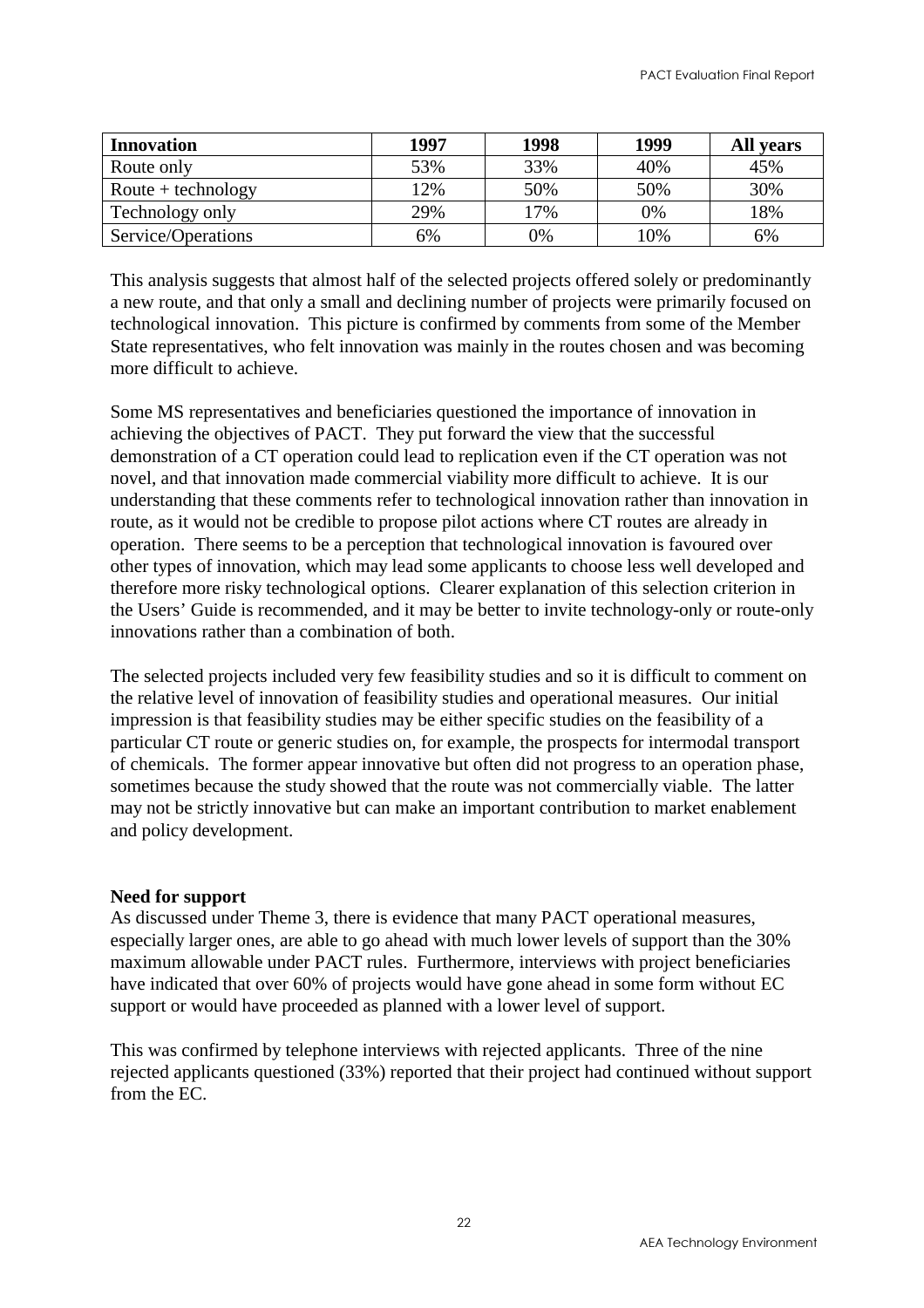Nevertheless, EC funding is reported to have speeded up market entry and increased partners' willingness to face the financial risk of start-up. Beneficiaries have also highlighted nonfinancial benefits of EC support including:

- A greater determination by partners to resolve any problems.
- Better project management.
- A mark of EC approval that helps attract partners and clients to the service.

#### **Viability of projects**

According to the PACT Users' Guide, operational measures are expected to increase the competitiveness of CT as compared to road transport and therefore be viable on their own after a maximum period of three years. In order to test this assertion, project beneficiaries were asked to comment on the commercial viability of their projects and, in the case of PACT projects supported in 1997 and/or 1998, whether the project was continuing after PACT support had ended. Their responses are summarised in Table 7.

|                                    | 1997 | 1998  | 1999 | All years |
|------------------------------------|------|-------|------|-----------|
| Not expected to be commercially    | 18%  | 50%   | 0%   | 17%       |
| viable                             |      |       |      |           |
| Expected to be commercially viable | 18%  | 25%   | 33%  | 25%       |
| but some difficulties              |      |       |      |           |
| Commercially viable now or in the  | 27%  | $0\%$ | 22%  | 21%       |
| near future                        |      |       |      |           |
| Not relevant or no comment         | 36%  | 25%   | 44%  | 38%       |

#### **Table 7 Perceived commercial viability of selected PACT projects**

Given the low level of response and the subjectivity involved, these results cannot be considered statistically significant. Nevertheless, the responses do indicate difficulties in achieving commercial viability in the CT market even with the start-up funding provided by PACT, under current market conditions. Beneficiaries noted the fundamental problems facing any CT start-up due to intense competition within the road sector (reducing prices) and the low reliability/speed of CT due to difficulties caused by customs and railway organisation.

It would be interesting to compare these figures with industry averages for new CT schemes. This would give us some indication of whether the market is very difficult and PACT support makes a real difference, or whether the innovative nature of PACT projects makes them less likely to succeed in the market.

There is an apparent contradiction between the difficulties in achieving commercial viability and proposers' willingness to proceed at lower EC funding levels. There are two possible explanations for this:

- Proposers may underestimate the costs of setting up a service or overestimate their likely market impact. They therefore expect to be able to achieve commercial viability at a lower EC funding level but this is not borne out in practice.
- Commercial viability may be very dependent on non-financial issues such as the availability of equipment, access to rail tracks and ports, the co-operation of partners and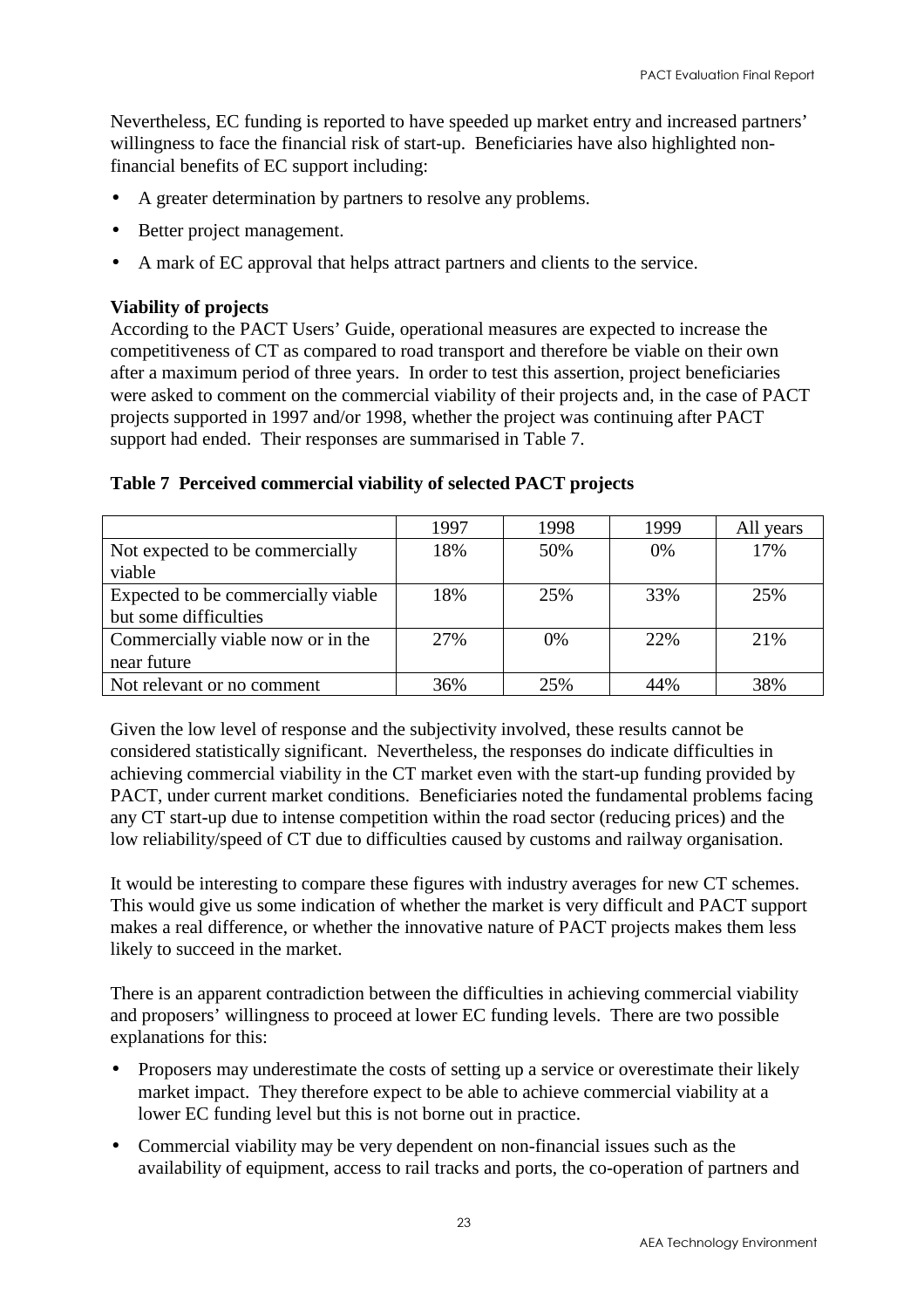suppliers, and the commercial status of the SMEs involved. In this way the financial assistance of the EC may not be the determining factor in a project's success.

Three of the project beneficiaries (2 from 1997 and 1 from 1998) reported that they were no longer operating the service. All of these were rail projects, and problems with the rail network and increasing rail access charges were given as the reasons for termination.

#### **Traffic shift**

We have estimated the traffic shift for 34 of the 63 PACT operational actions (i.e. excluding feasibility studies) between 1997 and 1999 to be a total of at least 3.5 billion tonne-kms. If those 34 projects are representative of the total in terms of traffic shift per project then the total traffic shift from the PACT programme 1996-1998 was about 6.5 billion tonne-kms, or 2.2 billion tonne-kms per year of funding. This is a conservative estimate based on available data and some assumptions on distance travelled and container loading. Details of the traffic shift calculations are given in Section 3.9.

Traffic shift stimulated by the PACT programme will include that of PACT projects and any replications of those projects. We have found evidence of replication (see Section 3.8) but there has been insufficient information available to permit an estimation of the resulting traffic shift. It is also reasonable to expect that feasibility studies will have led indirectly to some traffic shift through, for example, better tracing and tracking of containers. This too has been impossible to quantify.

Table 8 presents figures for the international CT market in the European Union between 1990 and 1996. This shows a steady growth in all modes over the period 1990-96 but more recent data from UIRR and Intercontainer suggests this trend was not continued after 1996 for rail CT and that this market is now stable at around the 1996 level. Inland waterway and maritime CT have continued to grow at about 10% per year since 1996.

|      | Rail | Inland    | <b>Short Sea</b> | All modes |
|------|------|-----------|------------------|-----------|
|      |      | Waterways | Shipping         |           |
| 1990 | 21.4 | 2.4       | 80.8             | 104.6     |
| 1991 | 21.9 | 2.6       | 85.7             | 110.2     |
| 1992 | 23.3 | 2.4       | 90.3             | 116       |
| 1993 | 26.6 | 2.9       | 97.9             | 127.4     |
| 1994 | 29.7 | 3.4       | 107              | 140.1     |
| 1995 | 32.7 | 3.5       | 120.2            | 156.4     |
| 1996 | 36   | 4.2       | 140.7            | 180.9     |

#### **Table 8 Combined Transport in the European Union (international traffic only) in billion tonne-km**

The traffic shift estimates above suggest that PACT directly contributed to about1% of combined transport in 1996, excluding the effects of replication. This is a significant impact considering the relatively small budget of PACT.

#### **Projects involving national railways**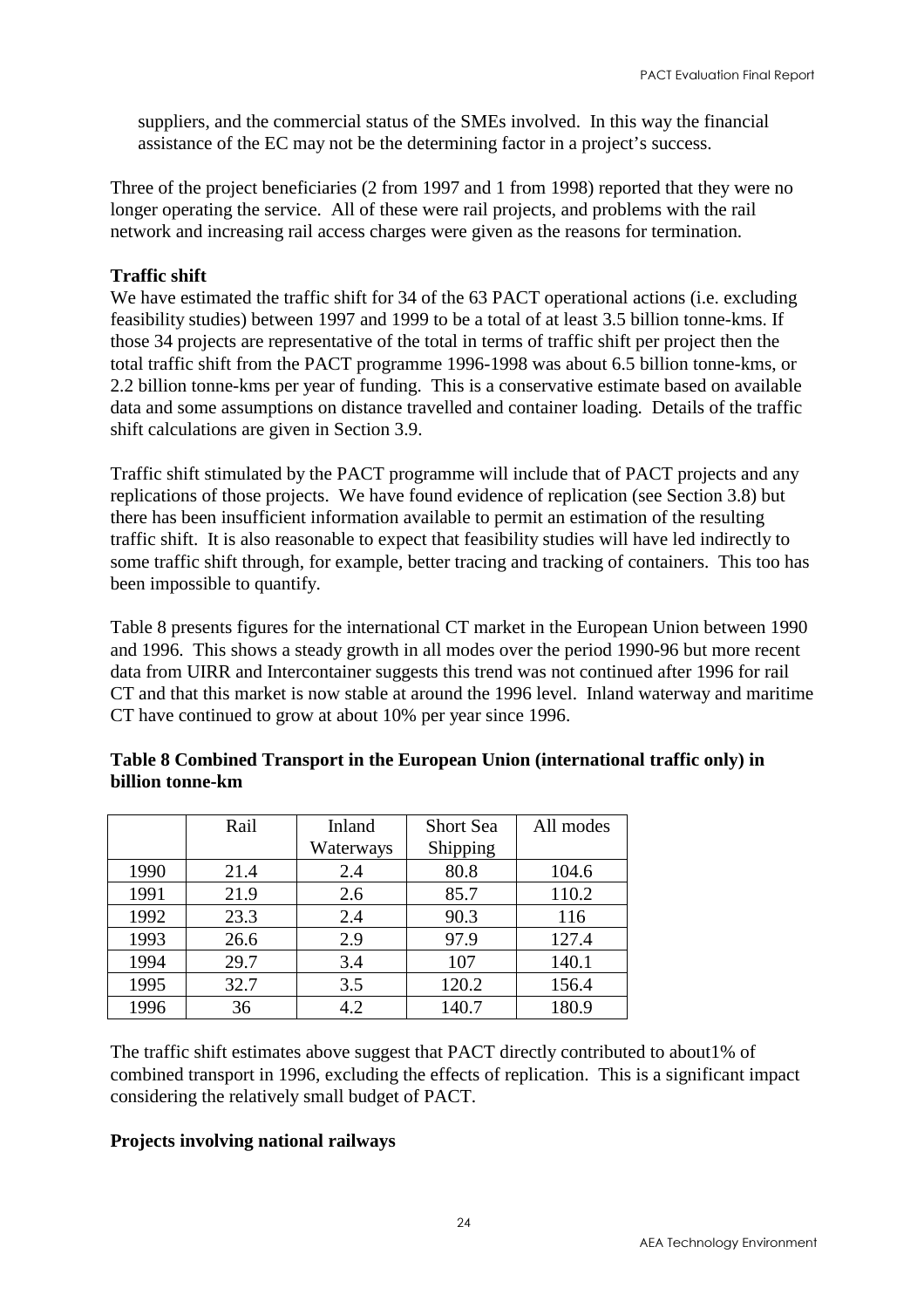Only three of the selected projects included national railways (RENFE, Swedish State Railways and CP), and there were no discernible differences in these projects. It seems there are fewer projects involving state railways than there were in the previous PACT programme (1992-1996), and an increasing number involving smaller organisations dedicated to CT.

#### **Distortion of competition**

PACT operates very close to the market and so there is potential for unwelcome market distortion effects. Public funding of CT start-up is by its nature a form of market intervention but it may be justified by the need to address market failures such as external environmental costs (of road haulage) and imperfect competition in the rail industry.

We were able to find very few examples where a PACT project was introduced in direct competition to an existing or planned CT scheme. The project selection process reduces the threat of this happening as it gives Member State representatives and other PACT applicants the opportunity to highlight potential problems.

#### **Conclusions for Theme 6 – Impact on the Market**

- All PACT operational actions are innovative in terms of the CT route, the technology employed, the way the CT service is delivered or some combination of these aspects.
- Almost half the projects analysed were found to offer solely or predominantly a new route, with only a small and declining number of projects primarily focused on technological innovation.
- There is some indication that applicants are proposing risky technological options on a new CT route in an effort to improve the "innovation score" of their proposal, potentially making commercial viability more difficult to achieve. We recommend providing a clearer definition of innovation as a selection criterion in the Users' Guide.
- PACT supports two types of feasibility study: specific studies on the feasibility of a particular CT route and generic studies on, for example, the prospects for intermodal transport of chemicals. The former appear very innovative but have often not progressed to an operation phase. The latter are not strictly innovative but can make an important contribution to market enablement.
- Partly because of the timing issues discussed under Theme 2, about 30% of projects start several months before they are approved for PACT funding. It seems likely that some of these projects would happen without EC support, although the funding does speed up market introduction and encourage participants to face the financial risks of start-up. The EC "stamp" also provides additional non-financial benefits - beneficiaries have said that it increases the level of commitment of the partners, raises the profile of the project and increases its attractiveness to potential customers.
- The lower level of funding accepted by projects in 1999 provides evidence that larger projects can go ahead with much lower levels of PACT support than the maximum of 30%. This message is confirmed by project beneficiaries, with over 60% of respondents admitting their project would have gone ahead in some form without EC support and/or would have proceeded as planned with a lower level of support.
- PACT gives start-up support which helps to overcome some of the financial barriers to CT. It cannot hope to address the larger barriers caused by the structure and regulatory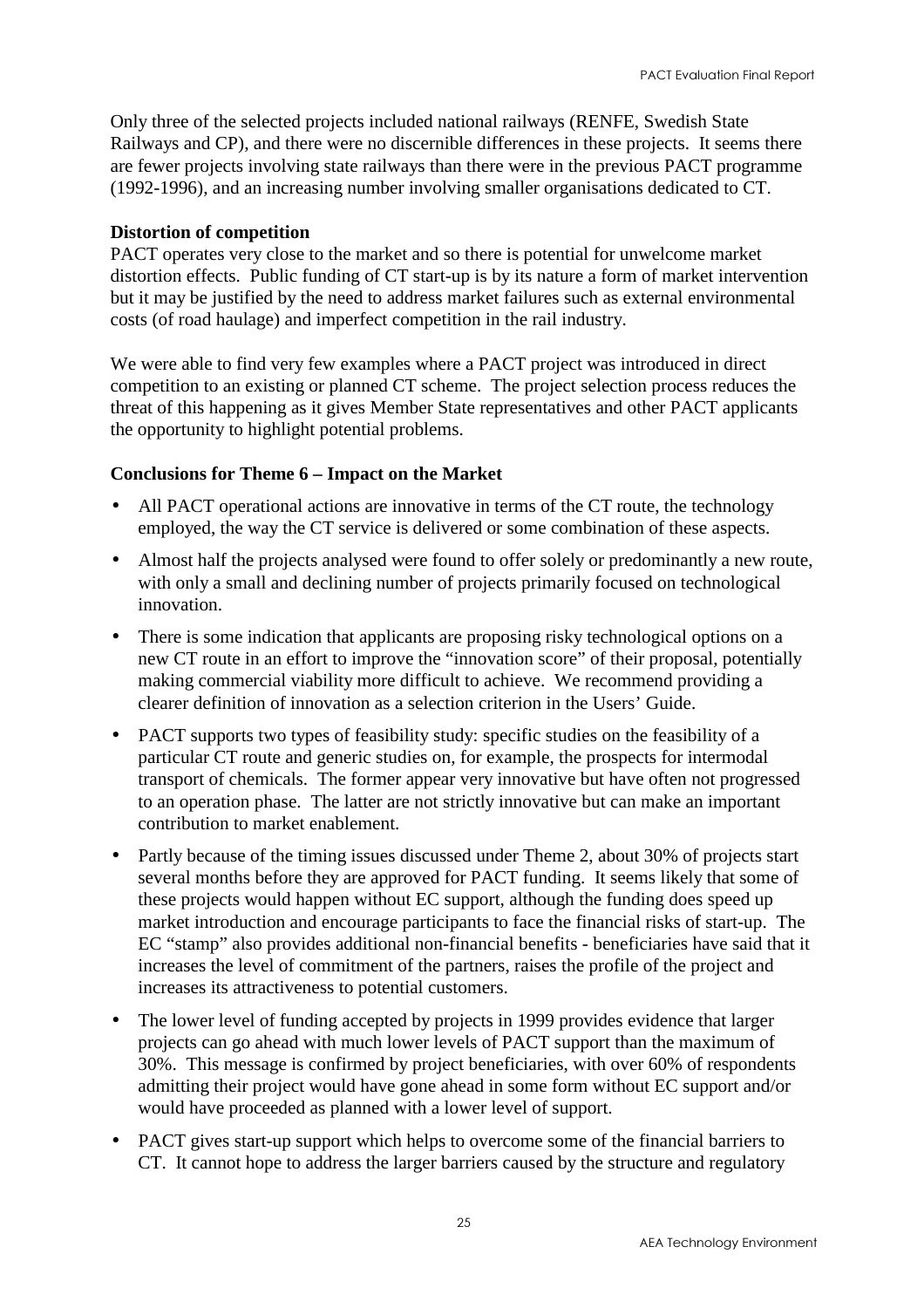<span id="page-31-0"></span>frameworks of the rail and waterborne industries. These barriers are rightly being addressed by other parts of the Commission. Poor performance and reliability of rail services are additional barriers which have led to the termination of PACT projects.

- One of the impacts of this is that PACT projects can fail because market conditions prove too hostile. External influences like the price of road haulage are very important to the viability of projects.
- Traffic shift estimates have been made for 34 of the 63 PACT operational measures supported between 1997 and 1999 (see Theme 9 for further details of the environmental assessment). These 34 projects are estimated to have achieved at least 3.5 billion tonnekms traffic shift in total.
- We have determined no discernible differences in projects involving State-run railways; the number of such projects is declining.
- PACT operates very close to the market and so there is potential for unwelcome market distortion effects. Public funding of CT start-up is by its nature a form of market intervention but it may be justified by the need to address market failures such as external environmental costs (of road haulage) and imperfect competition in the rail industry.
- We were able to find very few examples where a PACT project was introduced in direct competition to an existing or planned CT scheme. The project selection process reduces the threat of this type of market distortion.
- The longer term viability of PACT projects is not systematically monitored by the Commission; neither is the replication of projects.

### 3.7 THEME 7 – MEMBER STATES

The relationship between the PACT programme and Member States has two main aspects. One is the *process* of interaction between the PACT programme and Member State (MS) representatives. The other is the contribution of the programme *results* to policy development at Member State level.

To minimise duplication with other Themes, Theme 7 concentrates on three topics identified in the evaluation framework:

- **European added value** the general relationship between the EC and Member States, and what could be done to improve this and make the programme more efficient and effective.
- **Dissemination** the transfer of project *results* to the MS level. (Other communications with the EC, e.g. for proposal selection, have been dealt with under other Themes.)
- **Policy** the use of the PACT results in MS policy development.

#### **European added value**

In reviewing MS feedback on PACT, a distinction must be drawn between the *efficiency* and *effectiveness* of the implementation of the PACT programme. Effectiveness refers to the success of the programme in reaching its goals. Efficiency describes how well this process is managed.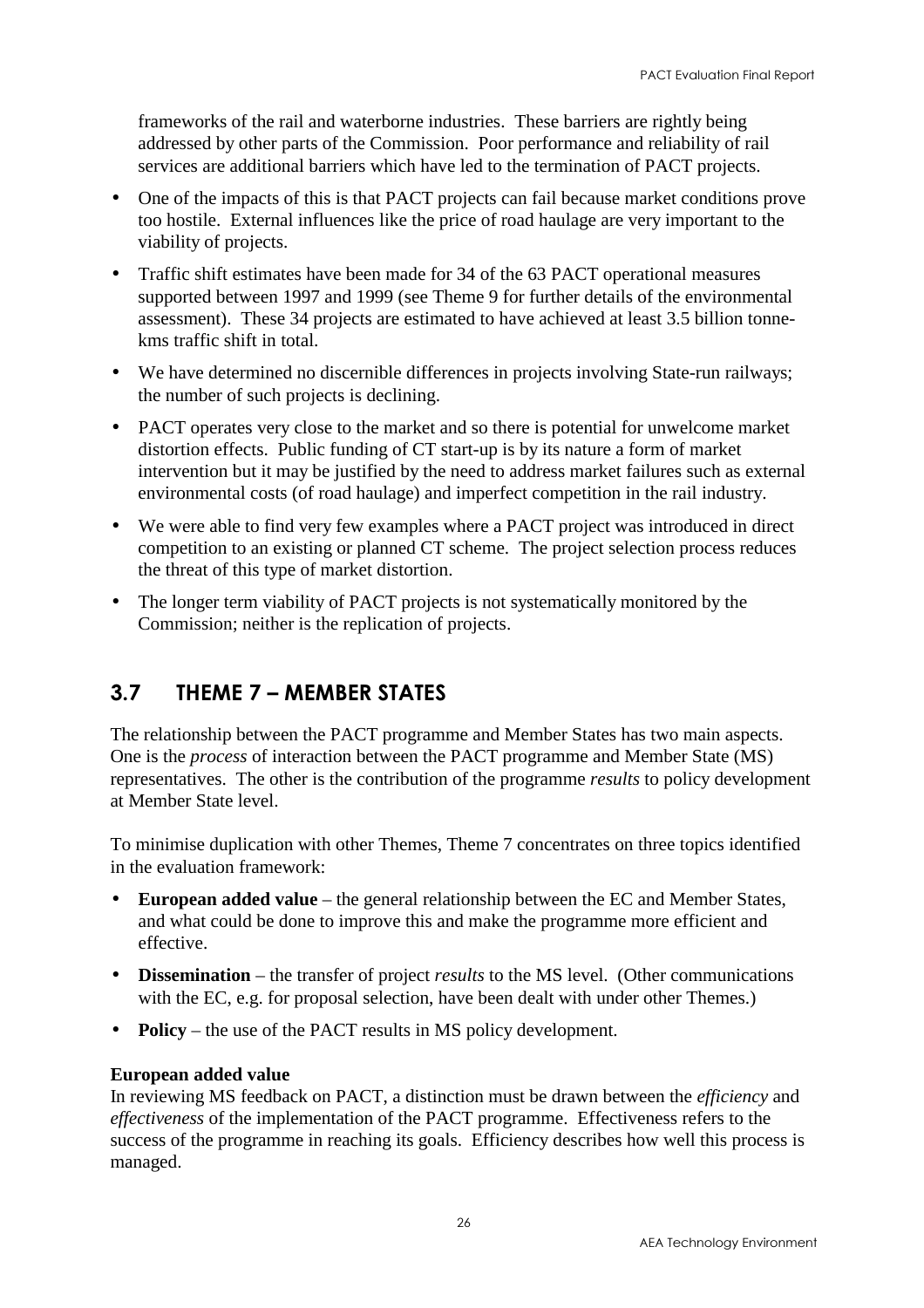Five MS representatives explicitly praised the *efficiency* and flexibility with which the EC manage the programme, although one representative noted the inefficiency of the large number of relatively small projects.

On the other hand, some MS representatives made comments that call into question whether PACT is *effectively* targeted in its current form:

- The UK representative (in particular) noted that CT faces major barriers that require policy action, notably the liberalisation of the railways – see Box 1. This was suggested to imply that PACT can have little effect until the barriers have been tackled.
- Six other MS representatives also highlighted barriers to CT that require actions other than PACT, although none called for PACT to be stopped.

Likewise, it is clear from the statements made by project teams that certain policy actions would make a much bigger difference to the development of CT than PACT. Nevertheless, this does not necessarily imply that PACT should be stopped as a consequence. Four Member States and several beneficiaries noted the critical need for *organisations to learn to work together* to make a success of the intermodal links that are essential to CT, and PACT is seen as supporting this process.

#### **Box 1: Barriers to Combined Transport**

MS representatives and project teams cited a number of barriers to the expansion of Combined Transport (CT):

- *A lack of competition in the rail sector*, owing to a failure to deregulate the market across Europe (opening up rights of access, defining rules for track charging etc). The large public-owned rail operators are widely seen as inefficient, leading to high prices and unreliable services. Improvements in price and reliability are vital to increase the competitiveness of CT against road transport.
- *Extensive border controls* that are perceived to be tougher for the non-road modes.
- *Barriers to interoperability and intermodality* such as incompatible technical standards.
- *A need for information technologies* to enable tracking and tracing of goods and improve the reliability of freight delivery times.
- *The scale of investment and the risk* associated with investing in CT.
- *State Aid regulations* that prevent Member States using subsidies to assist the market takeup of CT.
- *High customs duties and charges* on rail and water links and at terminals.
- The advantage of road transport in not paying all its *external costs*.
- *Poor enforcement of regulations* in the road freight sector (e.g. on driving times).

A number of changes in the targeting of PACT were proposed by the Member States:

• Three MS representatives favour a greater focus on information technology, such as tracking and tracing.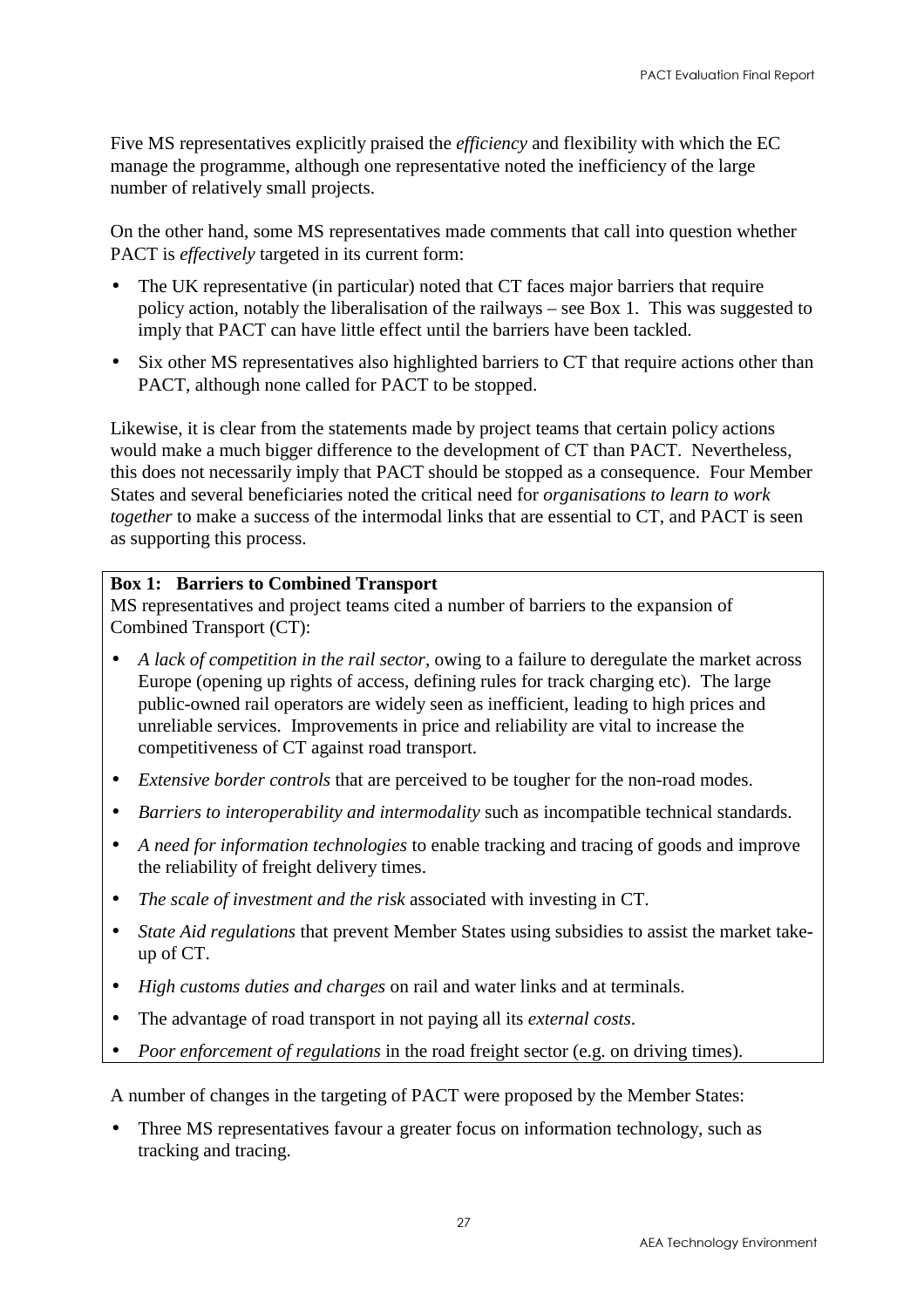- Five MS representatives want an increase in the Programme budget in order to have a significant impact on the market.
- One MS suggested abolition of PACT (or a focus on technological innovations as an alternative), and one suggested its incorporation in TEN-T (to encourage greater MS ownership of the projects, leading to more efficient management).

In addition, three MS representatives called for a review or relaxation of the State Aid rules for MS support to projects like those funded by PACT. France and Portugal want subsidies to be allowed. The UK argued that PACT is inappropriate under State Aid rules (if its main role is seen as subsidising the start-up costs of new transport services), and suggested these rules should be reviewed to allow Member States to fund appropriate schemes.

Currently State Aid rules allow grants to be made for environmental reasons. The French and UK Governments run similar schemes, making rail track charges more competitive with the road sector and supporting the development of new terminal infrastructure. Box 2 looks at the UK scheme and draws comparisons with the PACT arrangements. Our evaluation under Theme 9 indicates that PACT projects are highly cost-effective in securing environmental benefits, and therefore compare well with the MS schemes.

#### **Box 2: Benchmarking example – UK rail freight grants**

The UK Government provides grants to offset the financial imbalance between rail and road, within the limits of the environmental benefit that will arise as a result of lorry traffic being removed from the roads. Grants are made towards the capital costs of rail freight handling facilities (FFG) or track access charges (TAG).

Annual monitoring of rail traffic passing through a grant-aided facility (FFG) is required. The funding authority verifies the tonnages reported with the goods service operator, and may require repayment if traffic does not reach anticipated levels. Track access grant (TAG) is paid in arrears, against freight quantities independently certified by the track authority.

FFG applications must include "soundly based predictions of the type and quantities of goods that would use the proposed facility", to show that the freight would otherwise go by road. The alternative road route must be specified, for which at least two road haulage quotations must be provided. For TAG, the road alternative must be detailed, including up to three road haulage quotations for each flow.

FFG and TAG will not normally be paid where:

- Commitments or contracts have already been made before the grant has been approved;
- the facility/service can be commercially justified without a grant, or would proceed anyway without it.

For both types of grant, a detailed framework is provided for the estimation of costs. The financial assessment offsets revenues against costs, and grant is paid against the shortfall on the (negative) Net Present Value for the scheme. The Net Present Value is the difference between the discounted costs and the discounted income stream over the timescale of the project/grant.

#### **Implications for PACT**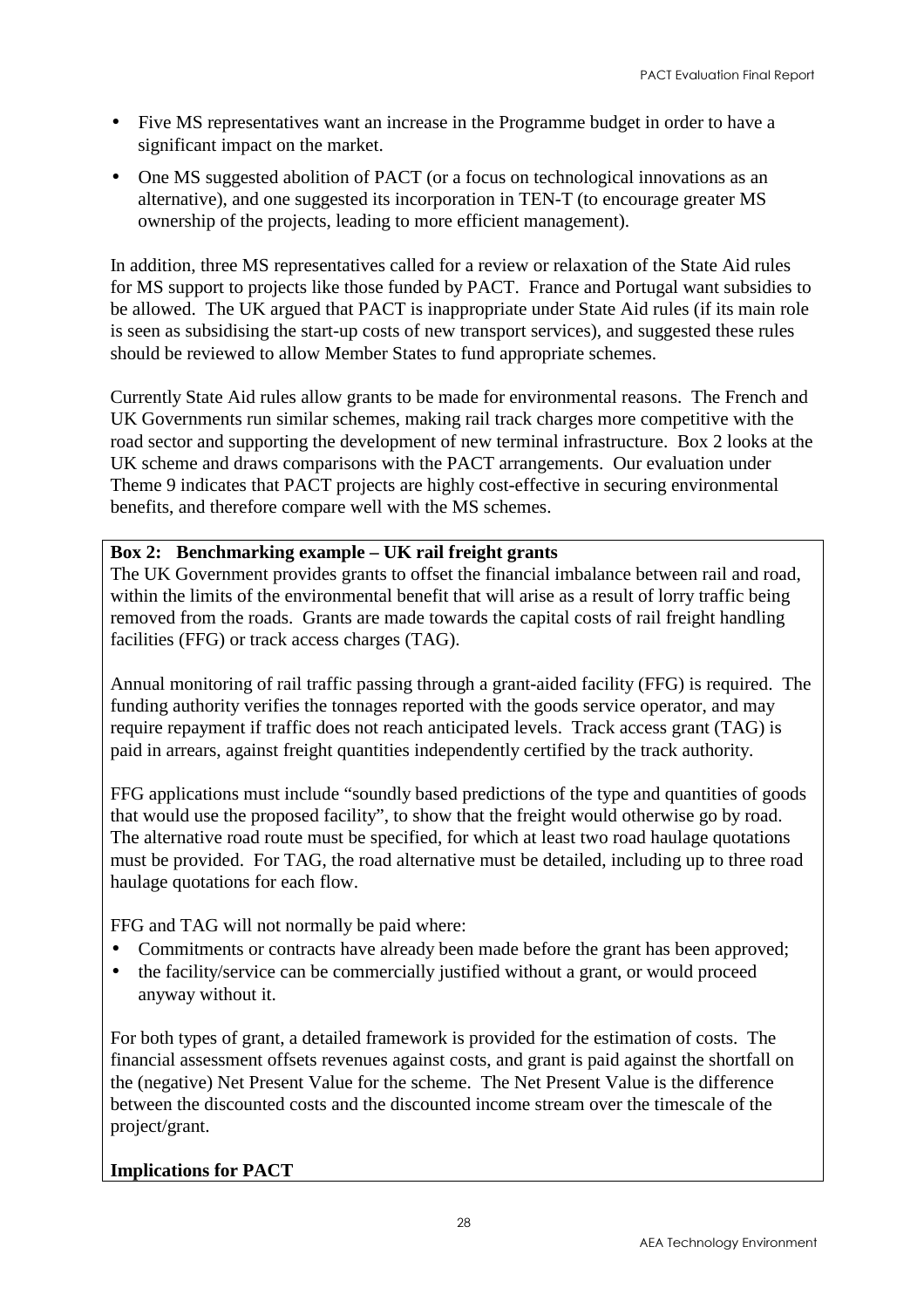- *Intervention logic.* PACT is effectively a subsidy for start-up costs of an innovative service or technology application, but also is intended to be a pilot for the market. The subsidy element seems inconsistent with State Aid rules. Therefore PACT seems to be justified only if it can be shown to seek and achieve wider market impacts rather than primarily helping individual beneficiaries. This means that *replication on a European scale* is the key indicator of its added value relative to schemes like the UK FFG/TAG. The evidence reported under Theme 8 indicates that some changes are needed in the programme arrangements to increase the prospects for such replication.
- *Evaluation and verification of benefits*. With its limited requirements for proposals and reporting (influenced by the limited size of the PACT projects), PACT does not *ensure* that beneficiaries provide the detailed quantitative data that would allow independent and unambiguous evaluation of project benefits against programme objectives (ex-ante and expost). Also, PACT does not have a mechanism to ensure independent/reliable verification of project results, unlike the UK scheme. The EC programme managers *do* ask for further evidence where doubts arise at the proposal stage, but *final results* are often not reported in detail.
- *Commercial viability*. In theory, PACT seems open to abuse by operators seeking a subsidy for services that would have been commercially viable and have gone ahead in the absence of PACT funding. In practice, though, evidence from beneficiaries suggests that the tough market conditions for Combined Transport make any scheme risky and potentially unprofitable in its start-up phase. Beneficiaries quoted the PACT funding as speeding up new initiatives even if they might have gone ahead without funding. There is no evidence that beneficiaries are making direct financial profits from PACT (this is not allowed under the PACT contract).
- *Administrative burden*. PACT has been praised for its flexibility and "light" management, which are seen as appropriate to the small near-market actions in this sector. The benefits of more rigorous reporting and evaluation would need to be balanced against the management costs and disincentives for market actors (especially SME's).

#### **Dissemination of PACT results to Member States**

Originally the MS representatives did not receive the project results. Now the EC tell them what final reports are available and supply copies on request. Reports can also be downloaded from the Web (without the commercially confidential Annexes).

Five MS representatives criticised the lack of detail and variable quality of the project final reports. Observations include:

- a need for better information on the commercial viability and profitability of the new services;
- problems with commercial reluctance to disclose details;
- a need for reports to enable third parties to assess (quantitatively and unambiguously) the impacts on economics, service reliability and traffic/environmental indicators;
- a need for results to be validated.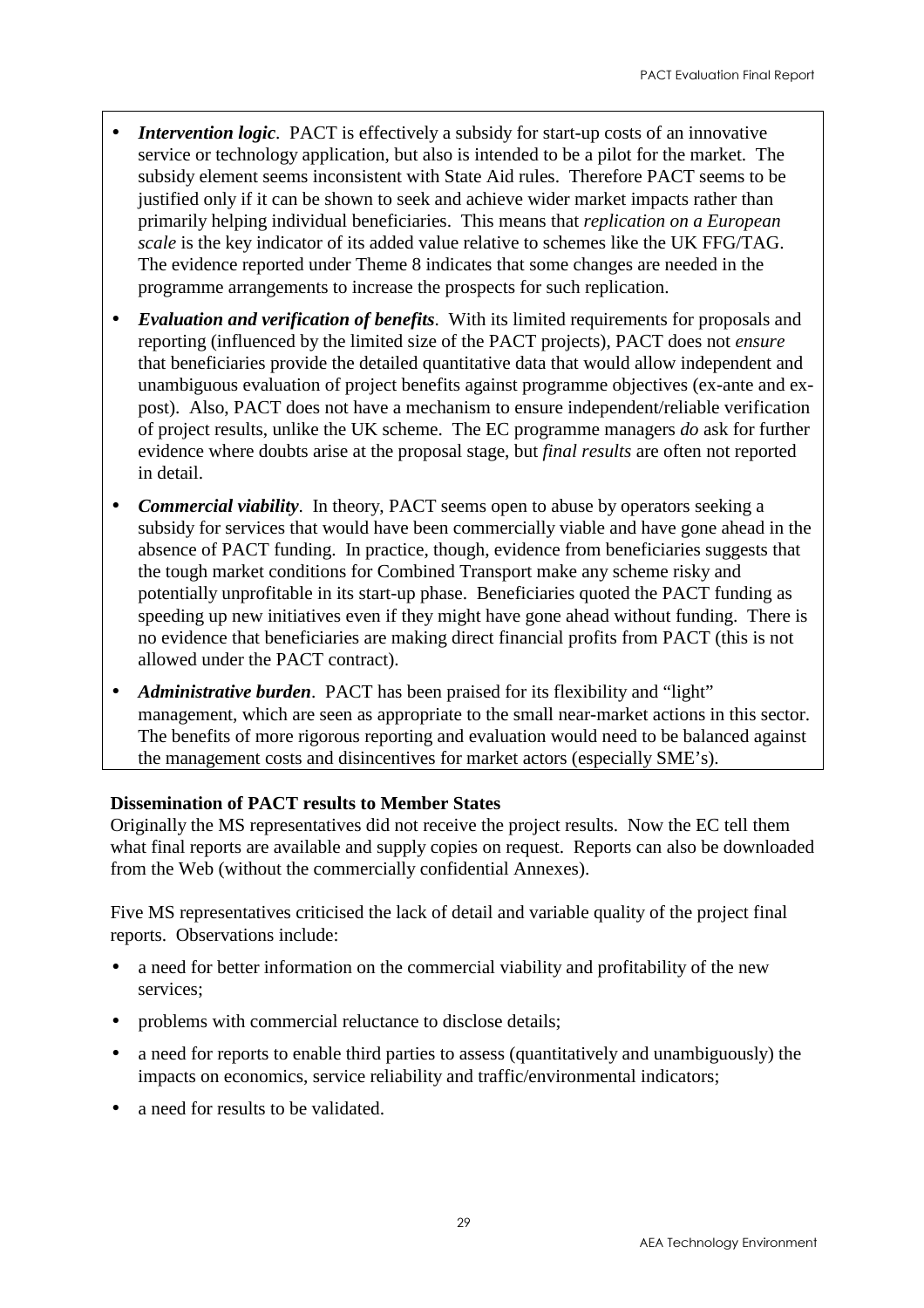The EC programme manager previously recognised that final reports were of variable quality, and issued guidance in September 1999 defining a contents list. He agrees that the reports continue to be variable and that some of them do not provide sufficient information on the commercial viability of the schemes to convince potential replicators.

Three MS representatives called for more monitoring and evaluation work to be done by the EC, especially *after* projects have ceased to receive PACT funding. This would include:

- preparation of results in a summary form (project objectives, key results, quantitative indicators, overall assessment of the piloted CT scheme, lessons for others);
- evaluation of longer-term viability and success, leading to the identification of common factors affecting success and failure across projects.

MS representatives requested that the summaries should be provided in a standardised form, whether supplied by the project managers or the EC. (Our experience from the EXTRA project on dissemination of the FP4 transport RTD programme is that projects do not produce consistent summaries of the required quality, and therefore this needs to be done by an independent assessor.)

In addition, the MS representatives called for more effort on dissemination *at a programme level*, including the preparation of an updated brochure of case studies (i.e. examples of good practice) for distribution to stakeholders. Two MS representatives called for an annual seminar each year to assess progress on projects and identify lessons for future policies and projects.

MS representatives may circulate project results within Government departments but generally do not disseminate them to a wider audience.

#### **Policy value to Member States**

The results of the PACT projects are seen as having *potential* value in MS policy development, in areas such as:

- understanding the CT market and the types of policy that might best help it to develop;
- learning about the economic competitiveness of CT;
- identifying barriers (such as customs delays) that are created by existing policies and institutions;
- identifying the potential for environmental and other benefits through support for CT.

However, half of the MS representatives indicated that the PACT results have not contributed to policy development, and most of the others did not express a view on this. Therefore the project outputs can be seen as *not* serving this need. This outcome can be explained by the variable quality of project reports reaching the Member States, and the fact that the reporting guidelines do not *ask* beneficiaries to review the lessons for policy. A number of beneficiaries said that they were not aware of the target audience for their report, and assumed it was the Commission.

#### **Conclusions for Theme 7 – Member States**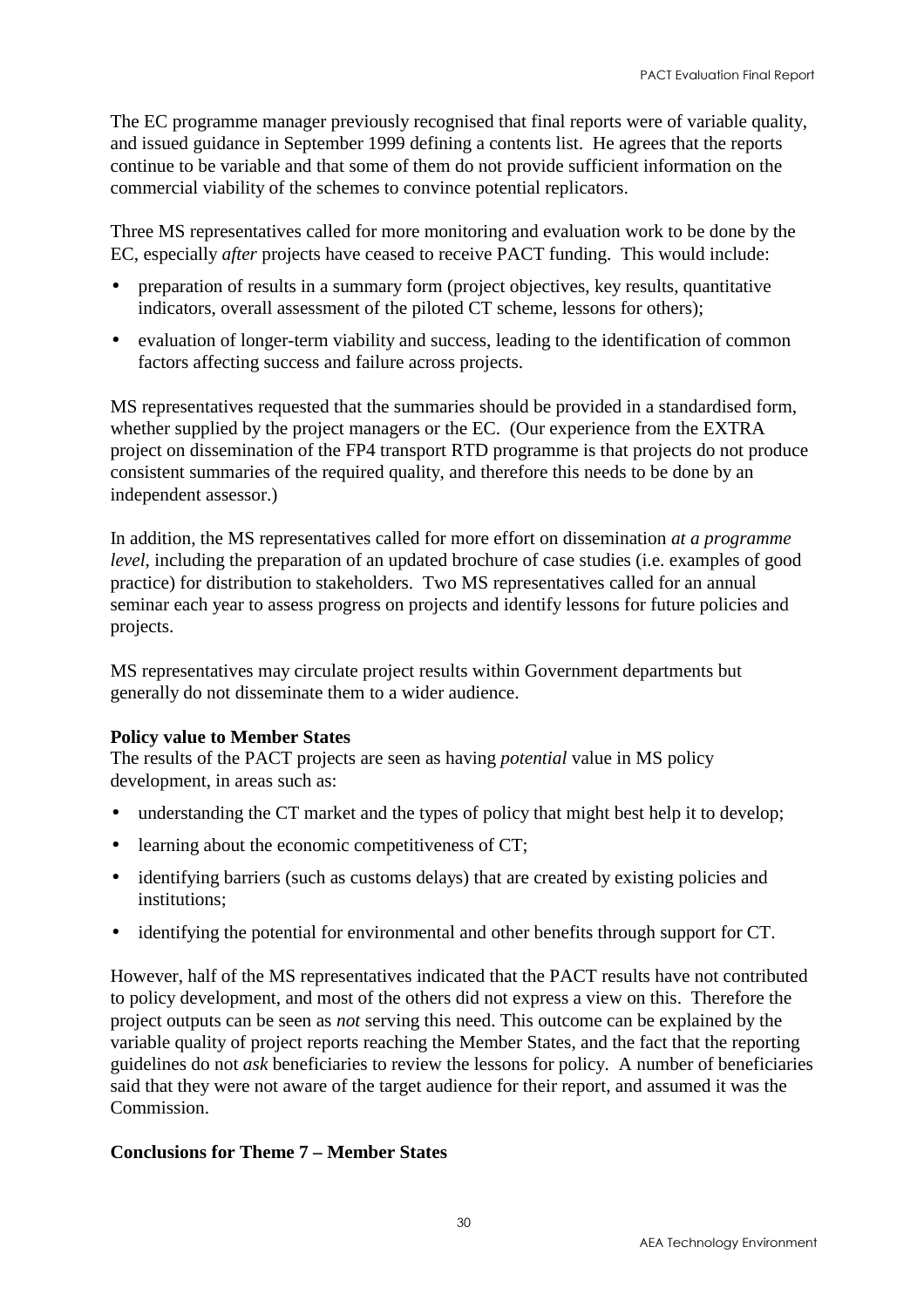- <span id="page-36-0"></span>• Member States seem generally satisfied or pleased with the *efficiency* with which the programme is run. However, they have serious reservations about the *effectiveness* or targeting of the programme as currently implemented. Other actions would make a much bigger difference to the development of CT than PACT (such as liberalisation of the railways, simplification of customs procedures and introduction of information technologies).
- Nevertheless, the majority of MS representatives see PACT as having the potential to promote CT (complementing changes in policy), and an *increase* in the programme budget would have significant support.
- Project reports generally provide inadequate detail to convince potential replicators. Also the information from PACT projects cannot be used to set up similar programmes at MS level because this form of support is not permitted under current State Aid rules.
- MS are fully involved in project selection (see Theme 2), but rarely in evaluation and dissemination of results. There is dissatisfaction with the quality of reports coming from the projects.
- There is little evidence of PACT influencing national CT policies. One important reason is that the project reports do not provide appropriate information for this purpose – beneficiaries do not see Member States as a target audience, and the reporting guidelines do not reflect the objective of informing policy.
- To promote replication and assist policy formulation, MS representatives want to see independent evaluation and dissemination of results *at a programme level*, including the generation of cross-project analyses.

### 3.8 THEME 8 – PUBLIC AWARENESS AND PILOT CHARACTER

This Theme looks at the dissemination of project *results* and the evidence for their wider exploitation. In other words, it concerns the *efficiency* and *effectiveness* of the transition from project results to programme impacts on the market.

In this context, the term "public awareness" refers to stakeholders such as trade organisations for vehicle operators (road, rail, shipping), infrastructure (e.g. port) operators, freight service providers, CT-related technology suppliers, major freight service users, policy makers, planners and local authorities. Awareness of the *existence* of the programme is covered under Theme 1.

The main topics of Theme 8 are:

- **Awareness of results** the awareness raised concerning the project results and the level of interest that this created among stakeholders.
- **Dissemination** the dissemination strategies and methods used, and areas for improvement.
- **EC profile** the acknowledgement of programme support when project results are disseminated.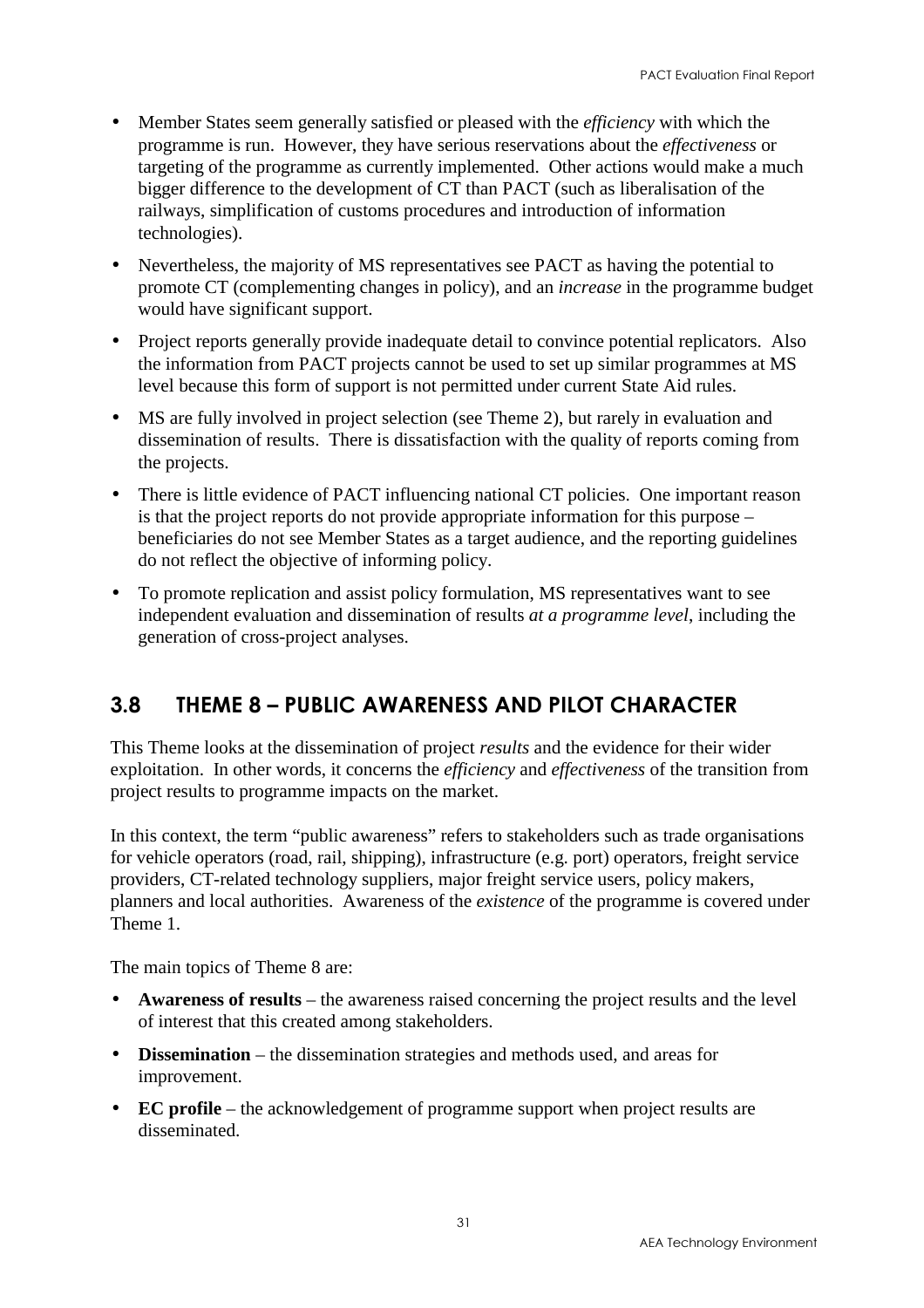• **Replication** – the evidence for wider exploitation and replication of the schemes piloted by PACT.

#### **Awareness of results**

MS representatives generally reported a high level of awareness among potential applicants to PACT, although three Member States indicated that awareness was somewhat limited among maritime transport companies. Trade associations are generally aware of PACT. This position is seen as reflecting the fairly close-knit nature of the sector.

However, this awareness seems to result from promotion of the *programme*, for example through calls for proposals (as discussed in Theme 1). *Results* are not disseminated proactively by the EC or Member States, and the projects themselves do not appear to have the motivation to disseminate their results widely across Europe, even though this is a requirement of the PACT contract and Users' Guide (beneficiaries seem to interpret the requirement as dissemination to their own customers – see below).

#### **Dissemination**

There *could* be three main elements of raising stakeholder awareness of project results: project-led dissemination, programme-led dissemination and MS-led dissemination. In practice, project-led dissemination seems to be the only element in operation.

Interview results indicate that:

- Member States do not disseminate the results (and do not regard this as their role). They only receive project reports from the EC on request.
- Project reports generally lack the detail of interest to third parties. The project results are not validated (e.g. by independent data on the quantities of freight carried by the new services).
- Projects raise awareness of the new service they offer among potential customers, but do not disseminate the real "learning" on how to make the service a success. This reflects their commercial self-interest.
- A number of beneficiaries want more guidance on the structure, content and target audiences for their reports. The lack of clarity on whether the project reports go beyond the Commission may influence beneficiaries to withhold certain details.
- Most projects see their customers and potential customers as the targets for dissemination and the EC as the primary audience for the project reports.
- Project-level dissemination is made via conference presentations, journal articles, trade press articles, Web-sites, trade fairs, sales visits, brochures, newsletters, videos, seminars, media advertising and word of mouth.

In general, project reporting and dissemination seem inadequate in terms of contributing to PACT programme objectives. The evidence for this is as follows:

- Member States have not found the results useful for policy development (Theme 7).
- A number of project managers are uncertain about the target audience for their reports.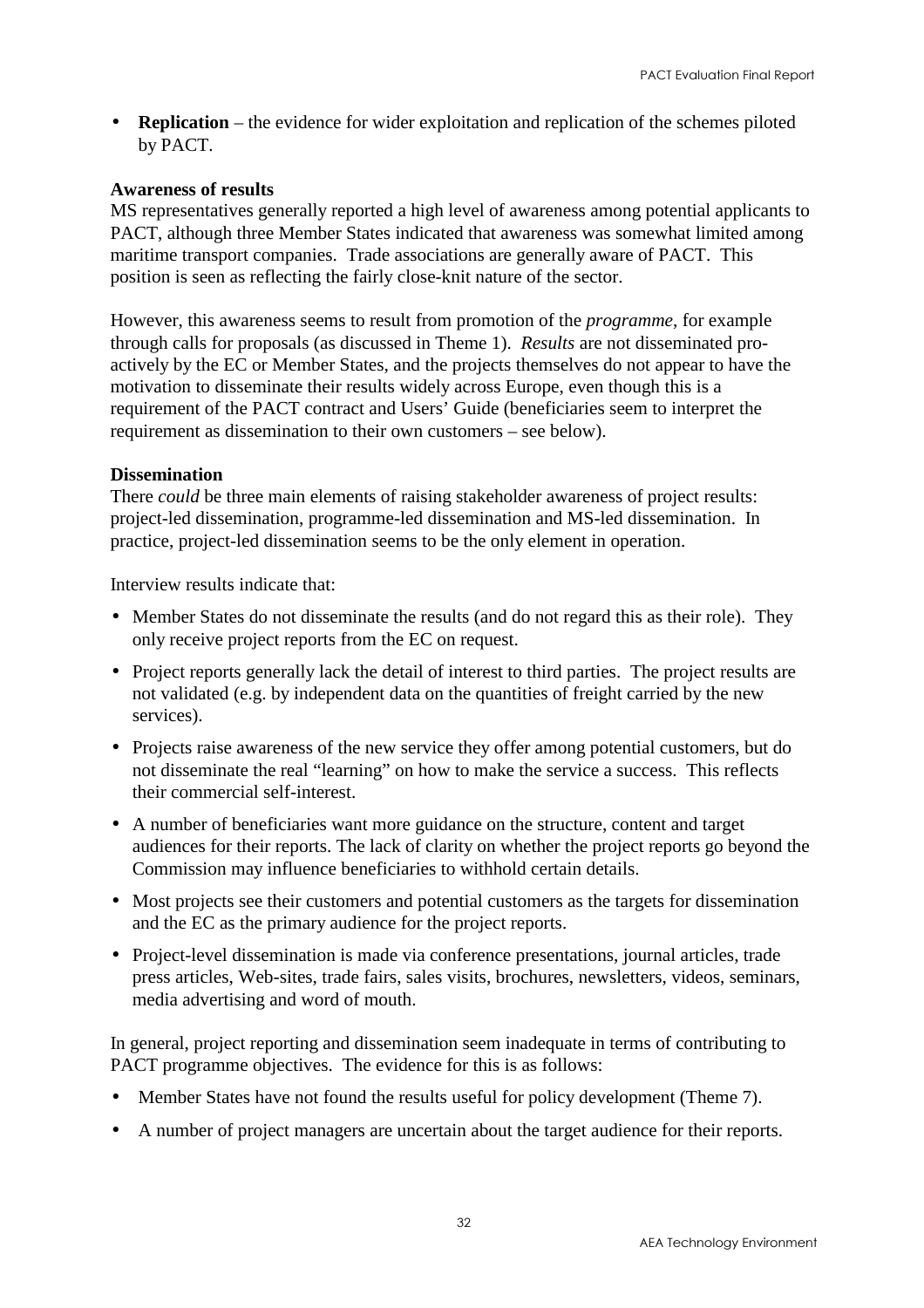- There is no pro-active dissemination of project results at a programme level (beyond the Web-site), nor any clear contractual requirement for dissemination at a project level. This is despite the programme goal of achieving replication of projects.
- Some project managers have reported a reluctance to disseminate, to avoid stimulating competition.
- In the hard commercial world of freight transport, it is understandable that beneficiaries would not want to subsidise dissemination primarily aimed at programme objectives

There should be four main audiences for reporting and dissemination:

- potential replicators of the innovations funded by PACT;
- EC and Member State policy-makers who want to learn about the CT market;
- EC programme managers who need to check the project achievements for contract purposes;
- potential customers of the PACT-funded services.

The project managers and sponsors can be relied on to market the new services to customers, out of self-interest. However, we recommend that the EC defines an explicit strategy and guidelines for reporting and dissemination for the other three target audiences, and itself undertakes the dissemination needed to support *programme* objectives.

The main elements of this strategy are suggested to be as follows:

- a confidential project report to the EC and Member State representatives on (a) what was done in the project, (b) what was achieved in terms of results (quantities moved, competitiveness versus road transport etc), (c) the replication potential, (d) learning about success and failure factors, and (e) perceived implications for policy;
- a public report on the results of the project and the opportunities for replication;
- the provision of specific guidelines on these two reports (structure, content and audiences);
- the provision of the public reports on the PACT Web-site;
- direct e-mailing of the confidential reports to MS representatives by the EC;
- the letting of a contract to an independent organisation, which provides for (a) the analysis of each completed project (paper-based and on-site), (b) the development of an *objective* summary of key results and policy implications per project to a *consistent* standard, and (c) the development of an analysis of policy implications and replication potential, integrated across all projects. These outputs would also be provided on the Web and discussed annually at a meeting of Member State representatives.

Compared to the existing guidance on final project reporting (issued 14/09/1999), the revised guidance should include an explicit requirement to identify the contribution of the project to programme objectives. This means providing a clear pathway, with evidence, identifying the following: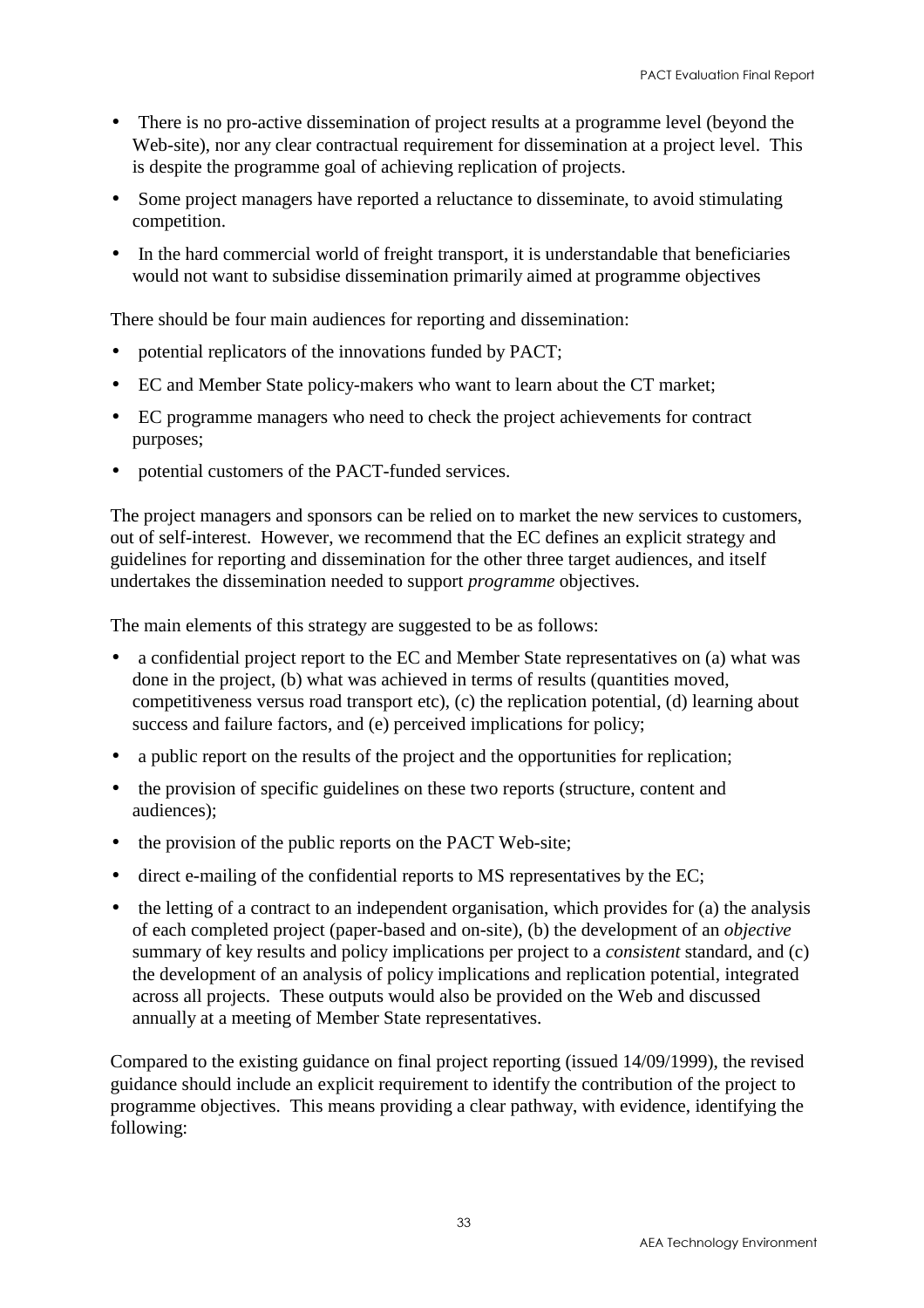- the relation of project objectives and expected results to programme objectives (at the start of the project);
- the extent to which the actual project results and findings have met the project expectations and objectives;
- the contribution of project results and findings to programme objectives.

Awareness of the Web-site will need to be promoted across the EU. This would be relatively easy for the majority of the CT community. However, to attract a wider audience, including SME's, a special effort would be needed. In this case, it may be better to avoid having a PACT Web-site as a separate entity, but rather for the EC to provide a single Web-site acting as a one-stop shop for all transport-related RTD and programmes at EU and Member State level (as part of the European Research Area). There would then be major economies of scale for efforts to raise awareness of the Web resource.

The EC may also wish to consider developing some good practice guidelines for PACT-style projects. These should emphasise the complete life-cycle of the project, covering:

- the set-up phase, where the project objectives and preliminary design are based on the problems to be solved and the higher-level policy objectives;
- the design phase, where critical decisions are made to reduce risks and promote success;
- the management and evaluation work:
- learning from the project and decision-making on exploitation of results.

Guidelines of this sort have been developed in the EC UTOPIA project for the case of pilot and demonstration projects with cleaner road vehicles, based on previous test site experiences. These could provide a framework and model for PACT. They would be particularly relevant if PACT moves towards bigger projects, where the potential for avoiding wasted investment increases.

#### **EC profile**

Less than 10% of beneficiaries admitted not acknowledging PACT support. Reasons for this included not being aware of the requirement, early termination of the project and a lack of dissemination.

35% of beneficiaries interviewed said that the PACT "endorsement" had been beneficial to them. For example, they gained increased credibility and greater confidence from customers and partners.

On the other hand, a few beneficiaries found problems:

- they were reluctant to tell customers about the PACT funding in case price reductions were then requested;
- they were reluctant to alert potential competitors to the availability of EC funds;
- one was annoyed by enquiries from other potential bidders for PACT funds (although others said the PR benefits outweighed the disturbance).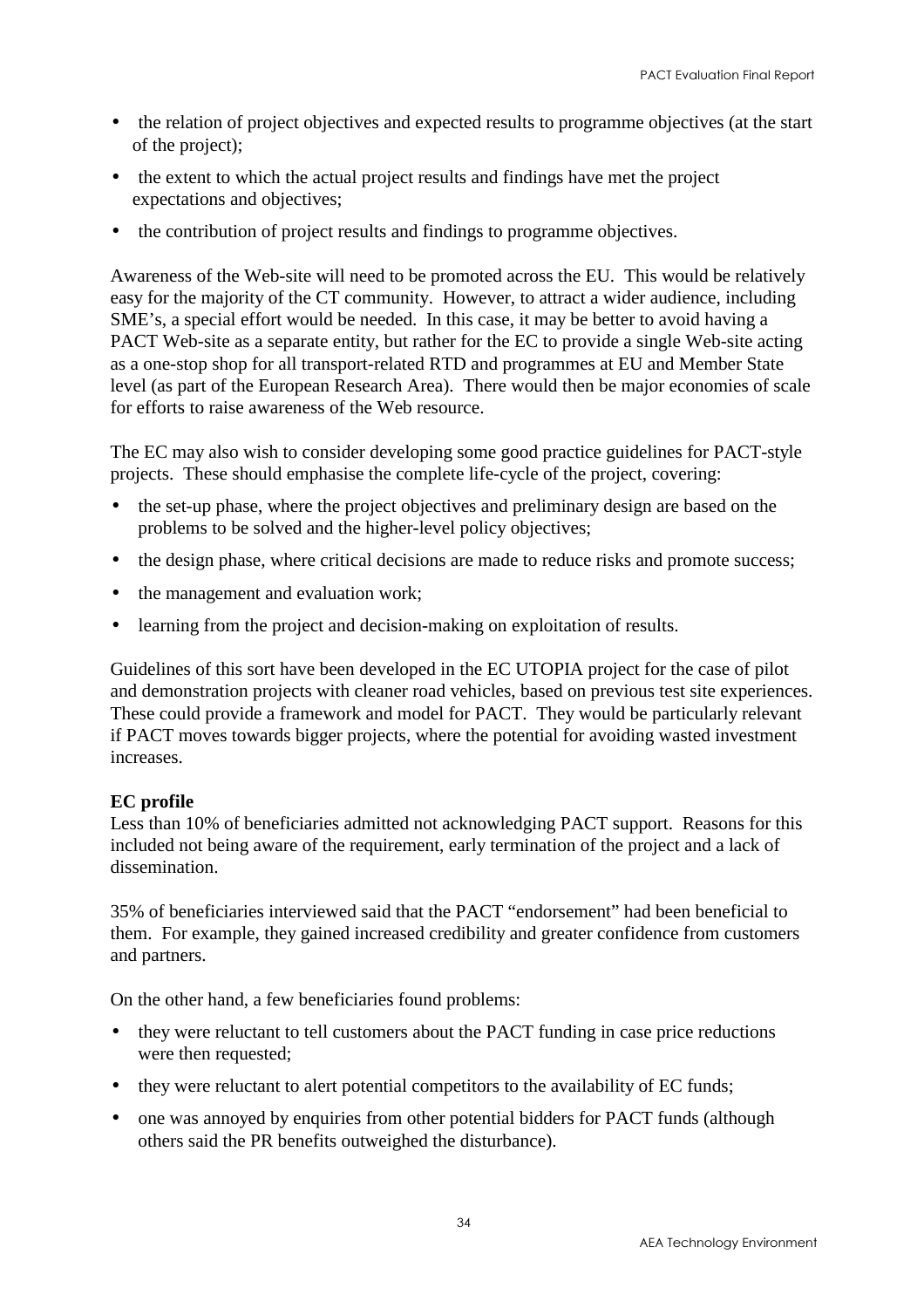#### **Replication**

Member State representatives had a pessimistic view on the effect of PACT projects on replication of CT schemes. Eight MS said there was little or no evidence of replication – some were referring to the lack of information supplied to them, while others were sceptical that PACT could have an effect. Other MS representatives did not express a view.

A specific criticism was made of major CT operators such as UIRR returning to bid for PACT funding for successive similar schemes. This would suggest that PACT funding is acting as a subsidy benefiting the operator, and is not stimulating self-funded replication across UIRR's member companies.

On the other hand, among the projects interviewed, over 55% claimed that the PACT project is leading to further exploitation and expansion by the beneficiary. 35% claimed that the innovation was being replicated elsewhere, and a further 20% claimed that such replication was possible. These success rates seem significant, given the risks of CT investment in the face of tough competition from the road transport sector.

In practice, PACT includes three types of pilot project:

- **Demonstration of technology**. Technological innovation is the primary focus in only a minority of PACT projects (30% of the sample interviewed, but with a further 15% including new technology within a new service offering). However, the evidence suggests that technology demonstrations offer good potential for replication at other locations (e.g. novel crane technology, information technology). This reflects the greater ease of transferring between sites and reaping the financial rewards in doing so, when replicating technologies as compared to replicating "unique" location-specific services. In particular, tracking and tracing is generally perceived to be important and widely applicable for CT.
- **Project subsidy**. A simple subsidy refers to situations where the targeted benefit comes directly from the project, regardless of whether replication or scale-up is required. Around 75% of projects sampled were in this category, targeting the introduction of a new service/route.
- **Market stimulation**. This seems to be the main aim of PACT, and was acknowledged as such by the programme manager. Each project is a demonstration that should lead to replication by the sponsoring organisations *and* by other companies. Over 50% of projects sampled perceived they definitely had a role in market stimulation, while around 25% said this was not their role.

Reasons for the absence of market stimulation included the following:

- the project route/scheme was seen as being unique (e.g. depending on the local geography);
- the beneficiary was keen not to give away his competitive advantage, even though the replication potential of the technology was acknowledged;

Replication requires good dissemination of the learning from the project (and not just marketing of the subsidised service). A conflict arises, because beneficiaries want to protect the commercial value of their PACT investment, and therefore are reluctant to pass on "knowhow" that cannot readily be protected. So PACT needs to clarify what replication it expects,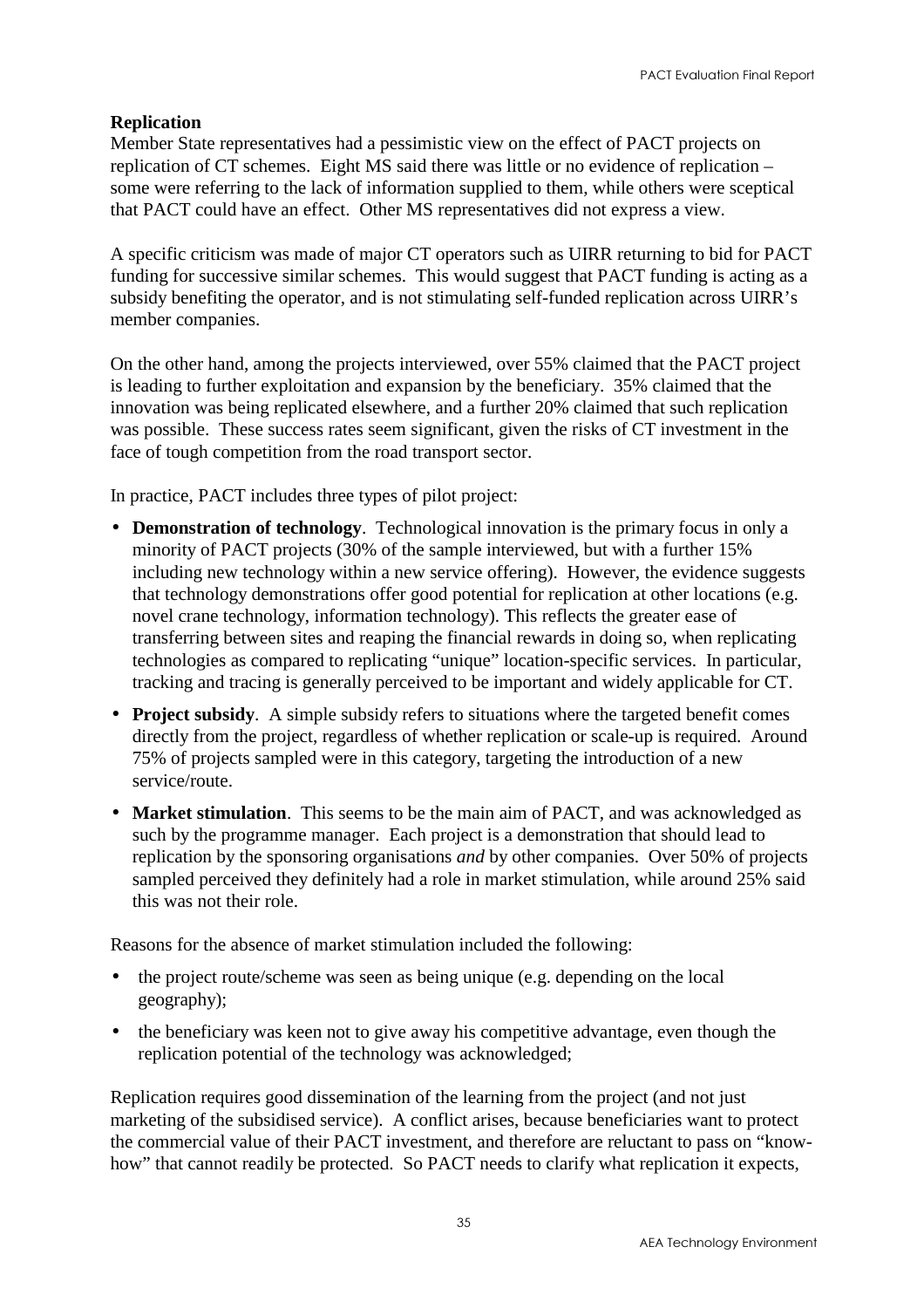<span id="page-41-0"></span>how the legitimate interests of the beneficiaries can be protected, and what this means for the dissemination requirements.

#### **Conclusions for Theme 8 - Public Awareness and Pilot Character**

- Although awareness of the PACT programme may be good among key actors, and projects market the new services to their own customer base, there is a failure to evaluate and disseminate the project results adequately in support of *programme* objectives (particularly replication and policy assessment). This means that the primary purpose of PACT, i.e. replication of the PACT schemes, is being undermined. The majority of replication is by the PACT beneficiaries themselves, and only a minority of projects are replicated by third parties.
- Nevertheless, there is reasonable evidence of exploitation and replication of PACT projects, given that market conditions are not favourable (particularly in the rail sector).
- Commercial constraints (e.g. fear of competition) may limit the usefulness of final reports. This is exacerbated by a lack of clarity on the purpose and intended audiences for the final report, due to inadequate EC reporting requirements. Independent validation of results is not required by the PACT programme.
- There is a need for a dissemination strategy at programme level, distinguishing the needs of different target audiences – project management information for the EC, policy development information for the EC and MS, and evidence to encourage replication by market actors.
- New guidance on reporting and dissemination should be issued to project managers in line with this strategy.
- The EC should take responsibility for evaluation and dissemination in support of the objective of project replication. This would include setting up (and promoting awareness of) a Web-based Information Centre, including e.g. project reports, summaries of main findings, and thematic analyses of what can be learnt from the PACT experiences (e.g. concerning barriers, priority policy actions and "best practice" for CT start-ups). This could form part of a larger Web resource on transport RTD as part of the European Research Area.
- Both the project proposals and the final reports should assess the replication potential. More generally, the proposal and reporting guidance should require an explicit mapping of project objectives and results onto programme objectives.
- EC support is willingly acknowledged.

### 3.9 THEME 9 – ENVIRONMENTAL IMPACT

The environmental costs associated with freight transport are wide-ranging. The major environmental burdens are outlined in the table below for each of the major modal options, along with the main impacts with which they are associated.

#### **Table 9 Environmental burdens of different modal options**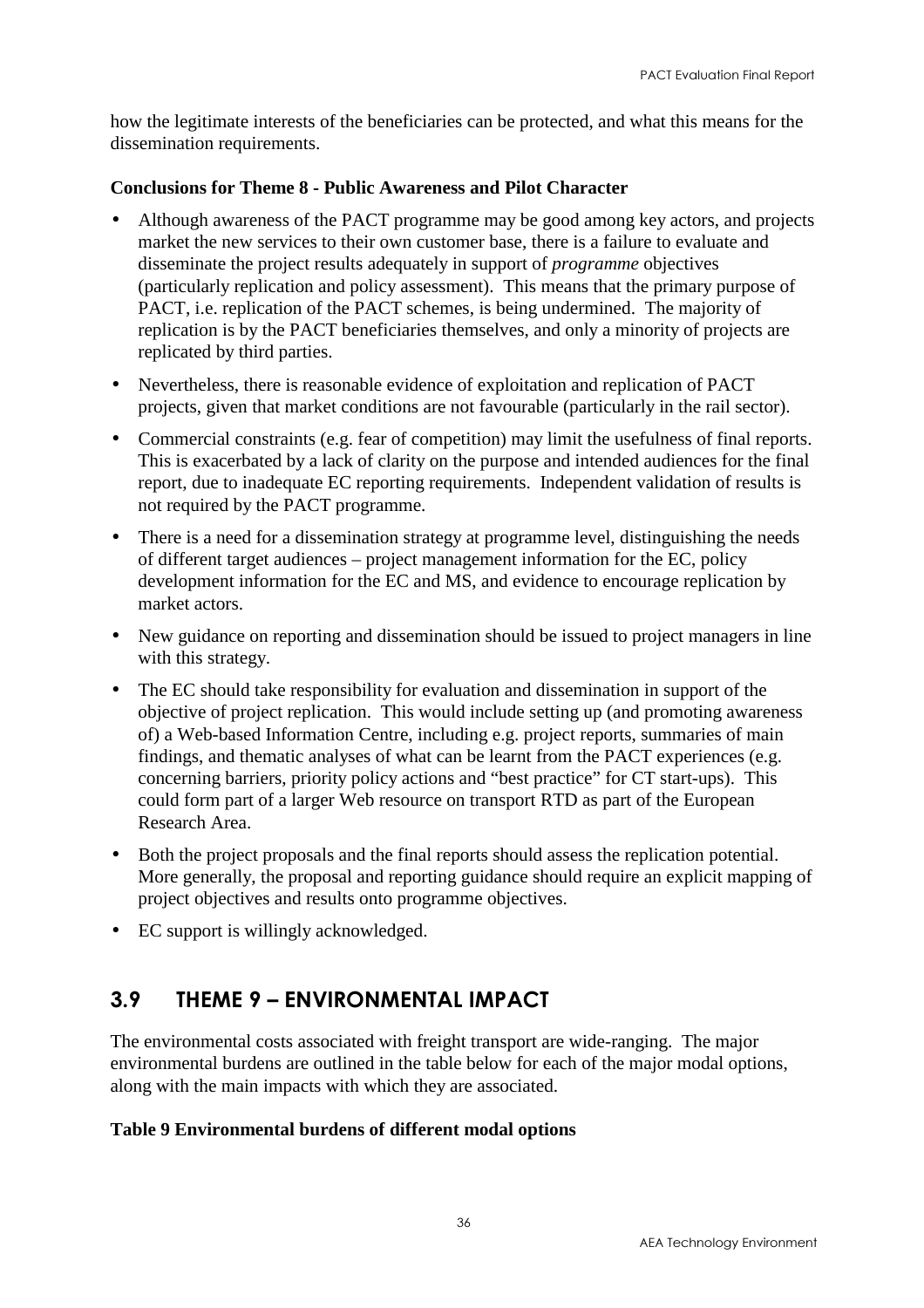| <b>Burden</b>                          | <b>Impact</b>                     | <b>Scale</b> | Road     | Rail  | <b>Short Sea</b><br>shipping | <b>Inland</b><br>waterway |
|----------------------------------------|-----------------------------------|--------------|----------|-------|------------------------------|---------------------------|
| CO <sub>2</sub>                        | Climate change                    | Global       | $++$     | $+$   | $+$                          | $^+$                      |
| $SO2$ PM <sub>10</sub> ,<br>$NOx$ , CO | Health effects<br>Building damage | Local        | $^{(+)}$ | $(+)$ | $(+)$                        | $^{(+)}$                  |
| <b>Noise</b>                           | Noise nuisance                    | Local        | $^{(+)}$ | $(+)$ |                              |                           |
| Accidents                              | Death, injury                     | Local        | $++$     | $+$   | $^{+}$                       | $^+$                      |
| Congestion                             | Lost time                         | Local        | $++$     |       |                              |                           |

++ denotes the dominant source of each effect for the freight transport sector; + denotes other potentially significant sources; (+) denotes cases where effects may be limited by the non-urban routes relevant to PACT. The table is not intended to be comprehensive, so some effects such as the ecological impacts of acidification and eutrophication from air pollutants are omitted.

#### **Availability and Quality of Data for the Environmental Evaluation**

The level of detail provided by the PACT beneficiaries, in terms of modal shifts, varied significantly across the applications analysed. For both the proposals submitted prior to funding and the reports produced whilst benefiting from funding, modal shift data were often absent or not specified in enough detail. In summary:

- Of the 63 (non-feasibility-study) projects receiving PACT funding that were analysed, only 9 projects provided an estimate of the likely or actual freight offset in tonnekilometres.
- 26 of the projects provided an estimate of the likely volume of cargo offset by the project, mostly in terms of TEU (twenty-foot equivalent units) transported. This is a measure of volume commonly used by shippers but provides no details of the likely mass of the load shifted, or of the distance of road transport offset. However, it is familiar to the haulage industry and is measure that the hauliers record for pricing.
- 16 projects attempted an estimate of the likely weight of cargo shifted by combined transport, as a result of the project.
- Only 10 projects directly provided details of the transport distance associated with the projects or the road distance offset, though estimates could of course be made for most other projects based on journey start and end points.

Clearly, the lack of data provided by the beneficiaries creates problems for analysis of the environmental benefits of PACT. This leads to two recommendations:

- 1. The Commission needs to specify data requirements in a form that the beneficiaries understand, and preferably are already familiar with.
- 2. The Commission needs to ensure that beneficiaries provide the data many have clearly ignored requirements specified in the users guide in this area.

Steps have already been taken on both actions, and it is therefore envisaged that future reviews of the programme will be able to consider benefits in a more complete manner than has been possible here.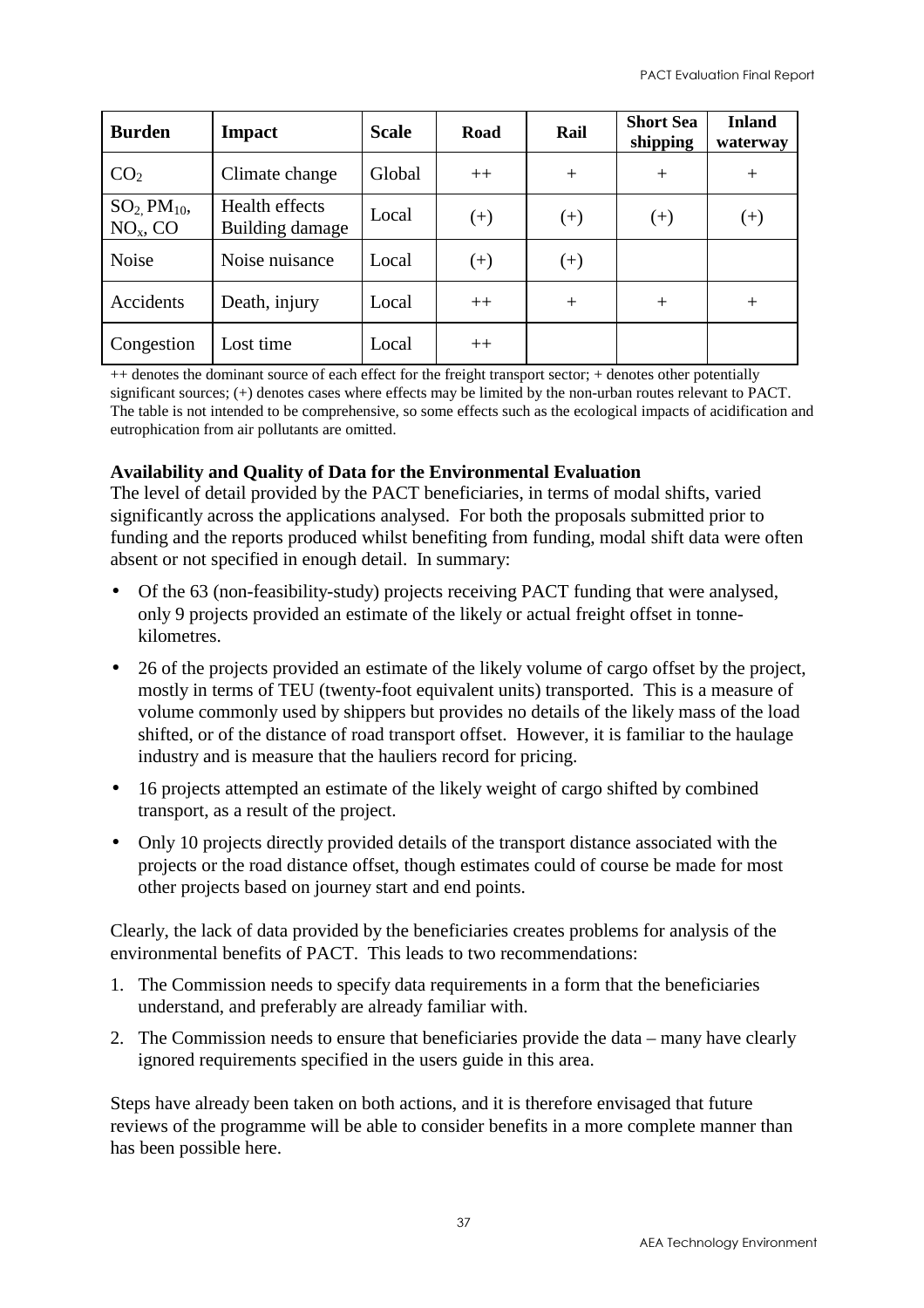With an absence of final reports for many of the studies (as many projects had not finished or had only recently finished), compounded by the general lack of data in the final reports that were available, it was difficult to carry out any quantitative analysis of the accuracy of traffic shift estimates made in the original proposals. However, from the selected project interviews a large variation in performance was found. Several projects outperformed expectation and several under-performed. This result is not surprising for projects operating close to the market with great uncertainty as to the likelihood of their success.

#### **Methods for the Environmental Evaluation**

Given the lack of consistent data it was decided that the environmental performance of PACT projects would be gauged against two measures, t.km shifted and the costs of reducing  $CO<sub>2</sub>$ emissions. With respect to the second measure the question we posed was whether the adoption of the measures introduced through PACT would be cost-effective in the context of meeting Kyoto Protocol obligations? For this we needed to calculate the cost-effectiveness of PACT projects in terms of  $\epsilon$  per tonne of CO<sub>2</sub> avoided.

The analysis started by taking or quantifying data in tonne.km avoided through PACT projects. Where not directly available, tonnes diverted from roads were calculated from TEU data, assuming a 14 tonne load per TEU (the average of those cases for which data allowed the calculation to be made). Distance between start- and end-points was measured on a map. Conservative assumptions were taken at this point – the distance was measured in a straight line between the points. Where exact start and end locations were not specified (e.g. 'Denmark to Benelux') the shortest possible distance was calculated. In all cases a one-way (rather than return) trip was assumed, again minimising the estimated distance travelled. The rationale followed here was that it would be better to knowingly overestimate cost per unit emission avoided than to attempt to provide a best estimate of unknown error. Overall, it was possible to account for 34 of the 63 (non-feasibility) projects considered in this manner<sup>1</sup>.

In total, for the 34 projects, we estimate that a total of 3.3 billion tonne.km were avoided through the PACT programme. This number is in reasonable accordance with the Commission's estimate of 5.0 billion tonne.km avoided for the programme as a whole during the assessment period. Comparing against more recent data the Commission have expressed the view that this estimate seems low. This may well be the case, given the adoption of conservative assumptions for the analysis, the fact that many projects were omitted from the calculations and other uncertainties. However, the review team is confident in the general magnitude of the t.km estimates made both here and by the Commission.

Tonne.km data were then converted to an equivalent  $CO<sub>2</sub>$  emission using available emission factors (see table, below), and compared with the EU's contribution to each project. Taken together, this allowed calculation of results in terms of  $\epsilon$ /tonne CO<sub>2</sub> avoided.

#### **Table 10 Emission factors, CO2 emissions(grams/tonne.km)**

| Road Freight   |  |
|----------------|--|
| <b>Railway</b> |  |

 $1$  Ten projects were included more than once (in different phases). The analysis below therefore deals with a total of 24 projects rather than 34.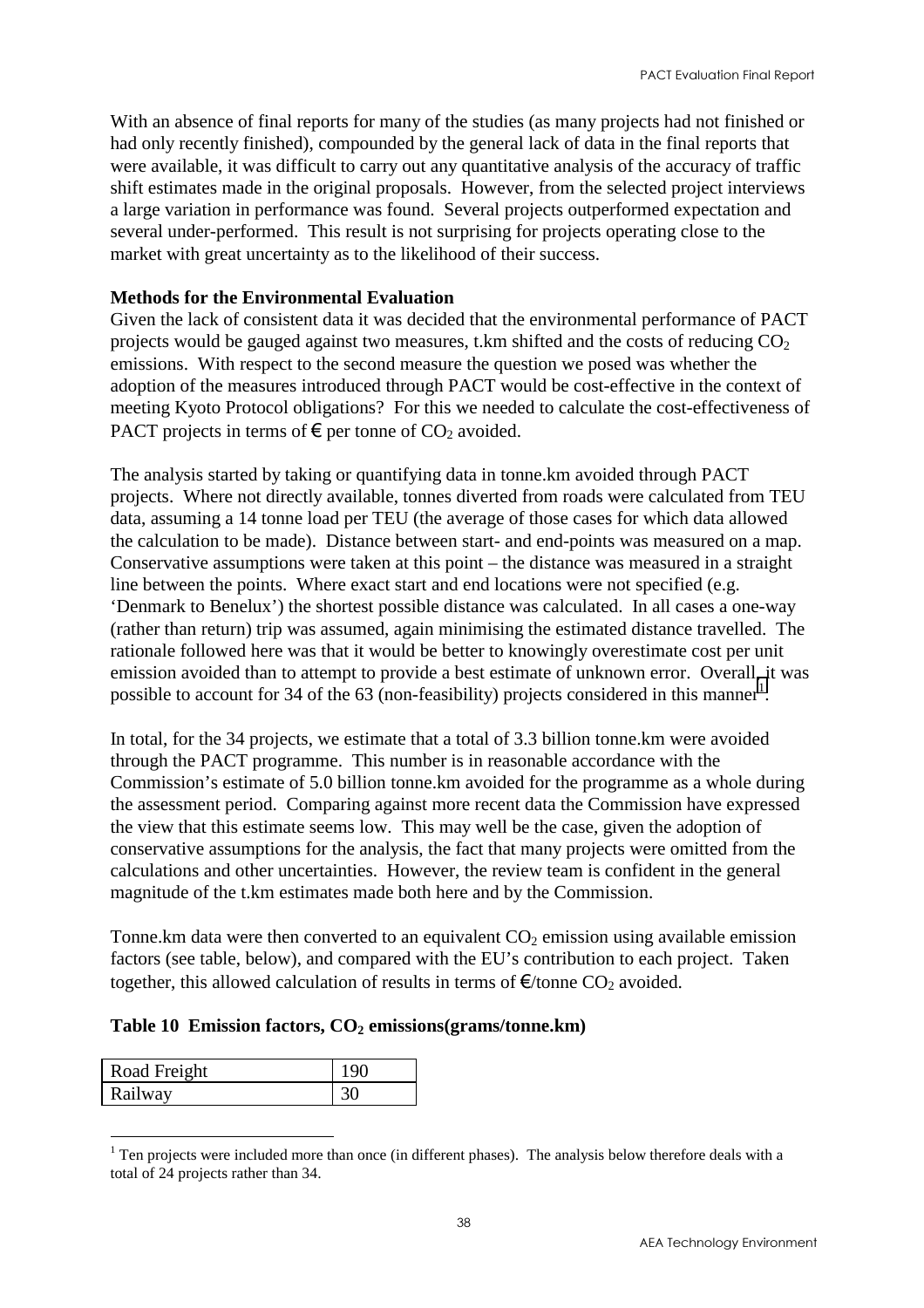| <b>Maritime Transport</b> | 30 |
|---------------------------|----|
| <b>Inland Navigation</b>  | 30 |
|                           |    |

EU average 1995 (EU Transport in Figures, 1998)

We accept that the results generated through this process are prone to significant uncertainty, though the source of this is the paucity of data available on environmental benefits from proposals, reports and via the interviews conducted. Particular areas where data could be improved are estimation of distances travelled per journey per mode for both the original and post-PACT routes, and clarification of the period over which the PACT funding is deemed to be effective. Following the conservative approach, it was assumed that PACT funding was relevant only to the years for which funding was provided where better data were not made available.

The cost of PACT measures was taken against the EU contribution only. Costs incurred by operators were ignored. The rationale here was that the operators' costs reflected the minimum commercial advantage expected from implementation of the scheme. The EU funding, in contrast, was assumed to be required for the schemes to go ahead (although as shown above this is not always the case), and therefore represented the cost attributable to non-commercial (i.e. environmental) interests. We use the phrase  $\epsilon$ subsidy/tonne CO<sub>2</sub> rather than the conventional  $\epsilon$ /tonne CO<sub>2</sub> to emphasise that the comparison is not against total cost. The reason for focusing on the subsidy element is that we have an incomplete picture of other financial elements of projects beyond those identified for system set-up, in particular the reduction in costs and improvement in profitability of users/operators.

#### **Results -** €**subsidy/tonne CO2 avoided**

Results are shown in Table 11. Overall there is no consistent pattern between costeffectiveness and the mode that freight was switched to.

| Cost, $\epsilon$ subsidy/ | <b>Total</b> | <b>Rail schemes</b> | <b>Short Sea Shipping</b> | <b>Other schemes</b> |
|---------------------------|--------------|---------------------|---------------------------|----------------------|
| tonne $CO2$               |              |                     | schemes                   |                      |
| $0$ to $10$               |              |                     |                           |                      |
| 10 to 20                  |              |                     |                           |                      |
| 20 to 50                  |              |                     |                           |                      |
| 50 to 100                 |              |                     |                           |                      |
| 100 to 200                |              |                     |                           |                      |
| 200 to 300                |              |                     |                           |                      |

|  |  |  |  |  |  |  | Table 11 Cost of subsidy per tonne of carbon dioxide avoided |  |  |  |
|--|--|--|--|--|--|--|--------------------------------------------------------------|--|--|--|
|--|--|--|--|--|--|--|--------------------------------------------------------------|--|--|--|

Comparison with other  $CO<sub>2</sub>$  abatement measures shows that a number of the PACT projects appear to perform well in terms of cost. Analysis at AEA Technology considering the UK situation suggests that a 20% reduction in  $CO<sub>2</sub>$  to meet Kyoto obligations will have a marginal cost of around  $\epsilon$ 19/tonne CO<sub>2</sub>. This is higher than the subsidies for half the projects for which calculation was possible. Going further, a 30% reduction in the UK is associated with a marginal cost of  $\epsilon$ 170/tonne CO<sub>2</sub> – a level exceeded by the subsidies to only 2 of the PACT projects though in both cases results were prone to very major uncertainties, and could well be overestimated to a significant degree.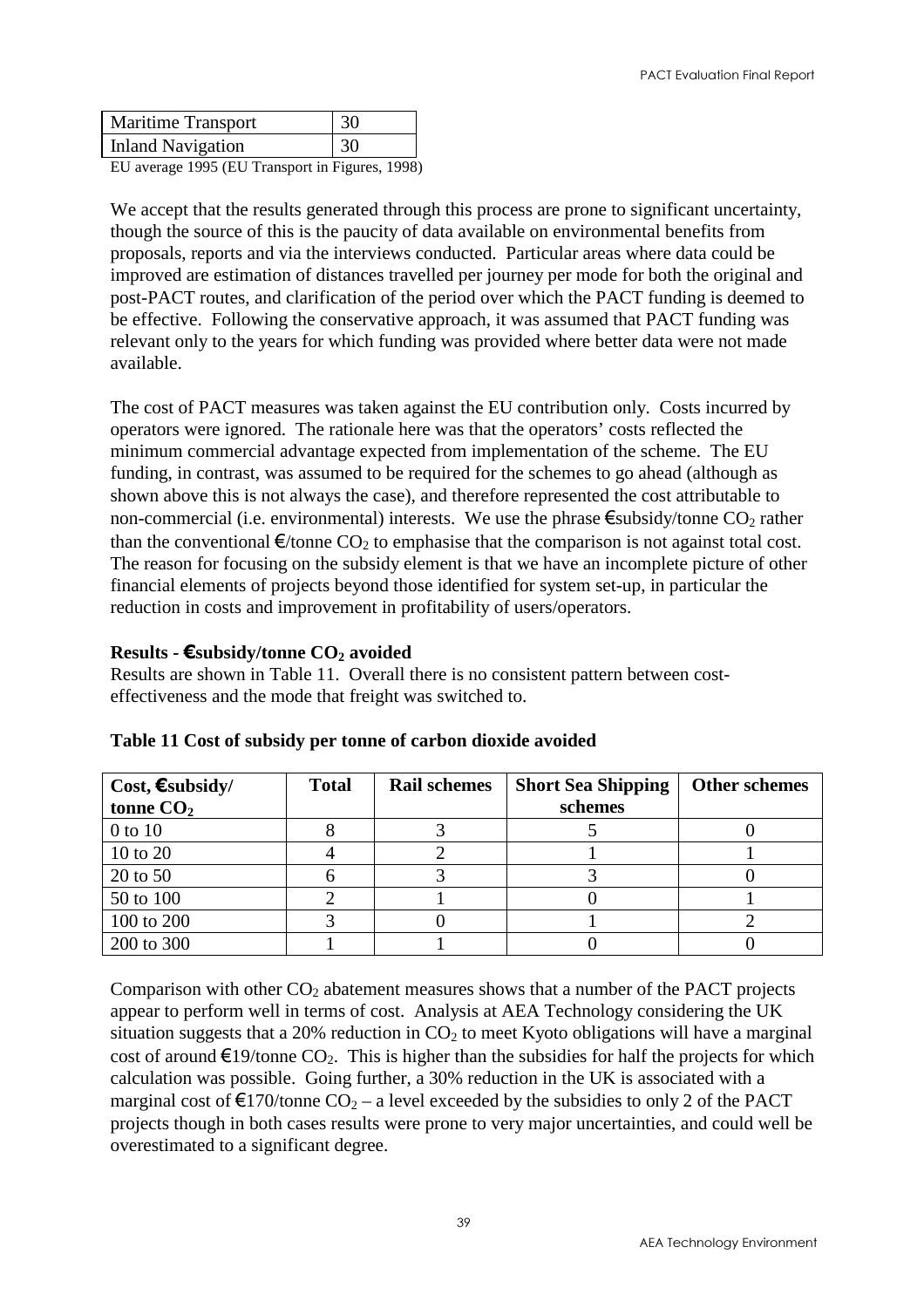Following from the discussion above, the comparison of the costs calculated here with those reported for other greenhouse gas abatement options is not strictly valid within a conventional cost-effectiveness framework. However, the results do suggest that actions on combined transport are likely to be cost-effective when compared to many other environmental improvement options.

The large scatter in the available data meant that it was not possible to conclude whether costeffectiveness in terms of  $CO<sub>2</sub>$  reduction was more closely correlated with the distance per journey or the weight of material shifted from road. However, the correlation with cost per unit  $CO<sub>2</sub>$  emission avoided were negative, implying that the longer the distance or the greater the weight of material shifted, the better the cost-effectiveness of the measures adopted. Although not surprising, this result is useful in agreeing with expectation.

#### **Other Measures of Environmental Performance**

Given the lack of data available it is not possible to quantify other measures of environmental performance. Inclusion of other environmental benefits (reductions in noise, emissions of toxic air pollutants, congestion etc.) would further improve the cost-effectiveness of the EU contribution to the different projects.

#### **Key findings for Theme 9: Environmental Performance**

- Since 1998, the PACT Users' Guide has required applicants to estimate traffic shift in terms of tonne-km offset. However, very few proposals have included the correct information, limiting the extent of analysis possible and making the results of that analysis subject to greater uncertainty.
- Even fewer final reports have provided actual traffic shift data in tonne-km and so it has been necessary to base the environmental analysis on predictions from proposals.
- Better reporting protocols should be developed for future PACT projects to improve the quality of analysis of environmental performance. As a minimum we would expect beneficiaries to be able to provide information on the following:
	- distance of journeys
	- weight of goods transported per journey (this can be based on TEU if necessary)
	- total t.km per year by the combined transport route, disaggregated by transport mode
	- total t.km per year by the original route, disaggregated by transport mode
	- number of years over which the scheme is effective
	- total t.km shifted over these years
- There will be some schemes for which beneficiaries find difficulty in providing these data. If this is the case they should be invited to discuss these problems with the project officers responsible for PACT at the Commission, in order to reach a solution.
- The work undertaken here is prone to very major uncertainties and has had to adopt a number of compromises in order to be able to provide any quantitative estimate of environmental performance. Table 12 provides an indication of what is currently possible, what would *ideally* be possible, and, more realistically, what will be possible in the future.
- Without quantification it can only be assumed that there are net environmental benefits of PACT-type projects. Whilst it is reasonable to conclude that this will be the case generally, scenarios can be developed where it will not apply. A lack of quantification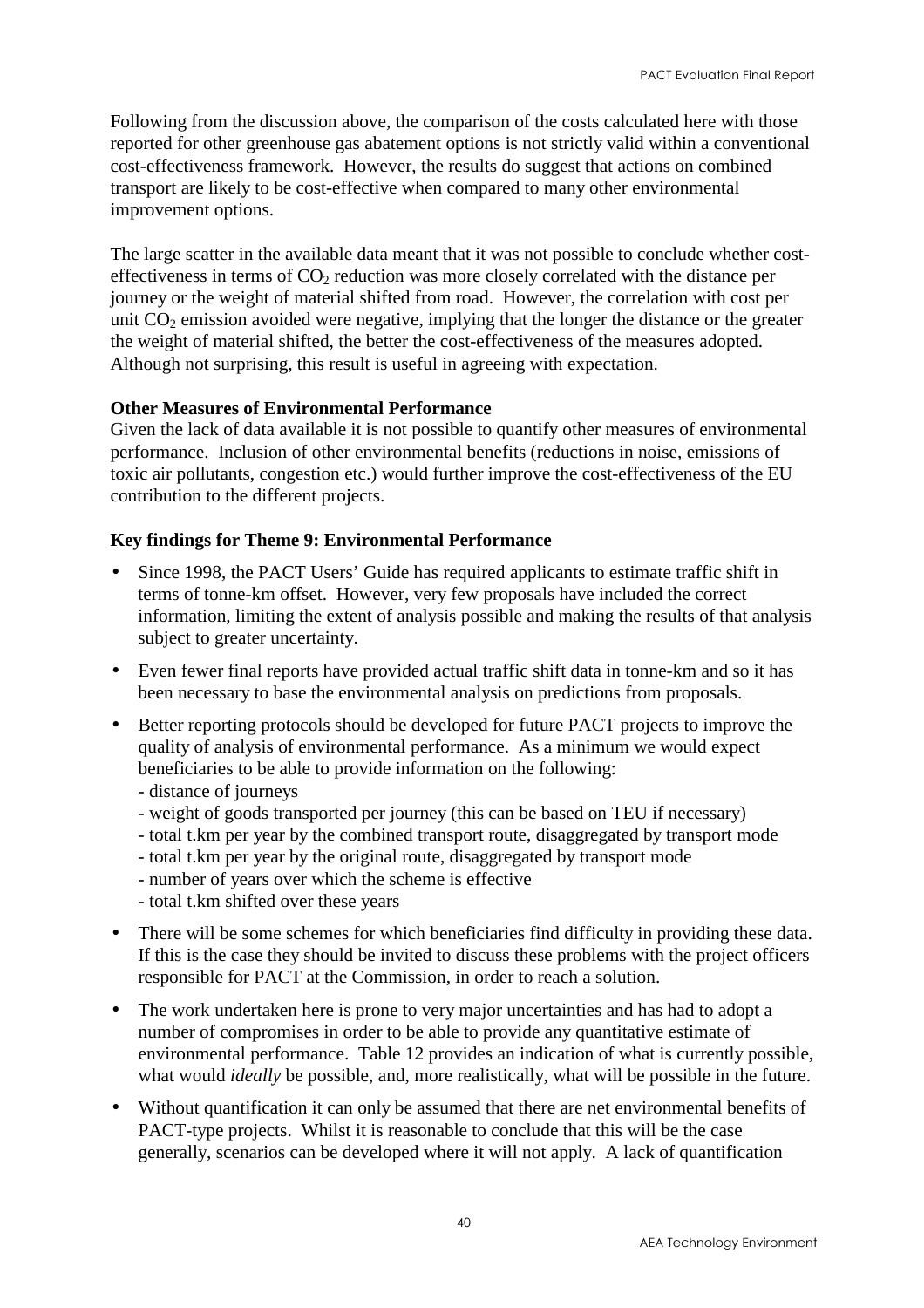also prevents prioritisation of projects, based on past performance, to preferentially select those options that are likely to create the greatest environmental benefit.

- Despite the lack of data, we have been able to estimate the likely traffic shift for 34 of the 63 PACT operational actions between 1997 and 1999. A total of at least 3.5 billion tonnekms traffic shift is estimated for these 34 projects.
- About half these projects achieve carbon dioxide savings for less than 20 Euro per tonne CO2 avoided (accounting only for the subsidy from the European Commission to the beneficiaries), with two-thirds at less than 50 Euro per tonne  $CO<sub>2</sub>$ . This analysis suggests that projects funded under PACT generally perform well in the wider context of greenhouse gas abatement options.
- Taking into account other environmental effects (e.g. reduced emission of other pollutants, of noise, accidents and congestion) and the possibility of project replication would further improve the cost-effectiveness of PACT projects for environmental improvement.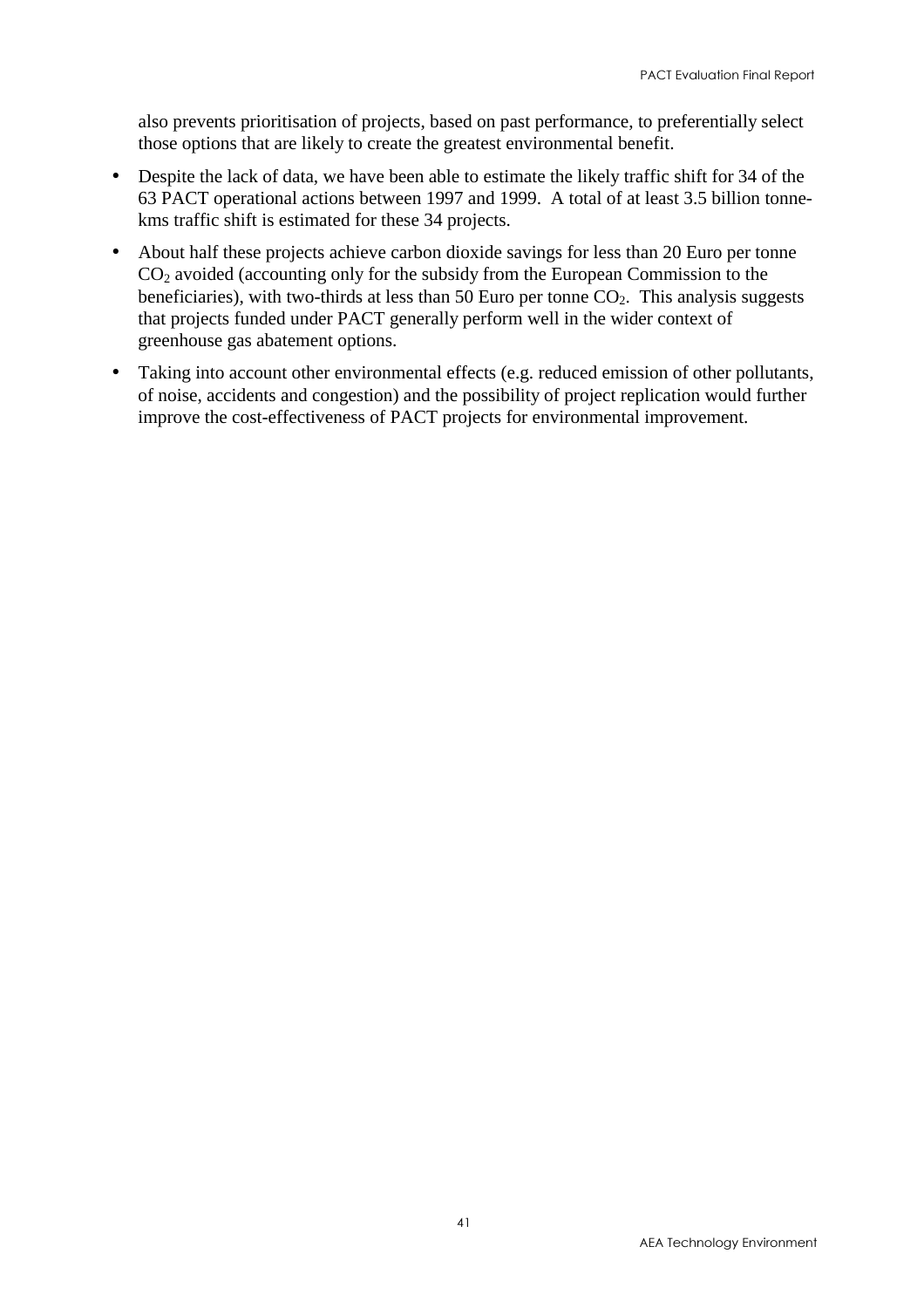|                 | <b>Now Possible</b>                 | <b>Future Possible</b>                     | Ideal                                     |
|-----------------|-------------------------------------|--------------------------------------------|-------------------------------------------|
| Data needs from | Some t/km shift data.               | Number of TEU shifted.                     | Full details of new route distance and    |
| <b>PACT</b>     | Some TEU shift data.                | Estimated average load of TEU or total     | number of trips.                          |
|                 | Some load (tonnes) shift data.      | load shifted.                              | Details of any transport routes replaced. |
|                 | Some vehicle km shift data.         | Distance and modes travelled by old        | Details of the t/km shift by each mode.   |
|                 |                                     | route.                                     | Urban/rural breakdown of routes.          |
|                 |                                     | Distance and modes travelled by new        | Details of technologies employed.         |
|                 |                                     | route.                                     |                                           |
|                 |                                     | Number of trips made or tonne.km           |                                           |
|                 |                                     | shifted.                                   |                                           |
|                 |                                     |                                            |                                           |
| Methods         | Some direct, some indirect          | Direct application of emissions offset.    | External cost model.                      |
|                 | application of emission offsets.    |                                            |                                           |
|                 |                                     |                                            |                                           |
| Results         | Limited quantification of key       | Will allow quantification of key           | Comparison of monetised environmental     |
|                 | indicators.                         | indicators with a much lower uncertainty   | damage for each project considered. E.g   |
|                 | Quality of data varies greatly.     | than is possible at the present time.      | CT vs road.                               |
|                 | Ranking of projects possible,       |                                            |                                           |
|                 | subject to significant uncertainty. |                                            |                                           |
| <b>Issues</b>   | A full and more accurate            | This level of analysis should be easily    | Too complex in the context of PACT        |
|                 | assessment than was possible here   | achievable if participants are given clear |                                           |
|                 | will require all beneficiaries to   | direction, and appreciate the necessity of |                                           |
|                 | respond.                            | providing the data.                        |                                           |
|                 |                                     |                                            |                                           |

#### **Table 12 Data needs and results possible from environmental analysis**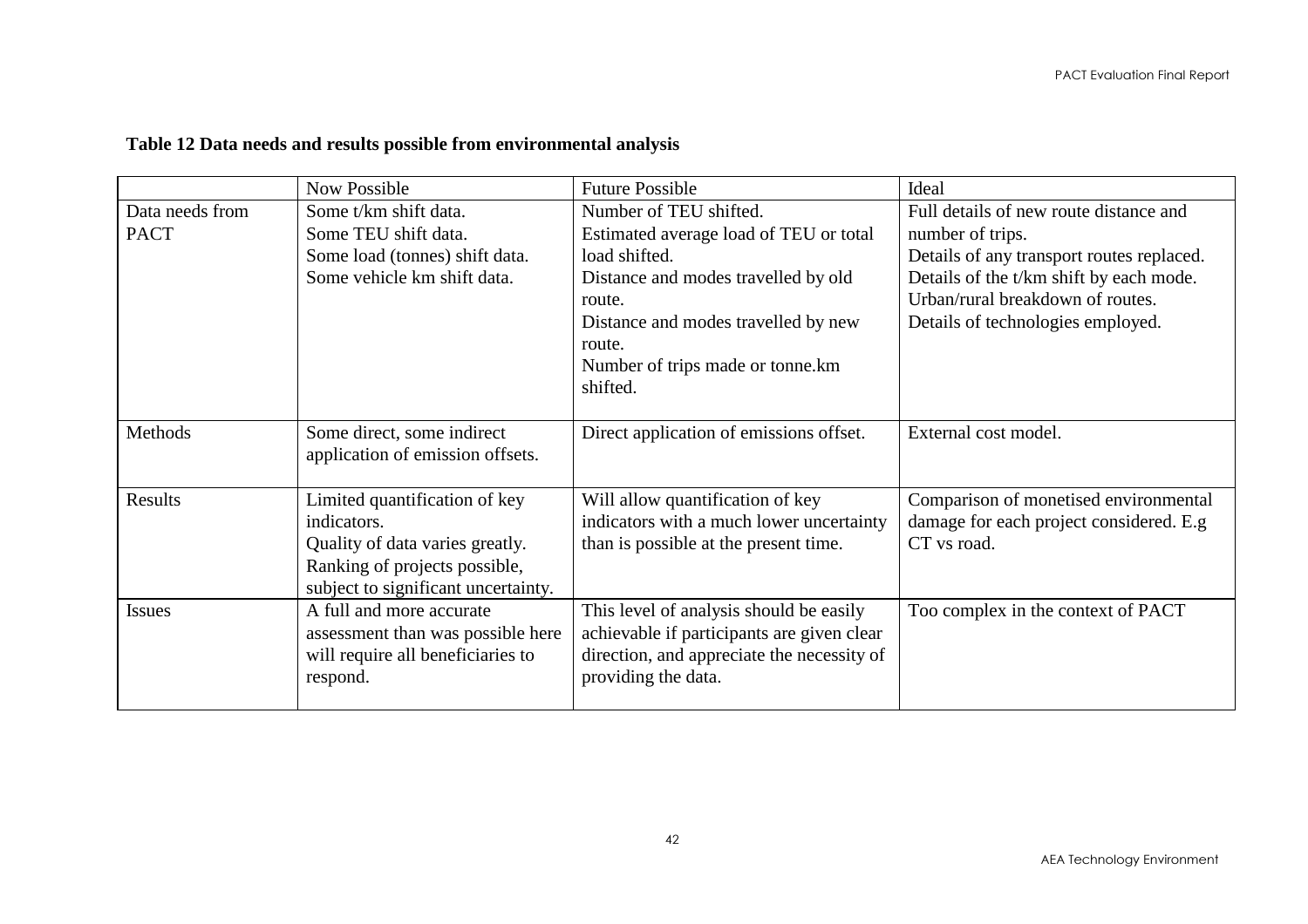# <span id="page-48-0"></span>4 Conclusions

Our key conclusions from the evaluation of the current PACT programme are as follows.

- The PACT programme is managed very efficiently and the programme team is highly regarded for its professionalism and enthusiasm.
- Most operational measures supported by the PACT programme are cost-effective in terms of avoided carbon dioxide emissions, even without replication.
- Commercial viability is difficult to achieve, even with the start-up support provided by PACT, due to challenging market conditions for combined transport in Europe.
- Member State representatives have questioned the effectiveness of the PACT programme in addressing key market barriers, but appropriate action is being undertaken elsewhere in the Commission.
- There is good awareness of the PACT programme within the existing combined transport community but project results are not adequately evaluated and disseminated in support of Programme objectives such as replication and policy assessment.
- The dissemination aspects of PACT need to be strengthened. This requires a clear strategy defining the roles of the project teams, programme management, Member States and possibly a specialist team for dissemination based in or outside of the Commission.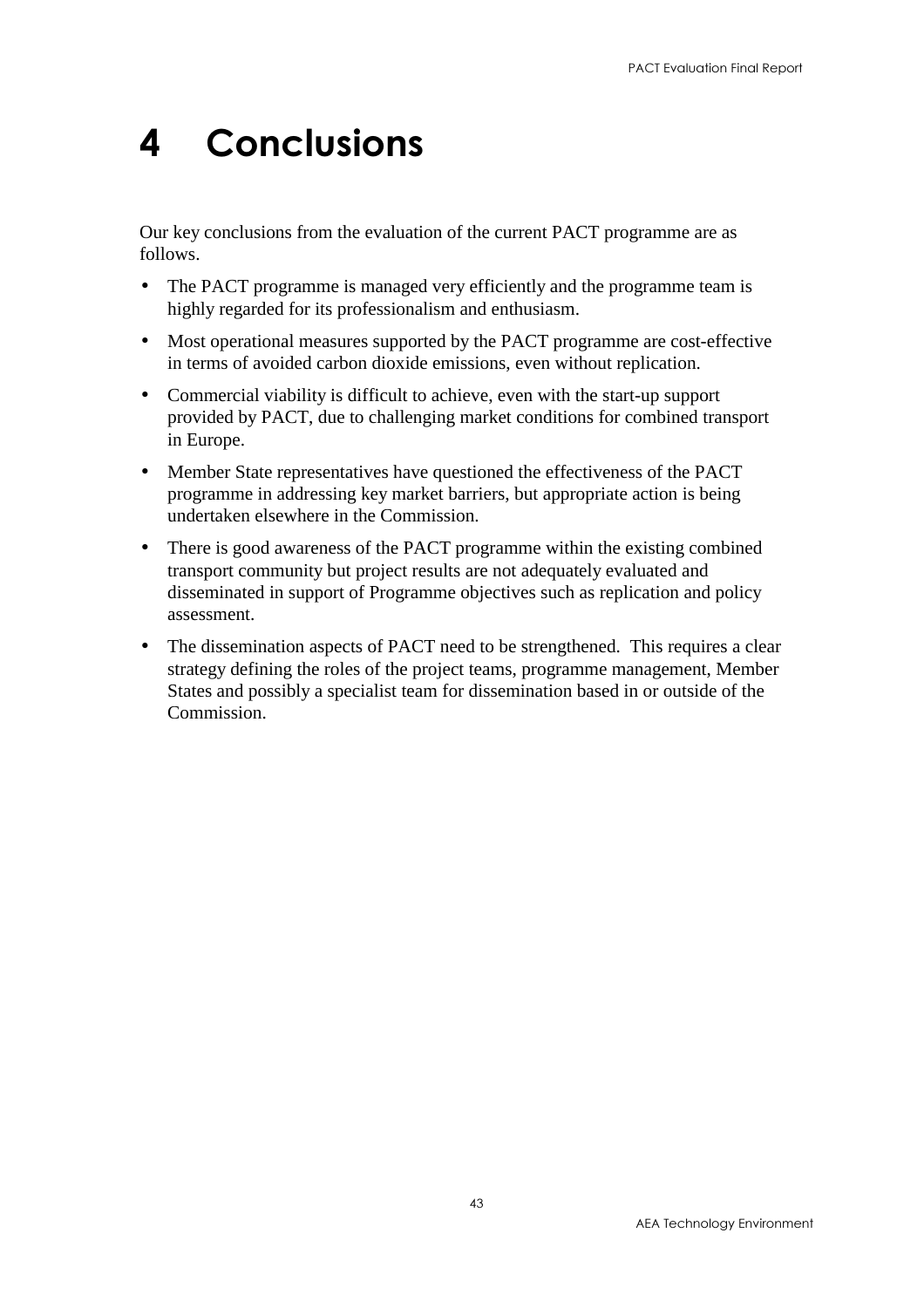# <span id="page-49-0"></span>5 Recommendations

Our recommendations for improving the efficiency and effectiveness of the PACT programme are as follows.

- 1. Retain an open, flexible approach to the selection procedure but provide some additional time for proposal preparation and ensure consistent presentation of key data.
- 2. Introduce more structured project monitoring procedures but take care to avoid unnecessary bureaucracy. For example, a system of contractor performance reviews is recommended.
- 3. Allow multi-year project approvals as well as single year contracts, with continued support dependent on meeting specific milestone targets.
- 4. Discontinue funding of feasibility studies as precursors to operational projects but allocate some funding to generic studies aimed at market enablement.
- 5. Improve dissemination by developing a targeted programme-level strategy, issuing new guidelines on reporting to project managers and earmarking resources for independent project analysis and dissemination within the PACT programme budget.
- 6. Improve monitoring of impacts, including project follow-up for a 3 year period. This would form part of the analysis and dissemination, aimed at providing the evidence to stimulate replication in the market.
- 7. Adopt better reporting protocols for future PACT projects to improve the quality of analysis of environmental performance.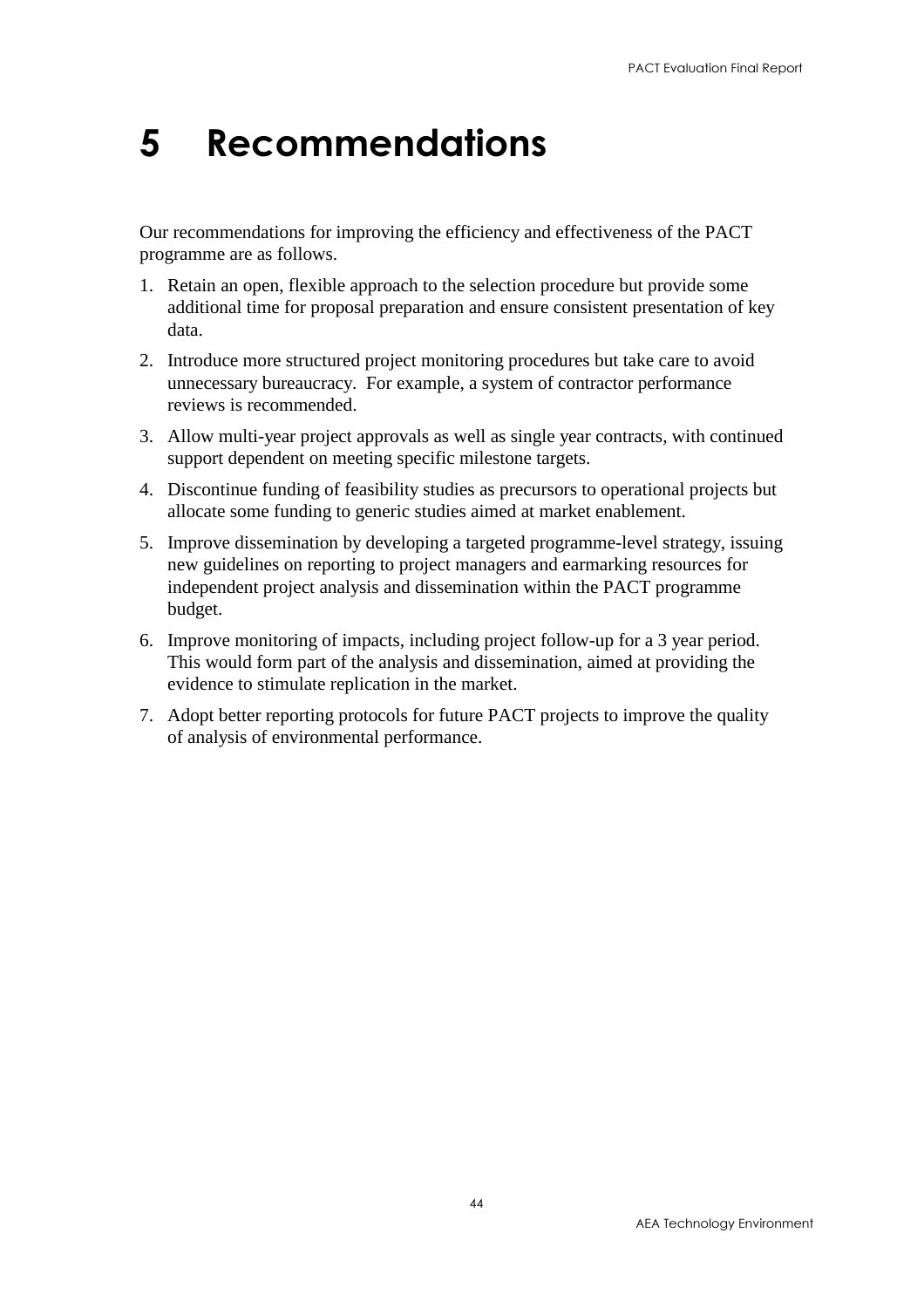# <span id="page-50-0"></span>6 Discussion of Future Options for the PACT Programme

The current PACT programme will finish in December 2001 and the Commission is currently considering options for a successor programme. In this Section we consider how the direction and implementation of the programme might be adjusted to take account of experience with PACT, and with the aim of enhancing the programme's impact and effectiveness.

We have approached this in two stages:

- 1. Assessing and re-appraising the intervention logic underpinning the current phase of PACT.
- 2. Identifying and discussing a number of options for the future development of PACT.

### 6.1 REVIEW OF THE CURRENT INTERVENTION LOGIC

The current objective of the PACT Programme is to contribute to the increased use of existing networks for CT, as an alternative to road haulage, through the provision of financial support for innovative measures that improve the competitiveness of CT in terms of price or quality of service. An underlying assumption is that innovative actions funded by PACT, by showing commercial viability, will be emulated by other market participants. The assumption of this "snow ball" effect is a main reason for the relatively small budget allocated to the programme.

This intervention logic will hold true under the following conditions:

- Technological innovation (including novel operating procedures) can lead to a sufficient improvement to make CT competitive both on service quality and price.
- Many innovative CT projects are nearly viable without public support and an EC start-up subsidy of up to 30% for 3 years will bridge the gap.
- Once demonstrated, there is sufficient potential for replication of these innovations without EC support.

The following observations relating to the intervention logic are important:

- PACT projects 'per se' account for only about 1% of European combined transport. This underlines the importance of replication if PACT is to achieve its objectives.
- Replication of PACT projects has so far been limited, but it is not clear if this is due to a limited potential for replication of because the dissemination has not been effective.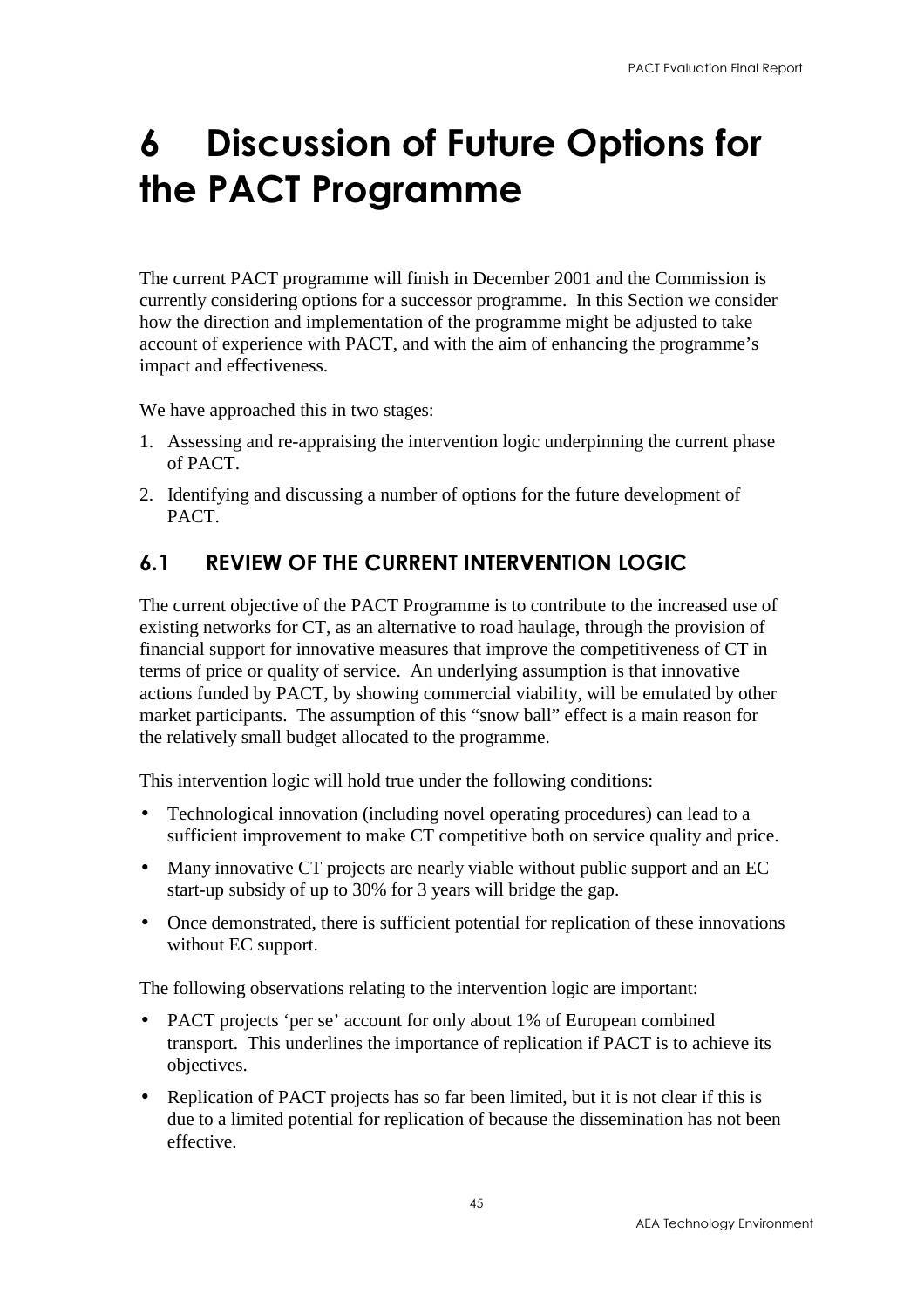• It is clear that the commercial viability of PACT projects, and possible replications, is vulnerable to a set of market and operational barriers including the falling prices of road haulage, international rail timetabling, border delays, etc. From the evidence collected, few if any PACT projects have failed because of the failure of the technical innovation.

Not withstanding these points, it should be recalled that the majority of PACT projects are cost effective options for reducing  $CO<sub>2</sub>$  emissions in their own right and therefore should be regarded as 'no regrets' measures.

These observations point to some potential adjustments to the intervention logic and/or the way the programme is implemented:

Inadequate dissemination may be limiting replication, but it is difficult to assess to what extent. It may be possible to significantly improve the effectiveness of PACT just by improving dissemination and reporting practices, but this has yet to be proved. Specific recommendations for dissemination are included in Section 5.

Encouraging more technological innovation may also help to improve the market impact of PACT, but only if this innovation is replicable and addresses real market barriers. There is some evidence that the PACT programme has supported less technological innovation and more route-only innovation in recent years. Although innovative CT routes can help to stimulate interest in CT and encourage SME involvement, they are unlikely to make a major impact on the market and are difficult to replicate. Innovation alone will not overcome or reduce some of the barriers to CT.

Some stakeholders have argued that PACT should reduce or eliminate its requirements for innovation, instead supporting projects on their own (environmental) merits or purely for demonstration purposes. This would require abandoning a major part of the current intervention logic and could lead to a radically different approach to supporting CT, such as a subsidy scheme based on traffic shift (like the UK scheme) or a technology transfer programme where the EC demonstrates and promotes "best practice" in CT, aiming at maximum replication.

There is strong anecdotal evidence that market conditions for CT have declined since 1997. Road haulage prices have fallen and the anticipated opening of access to railways has not proceeded as quickly as hoped. In this difficult climate, commercial viability is hard to achieve even with start-up funding and widespread replication is unlikely. However, ongoing EU actions to open up access to railways may improve market conditions in time, and justify a continuation of the current PACT intervention logic.

It could be argued that the very characteristics that make PACT successful – near market, demand driven, high SME involvement – are also those that limit its ultimate potential. Large scale changes in the market for CT are unlikely to be driven by smaller companies without the support of large shippers and railway authorities, and market led projects are unlikely to deliver the degree of technological innovation needed to overcome existing financial and non-financial market barriers.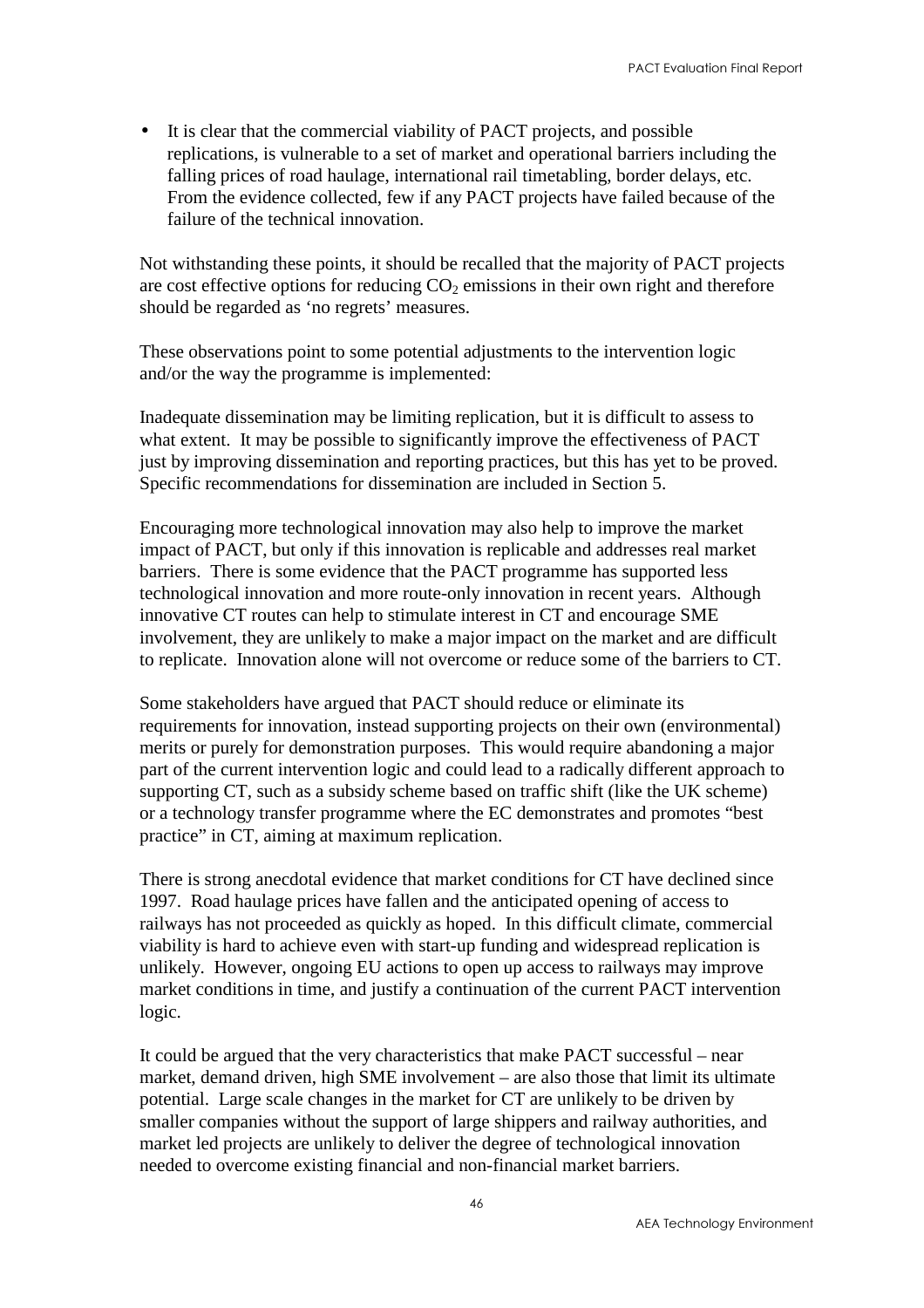### <span id="page-52-0"></span>6.2 OPTIONS FOR A FUTURE PROGRAMME

The above re-evaluation of the current intervention logic suggests a number of possible future directions for the PACT programme. However, we are still left with the following uncertainties, which cannot be fully resolved by evaluating the current PACT programme.

- 1. Does technology innovation lead to replication?
- 2. Does route innovation lead to replication?
- 3. Do larger high-profile projects increase the potential for replication?
- 4. Do multiple successful small projects increase the potential for replication?
- 5. Can technology innovation significantly reduce the barriers to CT?
- 6. Can some technology innovation only be introduced on a large scale?
- 7. Are the current PACT beneficiaries (SMEs) able to deliver technology innovation?
- 8. Could current beneficiaries participate successfully in much larger projects?
- 9. Would larger organisations become involved if the budget was much larger?
- 10. Does targeted technical innovation require higher percentage funding by the EC?

We have identified the following five possible options for the PACT programme, depending on the answers to the above questions. Except for Option 3, all options include increased dissemination and strategic learning (this is discussed in the next section). We recognise that these are not the only options but they do serve to illustrate the range of alternatives open to the Commission.

| <b>ASSUMPTIONS</b>                                                                                                                                  | <b>OPTIONS</b>                                                                                                                                                                                                         |
|-----------------------------------------------------------------------------------------------------------------------------------------------------|------------------------------------------------------------------------------------------------------------------------------------------------------------------------------------------------------------------------|
|                                                                                                                                                     |                                                                                                                                                                                                                        |
| Technology and route innovations can both<br>lead to replication, and technology innovation<br>is achievable at current project sizes by the        | (1) Keep the current PACT selection<br>criteria, and stress the need for<br>replication.                                                                                                                               |
| current PACT beneficiaries.                                                                                                                         |                                                                                                                                                                                                                        |
| Technology innovation is more likely to lead<br>to replication, and is achievable at current<br>project sizes by the current PACT<br>beneficiaries. | (2) Refocus project selection criteria to<br>boost technology innovation and stress<br>the need for replication.<br>Consider targeted calls for specific<br>technologies (e.g. tracing and tracking,<br>or logistics). |
|                                                                                                                                                     |                                                                                                                                                                                                                        |
| Innovation is unlikely to lead to replication or                                                                                                    | (3) Move to a UK-like scheme that                                                                                                                                                                                      |
| significant lowering of the barriers to CT.                                                                                                         | funds actual traffic shift.                                                                                                                                                                                            |
|                                                                                                                                                     | Remove the need for innovation,                                                                                                                                                                                        |
|                                                                                                                                                     | dissemination or strategic learning.                                                                                                                                                                                   |
|                                                                                                                                                     |                                                                                                                                                                                                                        |
| Large high-profile demonstration projects may                                                                                                       | (4) Trial the use of large targeted                                                                                                                                                                                    |
| increase replication, may be necessary for                                                                                                          | projects aimed at overcoming major                                                                                                                                                                                     |
| significant technology innovation and may                                                                                                           | barriers.                                                                                                                                                                                                              |
|                                                                                                                                                     | 47                                                                                                                                                                                                                     |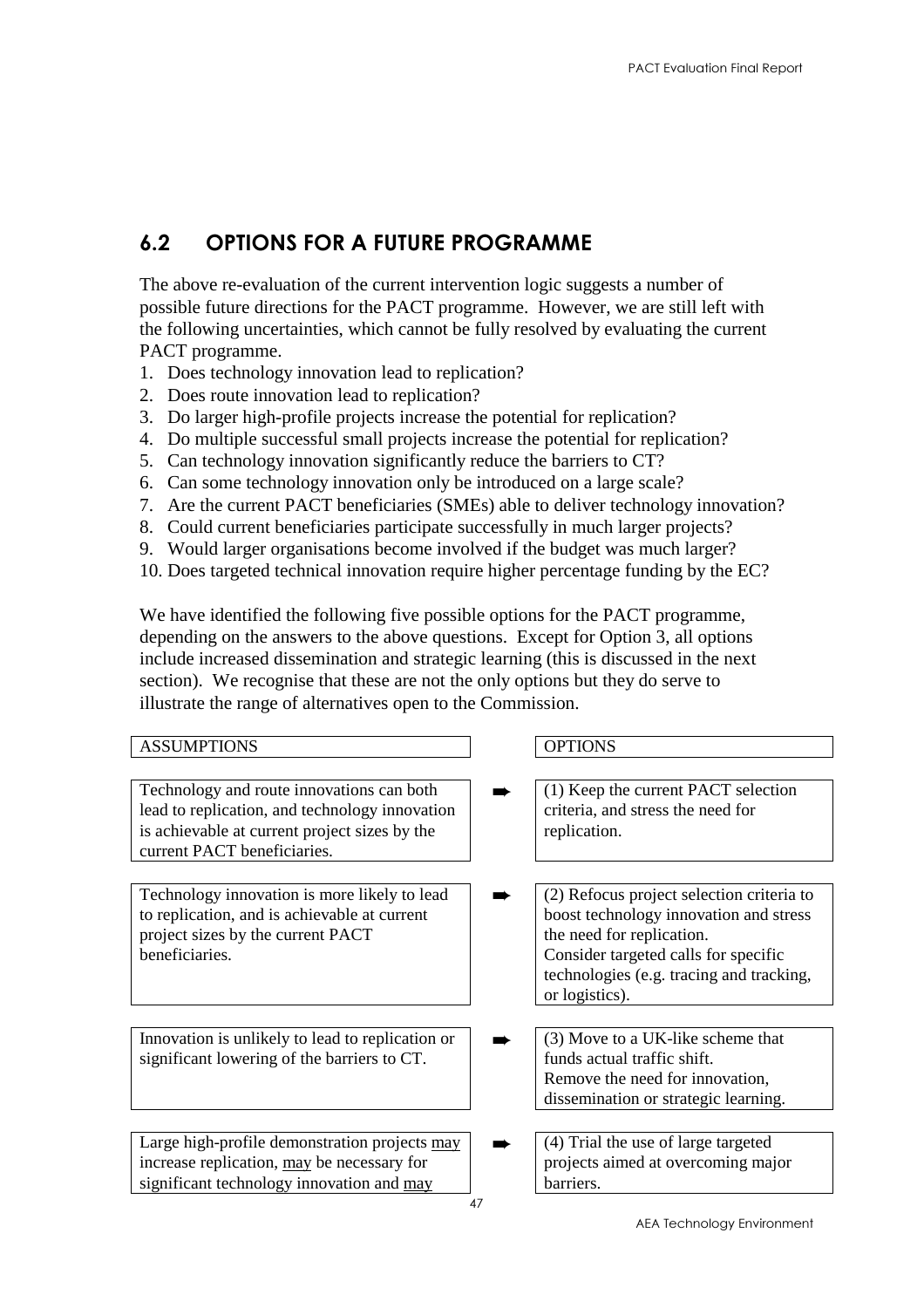significantly lower the barriers to CT by targeted action. And the current participants could successfully deliver this innovation or larger organisations would be attracted in to PACT if the budget was increased.

Large high-profile demonstration projects will increase replication, will be necessary for significant technology innovation and will significantly lower the barriers to CT by targeted action. And the current participants could successfully deliver this innovation or larger

organisations would be attracted in to PACT if the budget was increased.

➨ (5) Introduce a large programme of targeted projects aimed at overcoming major barriers.

## 6.3 DISCUSSION OF FUTURE PROGRAMME OPTIONS

An important feature of the current PACT programme is that it is driven by the market, and therefore the choice of innovative measures is based on commercial considerations rather than 'technology push'. This has clear benefits, but markets tend to take very near term positions, and therefore may neglect longer term but potentially important innovations. Our investigations suggest innovation has been weak in may of the current round of PACT projects. Given the uncertainties discussed in the previous section, we have developed options that offer alternative ways forward for PACT. This assumes the final decision will be driven by policy and budgetary factors in addition to the issues specific to CT covered herein.

Options 1 and 2 aim to retain the strengths of the market driven approach while strengthening both dissemination and 'strategic learning'. The latter point recognises that innovation alone will not overcome the barriers to CT. However, by operating in the market, PACT projects are building up a strong knowledge base of other barriers to CT and, in many cases, of measures to overcome them. Capturing and disseminating this knowledge could be just as valuable as disseminating knowledge of technical innovations by making policy makers, infrastructure operators and CT investors aware of these barriers and the need for action to overcome them. Options 1 and 2 differ in the weight placed on technical innovation.

The importance of innovation for overcoming barriers is itself uncertain, and for this reason Option 3 removes the need for innovation from the intervention logic. This is a perfectly defensible approach since the analysis has shown that most PACT projects are a cost effective way of reducing  $CO<sub>2</sub>$  emissions in their own right, as well as delivering other benefits (e.g. other pollutants, safety, congestion).

Options 4 and 5 are based on the premise that large and high profile demonstrations projects may be needed to attain the significant technological innovations required to reduce the barriers to CT. Such projects would need to be targeted to attract the high